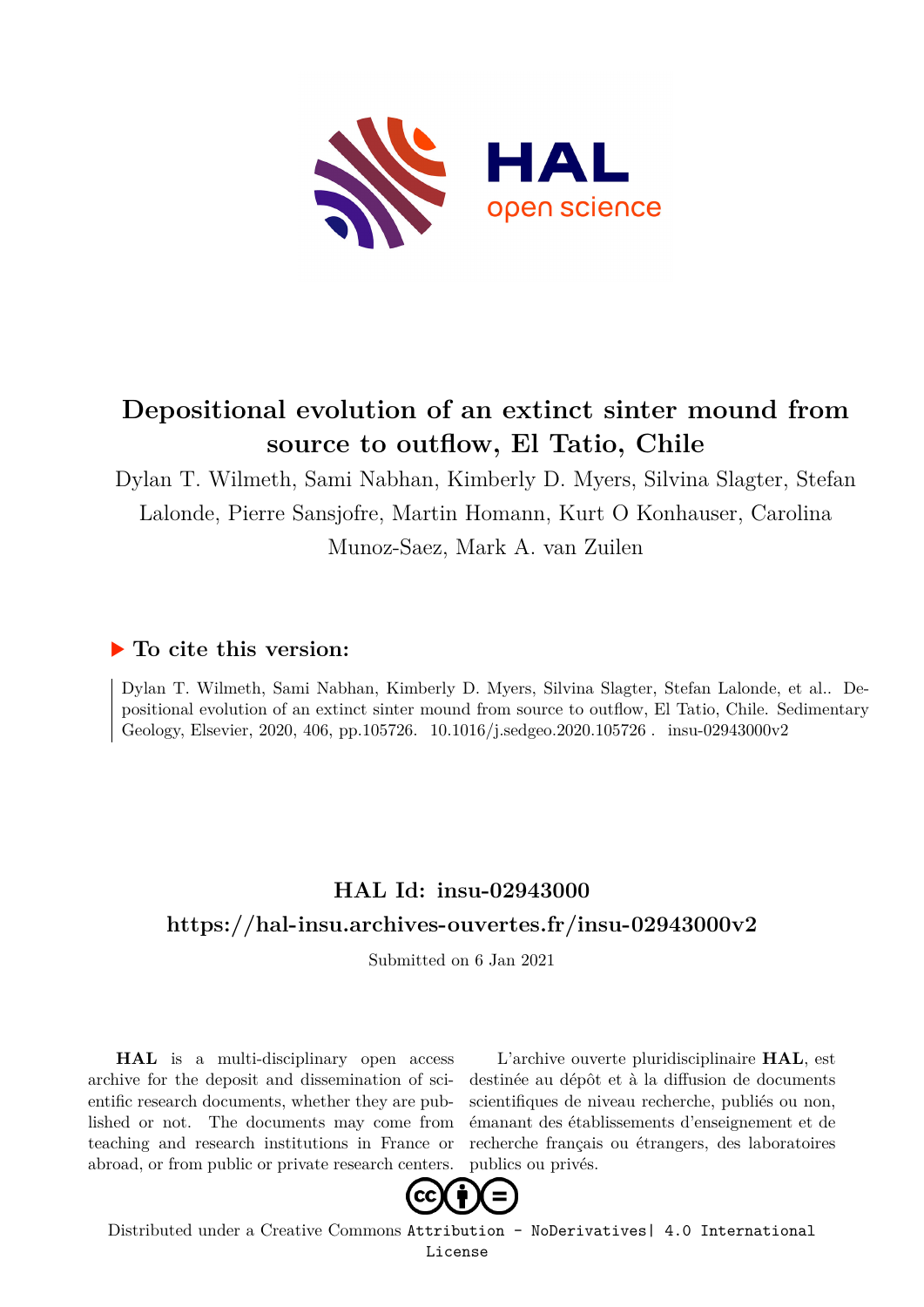| $\mathbf{1}$   | Title: Depositional evolution of an extinct sinter mound from source to outflow, El                                                                     |
|----------------|---------------------------------------------------------------------------------------------------------------------------------------------------------|
| $\overline{2}$ | <b>Tatio, Chile</b>                                                                                                                                     |
| 3              | Dylan T. Wilmeth <sup>a*</sup> , Sami Nabhan <sup>a</sup> , Kimberly D. Myers <sup>a</sup> , Silvina Slagter <sup>a,b</sup> , Stefan V.                 |
| 4              | Lalonde <sup>c</sup> , Pierre Sansjofre <sup>d</sup> , Martin Homann <sup>e</sup> , Kurt O. Konhauser <sup>f</sup> , Carolina Munoz-Saez <sup>g</sup> , |
| 5              | Mark A. van Zuilen <sup>a</sup>                                                                                                                         |
| 6              |                                                                                                                                                         |
| $\overline{7}$ | <sup>a</sup> Institut de Physique du Globe de Paris, CNRS-UMR7514, 1 Rue Jussieu, 75005 Paris                                                           |
| 8              | <sup>b</sup> Department of Earth and Planetary Sciences, Yale University, New Haven, CT 06511, USA                                                      |
| 9              | <sup>c</sup> Laboratoire Géosciences Océan, Institut Universitaire Européen de la Mer, 29280 Plouzané,                                                  |
| 10             | France                                                                                                                                                  |
| 11             | <sup>d</sup> Muséum National d'Histoire Naturelle, Sorbonne Université, CNRS UMR 7590, IMPMC,                                                           |
| 12             | Paris, France                                                                                                                                           |
| 13             | <sup>e</sup> Department of Earth Sciences, University College London, WC1E 6BT London, United                                                           |
| 14             | Kingdom                                                                                                                                                 |
| 15             | <sup>f</sup> Department of Earth and Atmospheric Sciences, University of Alberta, T6G 2R3 Edmonton,                                                     |
| 16             | Alberta, Canada                                                                                                                                         |
| 17             | <sup>g</sup> Geology Department, University of Chile, Plaza Ercilla 803, Santiago, Chile                                                                |
| 18             | <u>*Corresponding Author</u> : wilmeth@ipgp.fr, +33 767360477                                                                                           |
| 19             |                                                                                                                                                         |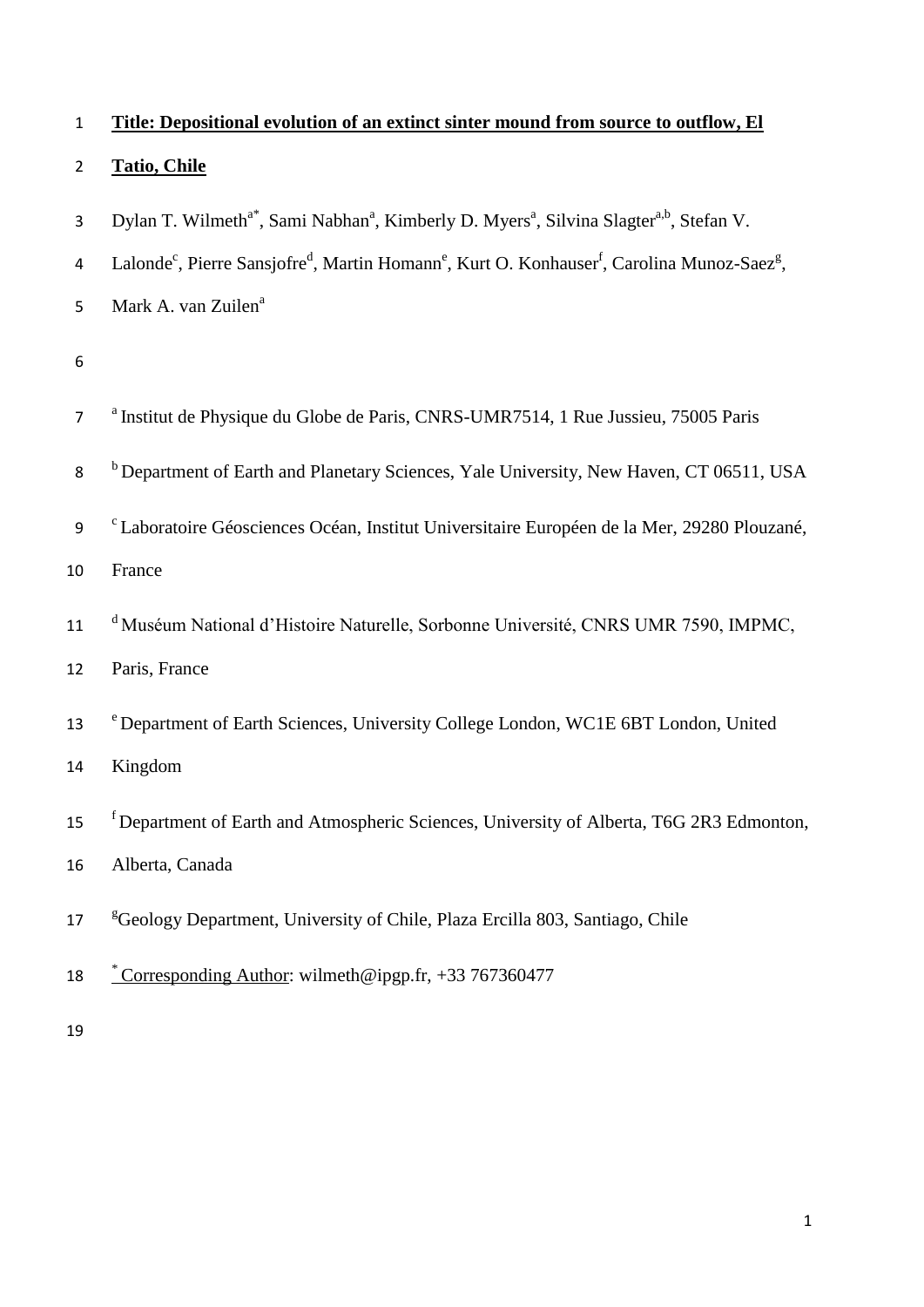#### **Abstract:**

 Siliceous sinter deposits from El Tatio, Chile, preserve a wide variety of depositional environments and biosignatures, from high-temperature vent-proximal facies to distal deposits dominated by silicified microbial mats. Four cores were drilled into an El Tatio sinter mound and associated distal apron to investigate changes in hydrothermal environments over geologic timescales. Sedimentary and geochemical analysis of multiple sinter cores records the initiation and accretion of diverse depositional features still observed today in El Tatio. y. cal. BPFacies adjacent to hydrothermal vents are dominated by laminated sinter crusts on the steep margins of a high-temperature pool, with sparse microbial preservation. Outer margins of the same pool contain extensive sinter columns up to ten centimeters in length, precipitated during repeated cycles of pool overflow and subsequent evaporation. Low-relief hydrothermal pools also form minor deposits within distal debris aprons, and analogous pools are still active close to sampling locations. Debris aprons are dominated by palisade, tufted, and arborescent microbial fabrics, with distinct mat textures revealing well preserved microfossils. Surficial deposits in all cores feature detrital-rich and microbially-influenced sinters overlying higher-temperature facies, indicating a relative decrease in hydrothermal activity over time. Geochemical proxies for hydrothermal fluids 37 and detrital input match depositional interpretations based on sedimentary structures.  $^{14}C$  ages from core deposits extend the mound's history by 11,000 years, recording at least three thousand years of sinter deposition on top of glacial sandstones (13,337 – 10,232 y. cal. BP). Importantly, this work provides a detailed depositional model unavailable through surficial sedimentology alone.

Keywords:

Siliceous sinter, hot springs, El Tatio, microbialites, microfossils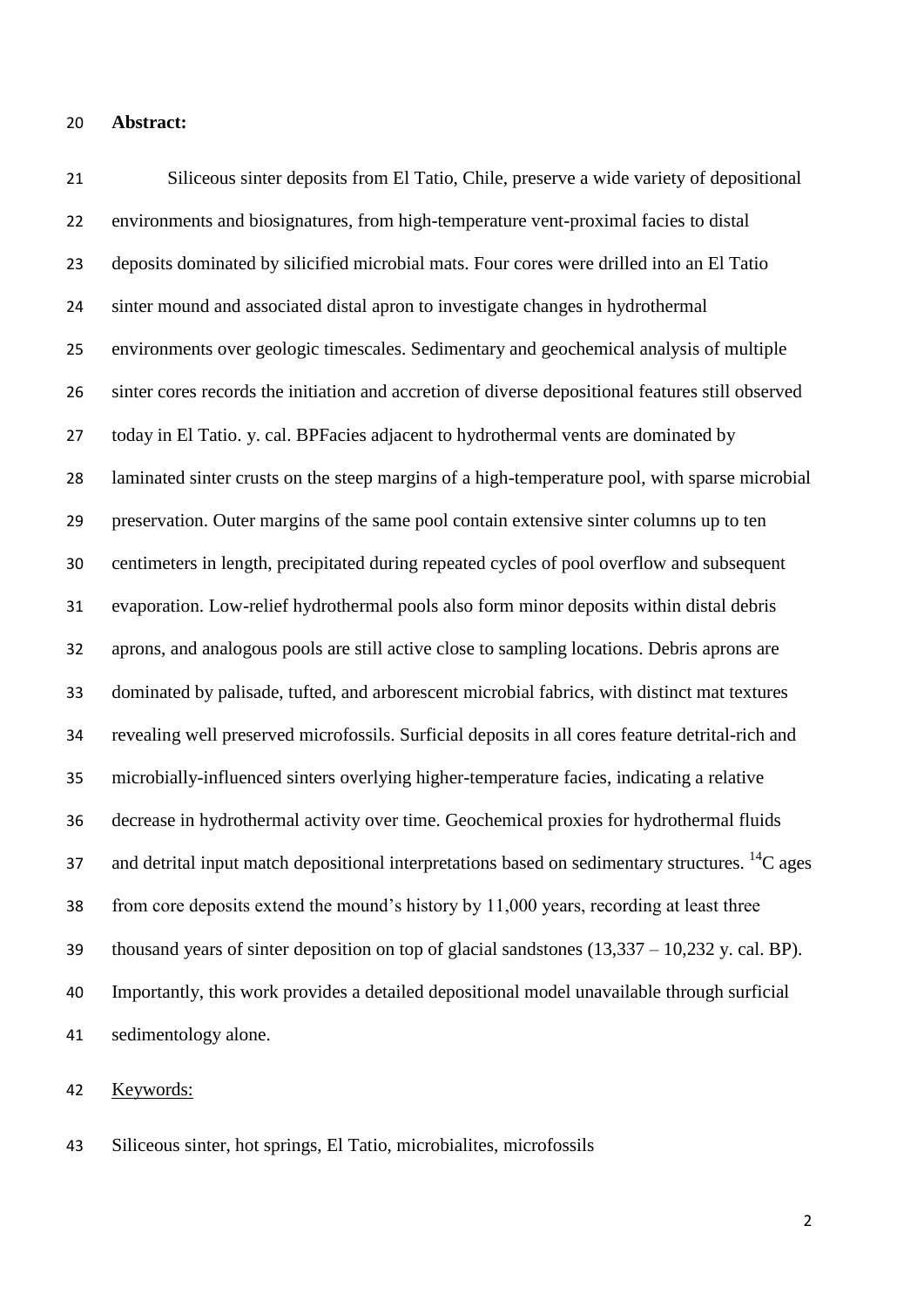#### **1. Introduction**

 Siliceous sinter deposits form when amorphous silica (opal-A) precipitates in terrestrial hydrothermal environments, such as geysers and hot springs. Water temperatures in 47 hot springs decrease from near-boiling vents to distal outflow channels  $( $30^{\circ}$ C)$ , often within several meters. Thermal gradients along geothermal springs produce lateral variations in aqueous geochemistry, biological communities, and physical depositional processes. The complex relationships between these parameters produce an extraordinarily diverse range of micro-environments within localized areas. Silica precipitation within sinters preserves microscopic features in exquisite detail, especially microbial cells and their extracellular polymeric substances (EPS) (Walter, 1976a; Schultze-Lam et al., 1995; Cady & Farmer, 1996; Konhauser & Ferris, 1996; Jones et al., 1997, 1998, 2004, 2005; Konhauser et al., 2001, 2003; Handley et al., 2005; Campbell et al., 2015; Gong et al., 2019). Hydrothermal siliceous sinters therefore have the potential to record fine-scale transitions in sedimentology, biology, and geochemistry over relatively short distances. Early sedimentary deposits (> 3 billion-years-old (Ga)) on Earth and Mars contain the oldest observed sinters (Ruff and Farmer, 2016; Djokic et al., 2017; Ruff et al., 2019). On Earth, such deposits include the earliest evidence for life in non-marine environments (Djokic et al., 2017), making work on modern hot springs highly relevant for investigating ancient sedimentology and biosignatures in paleo- and astrobiology.

 Lateral gradients in sinter architecture are preserved in modern and ancient hydrothermal systems (Cady and Farmer, 1996; Walter et al., 1996; Guidry and Chafetz, 2003a; Lowe and Braunstein, 2003; Hinman and Walter, 2005; ).Despite variations in local geochemistry and climate, consistent patterns of biogenic and abiogenic textures are present across multiple localities, forming a well-established model for sinter depositional facies. The stratigraphic evolution of hydrothermal sinters over geologic timeframes has also been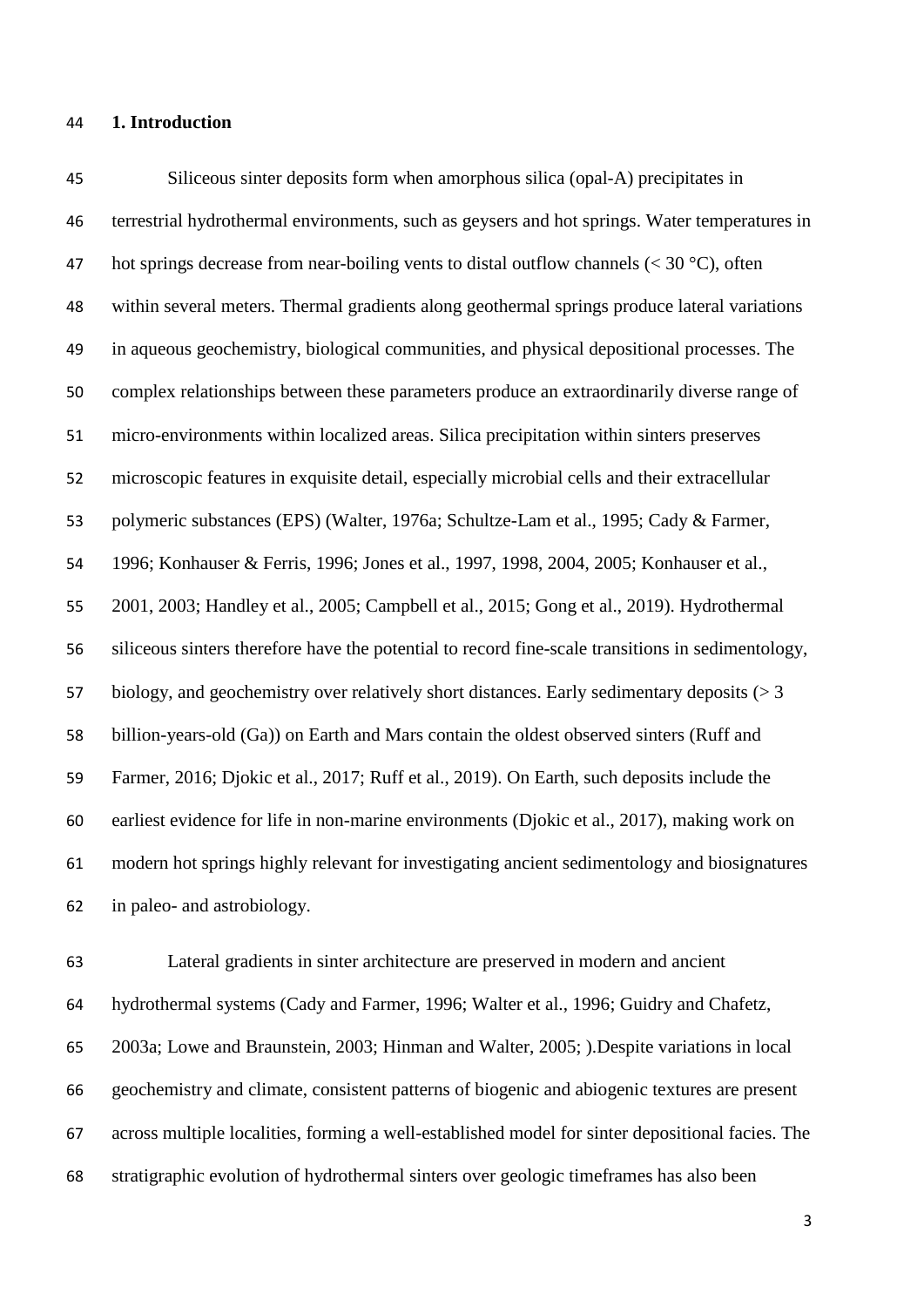studied in deposits of various ages (Trewin, 1993; Walter et al., 1996; Campbell et al., 2001), including drill cores through recently active localities (Jones et al., 1998; Guidry and Chafetz, 2003b; Lynne et al., 2008, Campbell et al., 2020). However, compared with clastic and carbonate environments, several aspects of sinter stratigraphy remain poorly constrained. For example, recent sinter cores only record cooler vent-distal environments such as outflow channels and debris aprons, with primary water temperatures interpreted around 30 °C (Jones et al., 1998; Guidry and Chafetz, 2003b; Lynne et al., 2008, Campbell et al., 2020). In contrast, only one study in Devonian strata interprets long-term stratigraphy of higher-77 temperature sinter facies ( $> 60 °C$ ) closer to vent sources (Walter et al., 1996). The study of vent-proximal sinters is especially relevant to the field of geobiology, as higher-temperature zones are often inhabited by different microbial communities than cooler outflow deposits. Temperatures extremely close to vents in certain environments can be too hot for life, and distinguishing which sinters are actively mediated by microbes, passively preserving traces of life, or are completely abiogenic, has been a continuing topic of research for decades (Walter, 1976a,b; Jones et al., 1997; Konhauser et al., 2001, 2003; Lowe & Braunstein, 2003; Handley & Campbell, 2011; Campbell et al., 2015).

 Here, we present sedimentary, geochemical, and geochronological data from four cores drilled within an extinct sinter mound in El Tatio, Chile, including the first stratigraphic profiles of cores from vent-proximal sinters. Facies changes and the preservation of biological communities were observed on various scales using stratigraphic logs, petrographic analyses, and scanning electron microscopy (SEM). Shifts in siliciclastic input and primary silica precipitation were studied using geochemical signatures of sinters and underlying sandstone. The detailed sedimentology and stratigraphy of multiple cores provides the basis for a depositional model of the sinter mound, spanning thousands of years in an arid, high elevation geothermal setting.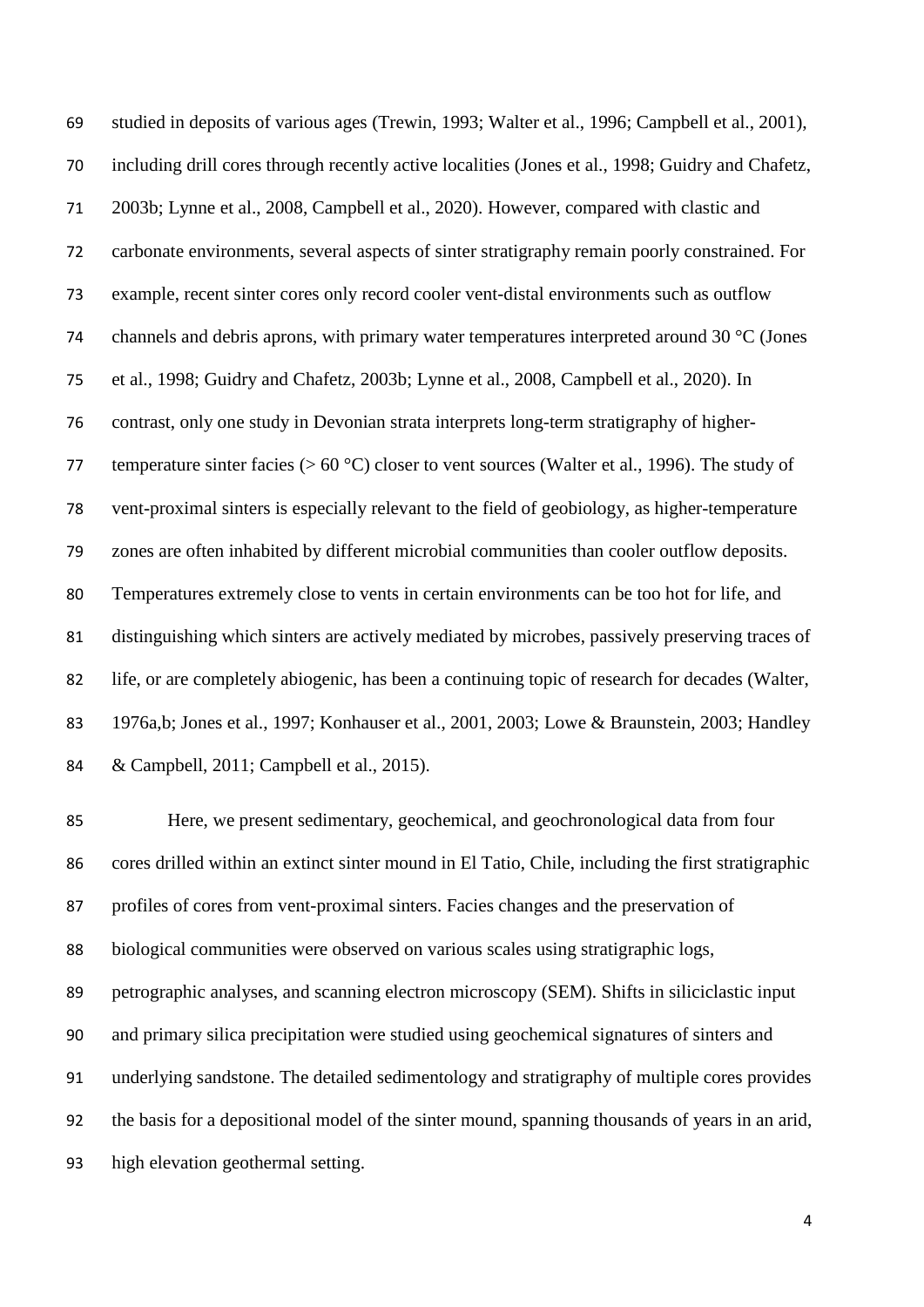**2. Geological setting**

 The El Tatio geothermal field is located in the Andes Mountains of northern Chile, 10 km west of the Chile-Bolivia border and 80 km north of San Pedro de Atacama (Fig. 1A). El Tatio contains the world's highest geyser field (~4300 m a.s.l.), and the largest geyser field  $(-30 \text{ km}^2)$  in the Southern Hemisphere (Zeil, 1959; Trujillo et al., 1969; Jones & Renaut, 1997; Glennon and Pfaff, 2003; Tassi et al., 2005; Munoz-Saez et al., 2018). The extreme altitude of El Tatio produces a different environment compared with many sinter locations. At 4300 m elevation, atmospheric pressure is 0.58 atm, oxygen partial pressure is 0.12 atm, 102 and the boiling temperature of water is 86 °C. Daily temperatures have been measured between -5 and 25 °C during spring (Munoz-Saez et al., 2015), and drop to -30 °C in winter (Fernandez-Turiel et al., 2005), resulting in frequent freeze-thaw cycles (Nicolau et al., 2014). Wind speeds also follow daily cycles, increasing to 7 km/h several hours after sunrise (Slagter et al., 2019). El Tatio is located in the arid Chilean Altiplano, receiving a mean annual precipitation of 44 mm/yr, with a maximum of 160 mm/yr over the last 40 years (DGA, 2017). Ultraviolet radiation levels are also elevated at the extreme altitudes of El 109 Tatio, with maximum UV-A and UV-B levels at 33 and 6  $W/m^2$ , respectively (Phoenix et al., 2006). Many environmental factors at El Tatio are analogous to conditions modelled on early Earth and Mars, including high ultra-violet radiation and lower atmospheric pressure (Cockell, 2000; Som et al., 2012, 2016; Ruff & Farmer, 2016).

 El Tatio occurs above the Altiplano-Puna Magma Body (Ward et al., 2014), which had an extensive explosive phase of eruption during the Miocene-Pleistocene (10-1 Ma) (De Silva, 1989; Leidig and Zandt, 2003). Surficial hydrothermal activity in El Tatio primarily occurs in the hanging wall of a northeast trending half graben, which is filled with ~1 km of sub-horizontal Miocene and Pliocene ignimbrites, tuffs, and lavas, and covered by Pleistocene/Holocene alluvial, glacial and sinter deposits (Healy, 1974; Lahsen and Trujillo,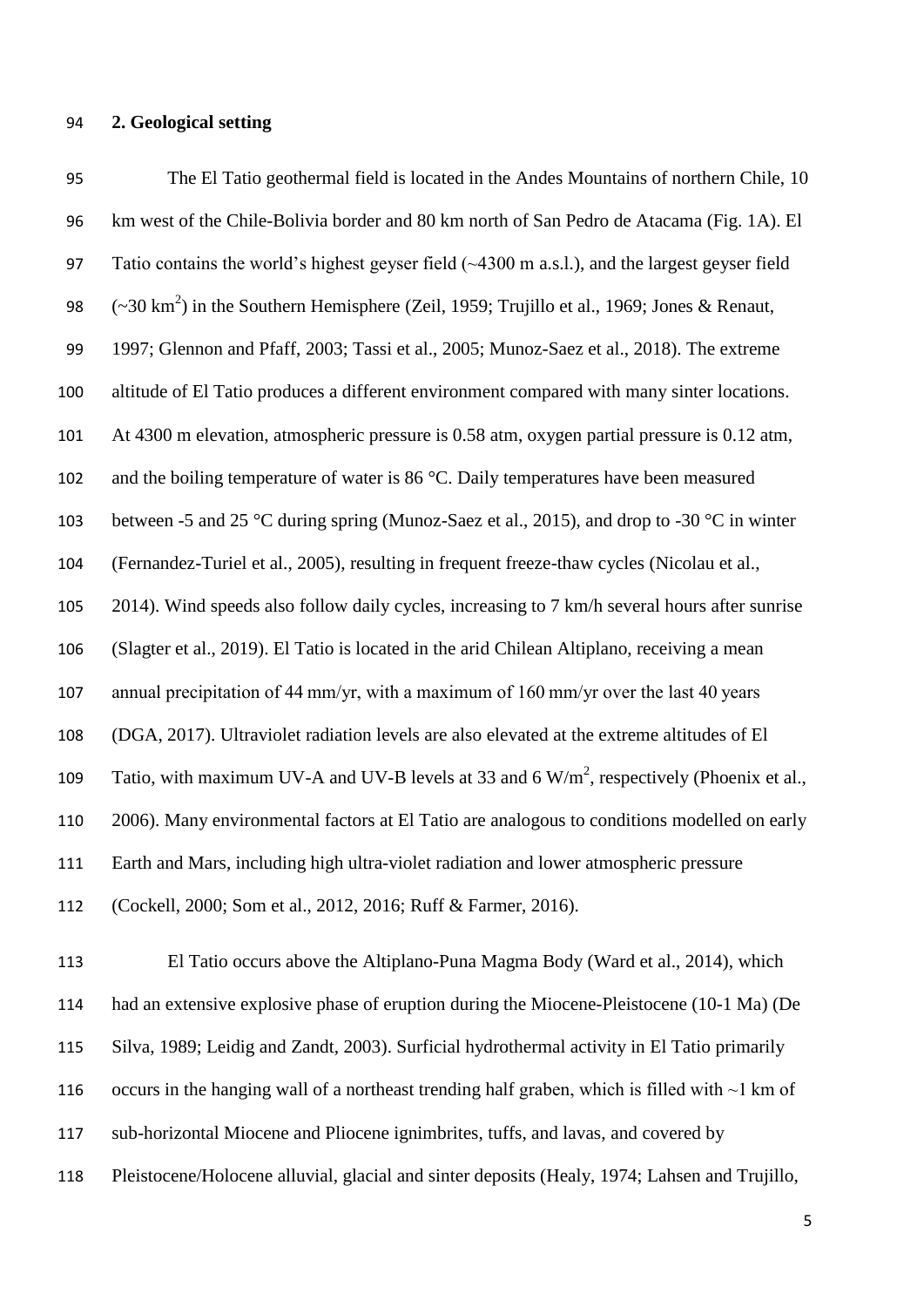1975). Hydrothermal waters are sourced from meteoric precipitation in the Bolivian Andes at >5,000 m elevation, ~15 km east of El Tatio (e.g., Giggenbach, 1978; Cortecci et al., 2005; Munoz-Saez et al., 2018). Meteoric waters enter the subsurface and are heated by the Altiplano-Puna Magma Body as they flow westward (Healy and Hochstein, 1973); heated water interacts with the surrounding host rock to generate the fluids in the El Tatio reservoir, 124 at an equilibrium temperature >  $200^{\circ}$ C (e.g., Tassi et al., 2010; Munoz-Saez et al., 2018). The residence time of reservoir water is still unknown, but the lack of tritium sets a boundary >60 years (e.g., Cortecci et al., 2005; Munoz-Saez et al., 2018). Surface geothermal activity 127 initiated within the peripheral margins of El Tatio in the late Pleistocene  $\left(\sim 27 \text{ ka}, \text{Munoz-} \right)$ Saez et al., 2020), with continuous activity during the Holocene (~11 ka, Slagter et al., 2019).

#### **3. Methods**

3.1 Sedimentology & petrography

 Four cores (A, C, D, E) were drilled along a vent-proximal (A, C) to vent-distal terrace (D, E) transect on an extinct sinter mound (22° 19' 40.41" S, 68° 0' 23.81" W, Fig. 1B-E, 2) in the Upper Basin of El Tatio, referred to in Slagter et al., 2019 as "Mound 502". 134 The cores were drilled vertically, with the exception of core D which was drilled at 27° from vertical, using a modified portable Shawtool Drill machine (diamond bit, 41 mm diameter) lubricated by cooled spring water from an adjacent spring. The cores were sawed in half using a diamond-edged tungsten carbide rotary saw to measure sedimentary features and stratigraphy; the working half of each core was used for petrographic and geochemical sample collection, while the corresponding archival halves were used for non-destructive analyses and stored at the National Museum of Natural History of Paris. Thin-sections were made from 27 core samples (Institut Universitaire Européen de la Mer, Brest, France; Thin Section Lab, Toul, France), with standard petrographic techniques used to interpret primary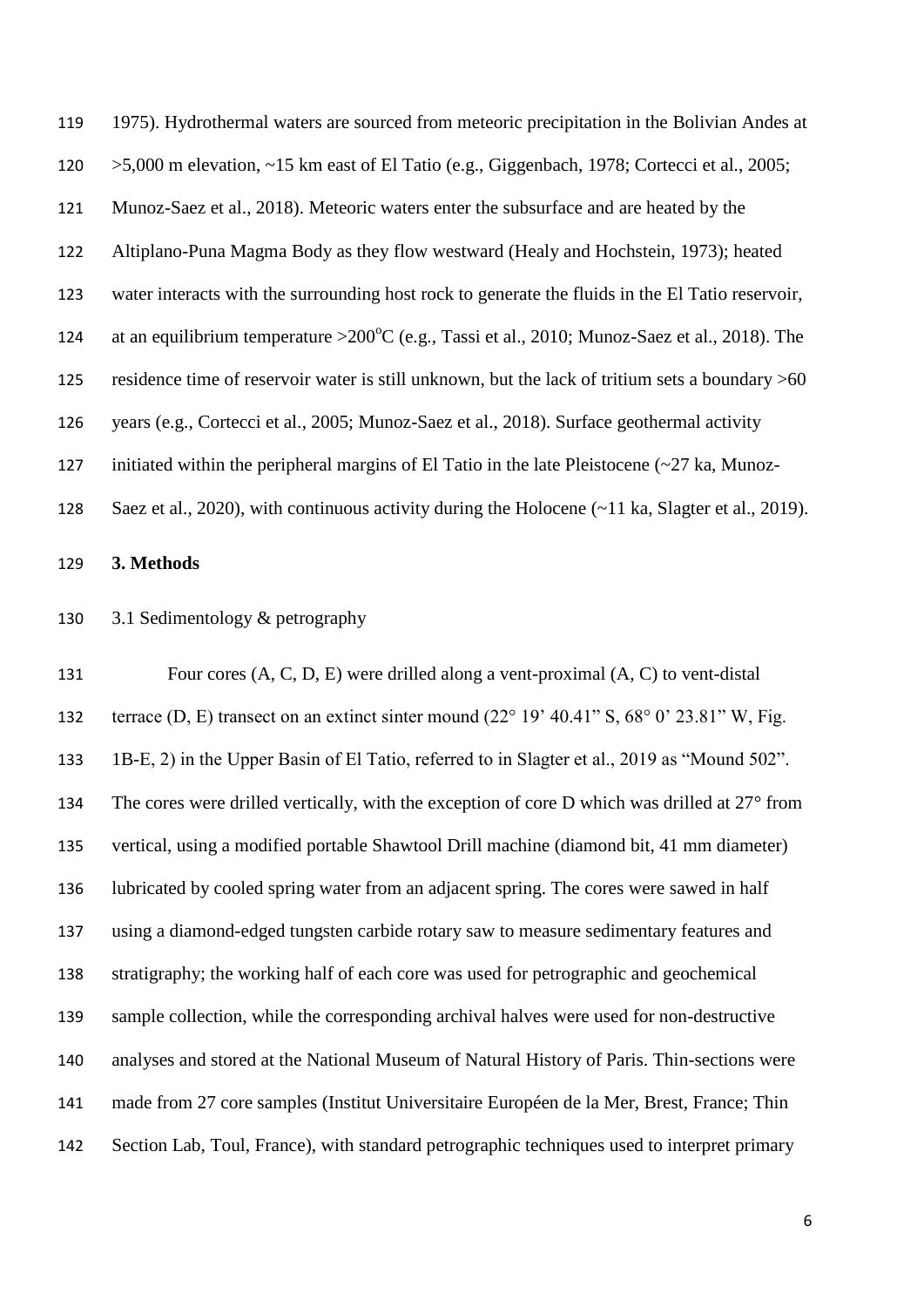micro-scale fabrics and secondary alteration. Detailed photomosaics of all thin-sections were created using a Zeiss Axio Zoom V16 Microscope equipped with Zeiss Zen imaging software (Institut de Biologie Paris-Seine).

3.2 Scanning electron microscopy

 Scanning electron microscopy (SEM) was performed on rough, unpolished surfaces of 14 core samples fractured into 3-5 mm chunks. Samples were placed directly on aluminium stages with carbon glue, air-dried, and sputter-coated with gold before imaging. SEM images were obtained at the IPGP PARI analytical platform with a Zeiss EVO MA-10, at 15 kV and 151 12-mm working distance on SE mode.  $3.3<sup>14</sup>C$  dating

 Five sinter samples (10 g each) were cut, cleaned, and ground down: two samples from Core C and four samples from Core E (Table 1, Fig. 2). The fine-grained samples were later treated with 1 N HCl for 24 h and rinsed with ultrapure water. All samples were subsequently digested in 40% hydrofluoric acid (HF). The remaining carbonaceous (non- soluble) material was rinsed with ultrapure water and centrifuged. All samples, along with <sup>14</sup>C-free wood and coal blanks, were dried, combusted, and cryogenically purified before being converted to graphite and measured by accelerator mass spectrometry at the UC Irvine Keck-CCAMS facility, using OX-I as the primary standard. The ages are reported in Table 1 as years before present (y. BP), where present is AD 1950 (Stuiver and Polach, 1977). Calibrated ages obtained on CALIB (http://calib.qub.ac.uk) using the SHCal13 dataset (Hogg et al., 2013) are also reported as mean ages according to a 2σ confidence interval. Ages in the 163 text are reported as calibrated years before present (y. cal. BP).  $\delta^{13}$ C values for samples were measured to a precision of <0.1‰ relative to PDB, using a Thermo Finnigan Delta Plus IRMS with Gas Bench input at UC Irvine (Table 1).

3.4 Major and trace element analysis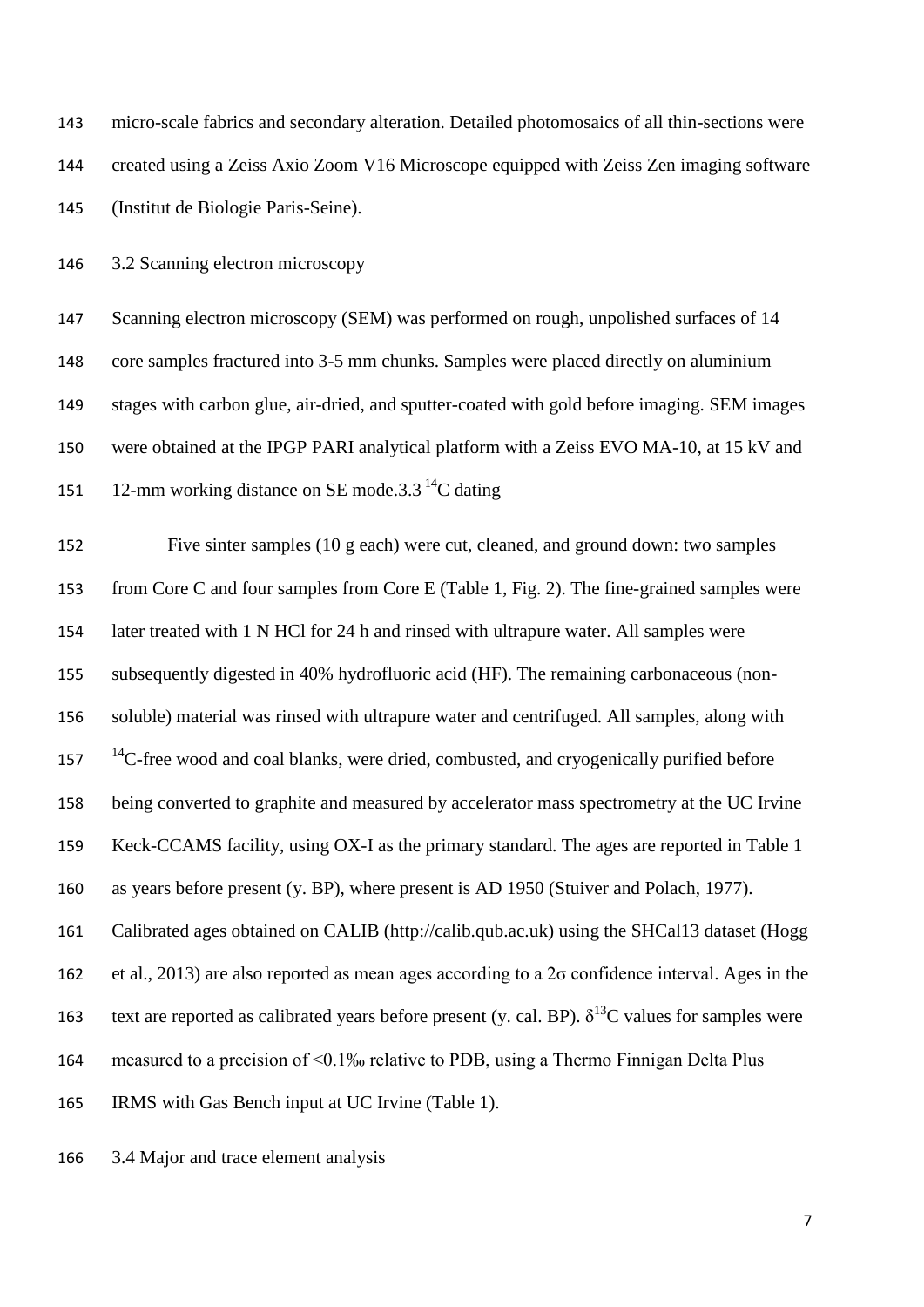Powders from 76 core samples (~150 mg each) were analyzed at the Institut Universitaire Européen de la Mer (IUEM, Brest). All weighing and preparation of sample powders for solution mode ICP-MS and ICP-OES was carried out in a class 1000 clean lab at IUEM. PFA vials were acid washed internally and externally overnight in near-boiling, 171 concentrated nitric acid (HNO<sub>3</sub>), rinsed three times with 18.2 MΩ-cm ultrapure water, then dried at room temperature and stored under clean conditions.

 For major element analyses, 150-250 mg of powder was weighed into 30ml PFA vials 174 to which 3 ml of analytical-grade concentrated HF, 3 ml of concentrated HNO<sub>3</sub>, and 1 ml of concentrated HCl were added. Samples were digested completely overnight at 90ºC, with kerogen as the only residue, and upon cooling in closed beakers, were diluted rapidly with 97 177 ml of concentrated  $H_3BO_3$  solution to neutralize HF and prevent loss of Si as  $SiF_4$ , following the method of Cotten et al. (1995). Diluted samples were analyzed for major elements using a Yvon Joriba Ultima 2 ICP-OES calibrated against 8 similarly prepared international geostandards (CB, BELC, JB, BEN, ACE, WSE, ME, and GSN), with pure quartz as a high-SiO<sup>2</sup> standard, at the Pôle Spectrométrie Océan (PSO) at IUEM in Brest, France.

 For trace element analyses, powders were completely digested with a three-step, 183 heated HF-HNO<sub>3</sub>-HCl attack, with kerogen as the only residue, using ultra-pure acids distilled in sub-boiling stills under clean lab conditions. First, approximately 100-150 mg of 185 powder was placed in an acid-cleaned PFA vial. 1.5 mL of 16 M HNO<sub>3</sub> and 1.5 mL of 22 M HF were added. Samples were then capped and left to react overnight at 80ºC. Samples were then uncapped and left to evaporate to dryness for 24 hours. 3 mL of freshly mixed aqua regia was added to each residue, samples were capped and allowed to react for 6 hours at room temperature to avoid excessive gas buildup. After 6 hours, caps were removed, and the sample was evaporated overnight at 80ºC to dryness. Finally, 3 mL of 6 M HCl was added to each residue and samples were heated for ~24h at 80ºC. Prior to analysis, 100 mL of each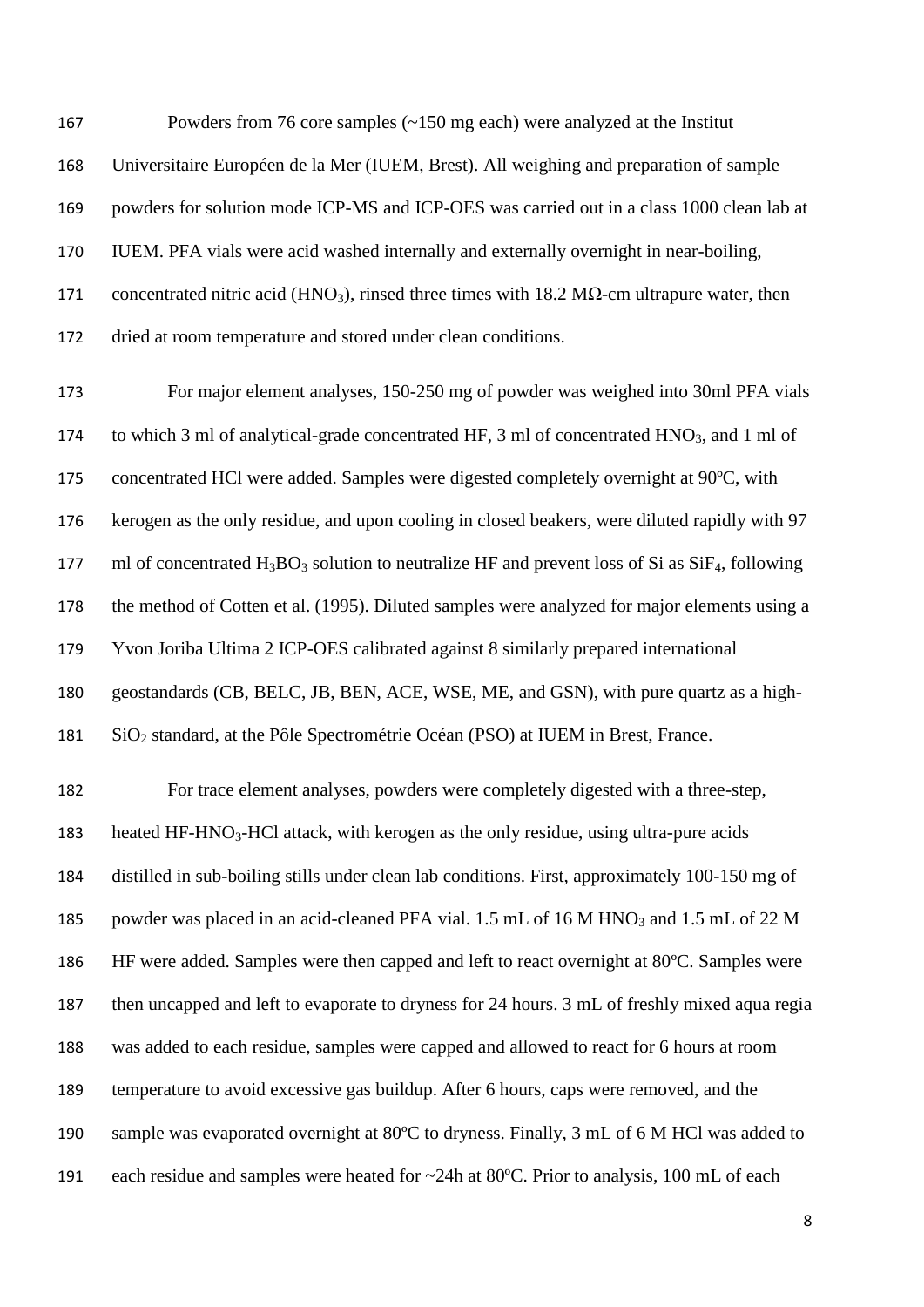| 192 | sample was diluted to 5 mL with $2\%$ HNO <sub>3</sub> , and 1.5 mL of each sample was        |
|-----|-----------------------------------------------------------------------------------------------|
| 193 | archived. International geostandards IF-G, BCR-2, and BHVO-2 were prepared in duplicate       |
| 194 | in the same batch and treated as unknowns to monitor precision.                               |
| 195 | Diluted samples were measured in solution mode on a Thermo Element2 HR-ICP-MS                 |
| 196 | at the PSO. Samples were calibrated by gravimetrically-prepared multi-element standards at    |
| 197 | concentrations of 0.5, 5, and 50 ng/g that were measured repeatedly throughout the session.   |
| 198 | Additionally, a 5 ng/g In (Indium) standard was added to each sample, standard, and rinse,    |
| 199 | and was used to monitor signal stability and to correct for instrumental drift across the     |
| 200 | session. Each sample and standard were bracketed by a rinse for which data was also           |
| 201 | acquired to determine the method detection limit.                                             |
| 202 | Rare earth element (REE) concentrations were normalized against background clastic            |
| 203 | deposition at Mound 502, as well as traditional standards such as chondritic meteorites and   |
| 204 | post-Archean Australian shale (PAAS). REE concentrations in Mound 502 clastic deposits        |
| 205 | were measured from a sinter-free massive sandstone sample from the lowest half-meter of       |
| 206 | Core E (Fig. 2). REE data shown and discussed below are clastic-normalized, for easier        |
| 207 | interpretation of clastic vs. hydrothermal influence in sinter deposits. Chondrite- and PAAS- |
|     |                                                                                               |

normalized REE values are present in Supplementary Table 1.

 Eu anomalies were measured to compare the relative influence of hydrothermal fluids between samples (Michard, 1989; Lewis et al., 1997; Feng et al., 2014). Eu anomalies represent enrichments or depletions of Eu compared with Sm and Gd within samples, and are typically calculated in a given sample using the equation:

213 Eu anomaly  $= 2*Eu/(Sm+Gd)$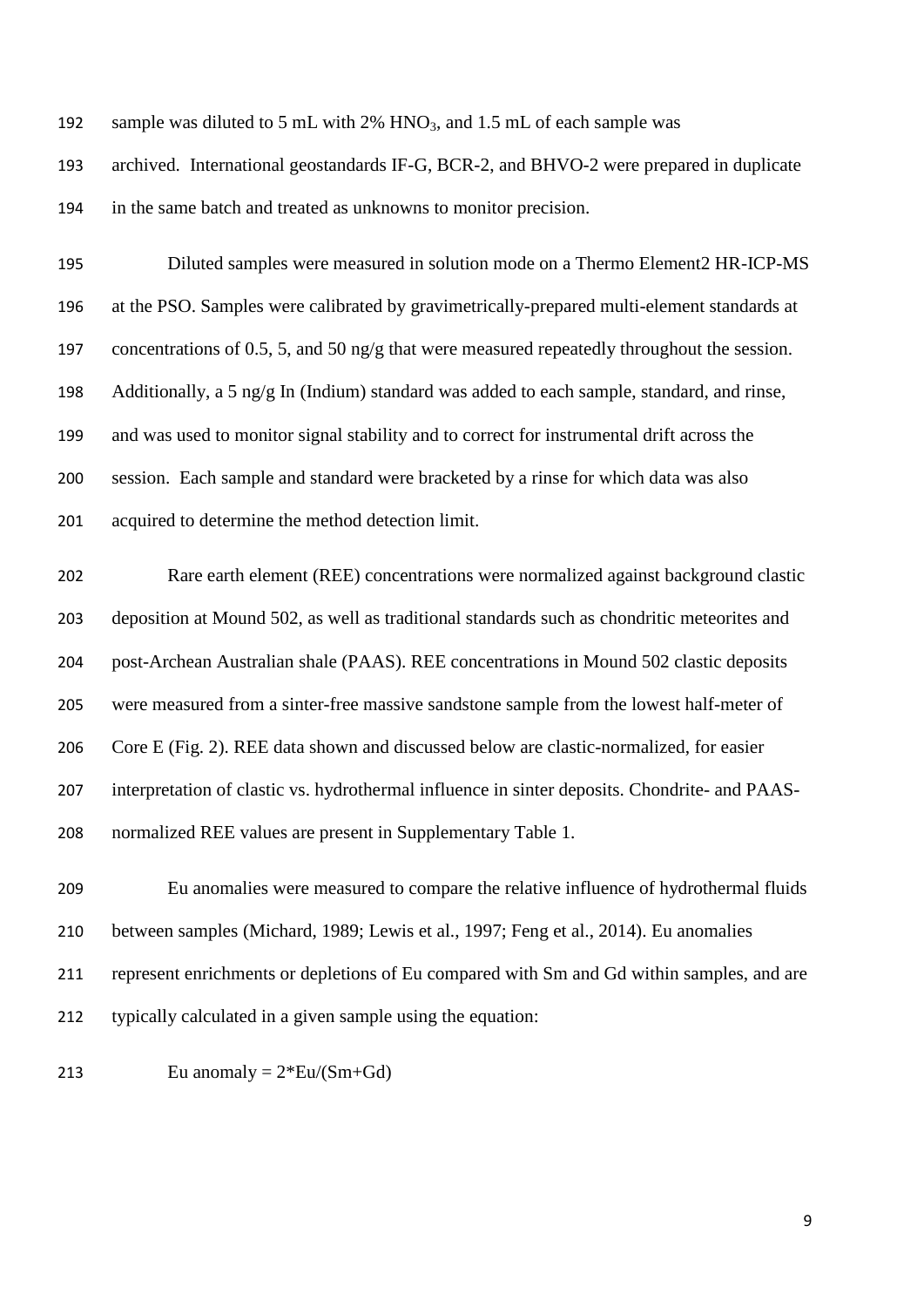Anomaly values greater than 1 represent Eu enrichment, and are typically interpreted as evidence for higher hydrothermal influence (Michard, 1989; Lewis et al., 1997; Feng et al., 2014).

### **4. Depositional facies**

 Ten sedimentary facies were identified during core analysis, each representing a different depositional environment (Fig. 2, Table 2). All facies described have modern equivalents within active El Tatio hydrothermal systems. Figure 2illustrates the progression of sedimentary facies and interpreted environments over time, and Table 2 contains diagnostic features for each facies.

 Mound 502 rises 2-3 meters above surrounding topography, and is 20 meters in diameter, with a roughly circular outline (Fig. 1C). Western margins are fairly steep, while eastern margins gradually slope into a debris apron. The mound's interior is dominated by a debris-filled pit 1.5 meters deep and five meters wide which represents the inactive former vent, surrounded by a one-meter wide flat-topped sinter rim. As with exterior mound slopes, inner pit margins are steeper on the western face, surrounding the pit's deepest surface in the 229 south-western corner (Fig. 1C, D). Mound 502 is bordered to the north by a low-lying marsh with geothermal and meteoric water sources, bordered by vegetated hills further north and west (Fig. 1B). Relatively flat, barren plains border the mound to the south and east (Fig. 1B). While the mound itself contains minimal visible hydrothermal activity, adjacent plains within ten meters to the south and east contain several active pools and widespread fumaroles. Boiling pool margins contain small columnar and spicular sinters (see Section 4.4), but do not form mounds above the surrounding flat topography.

 Core A (3.38 m long) was drilled within the eastern sinter rim, adjacent to the inner 237 pit margin (Fig. 1C, D). Cores C (1.94 m long) and D (0.98 m long) were drilled  $\sim$ 1.5 meters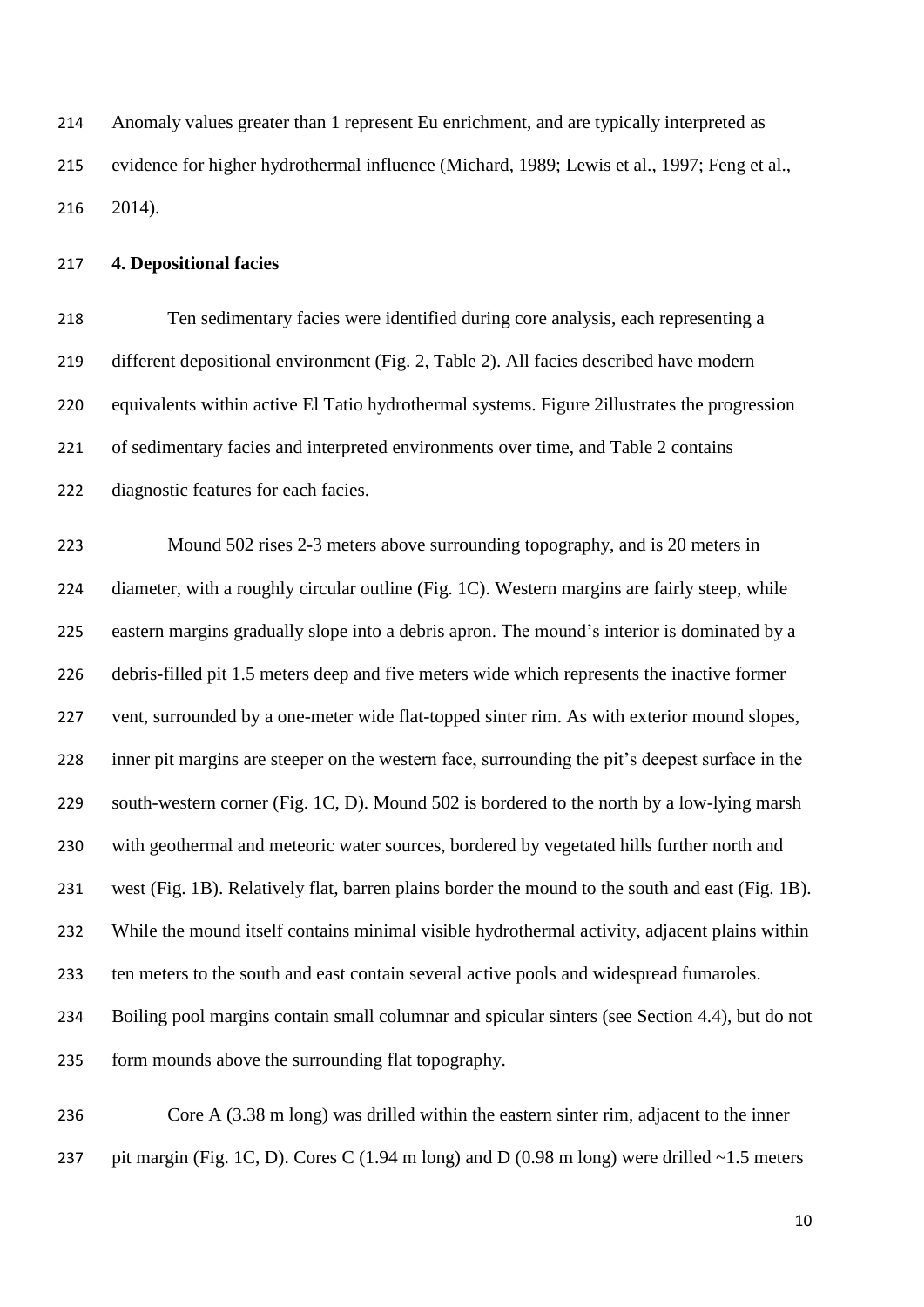| 238 | below the top of Core A along the outer eastern and southern margins, respectively. Core D                |
|-----|-----------------------------------------------------------------------------------------------------------|
| 239 | was drilled 27 $\degree$ from vertical (Fig. 1E). Core E (5.57 m long) was drilled in a flat debris apron |
| 240 | 15 meters away from the sinter margin.                                                                    |

4.1 Inclined laminated sinter crust

 Laminated sinter crusts are defined by dense, surface-normal fabrics of amorphous silica, forming mm-scale laminae of consistent thickness (Fig. 3). Similar deposits in Yellowstone siliceous sinters have been labeled "vent-proximal facies" and "laminated crusts" (Guidry & Chafetz, 2003a, c), as well as "dendritic sinter facies" (Lowe & Braunstein, 2003). The term "dendritic" is avoided in this study to prevent confusion with branching arborescent sinter elsewhere in El Tatio cores (see Section 4.5).

 Laminated crusts are divided into two separate facies in Mound 502 based on bed orientation and depositional interpretation: inclined crusts and planar crusts (Section 4.2). Inclined crusts are only observed in Core A, between 34 and 217 cm depth, with a shift in textural preservation at 164 cm depth (see below). The inclination of laminae and bedding 252 varies between  $45^{\circ}$  and nearly vertical, with most areas around  $70^{\circ}$  or higher inclination (Fig. 3). Well-preserved zones are composed of silica laminae 1-2 mm thick, alternating between 254 pale surface-normal fabrics and thinner  $(< 1 \text{ mm})$ , darker layers of more massive silica (Fig. 3A-C). No microbial textures or cells are observed, and detrital grains are rare or absent.

 Below 164 cm depth in Core A, inclined crusts are gray or light green and have little to no porosity. Detailed fabrics are only visible in thin sections, where individual laminae contain surface-normal clusters of amorphous silica, which flare and diverge away from bedding planes (Fig. 3D). Preservation varies between individual laminae, with more altered layers only exhibiting faint layering (Fig. 3D). Samples also contain dark, linear cross-cutting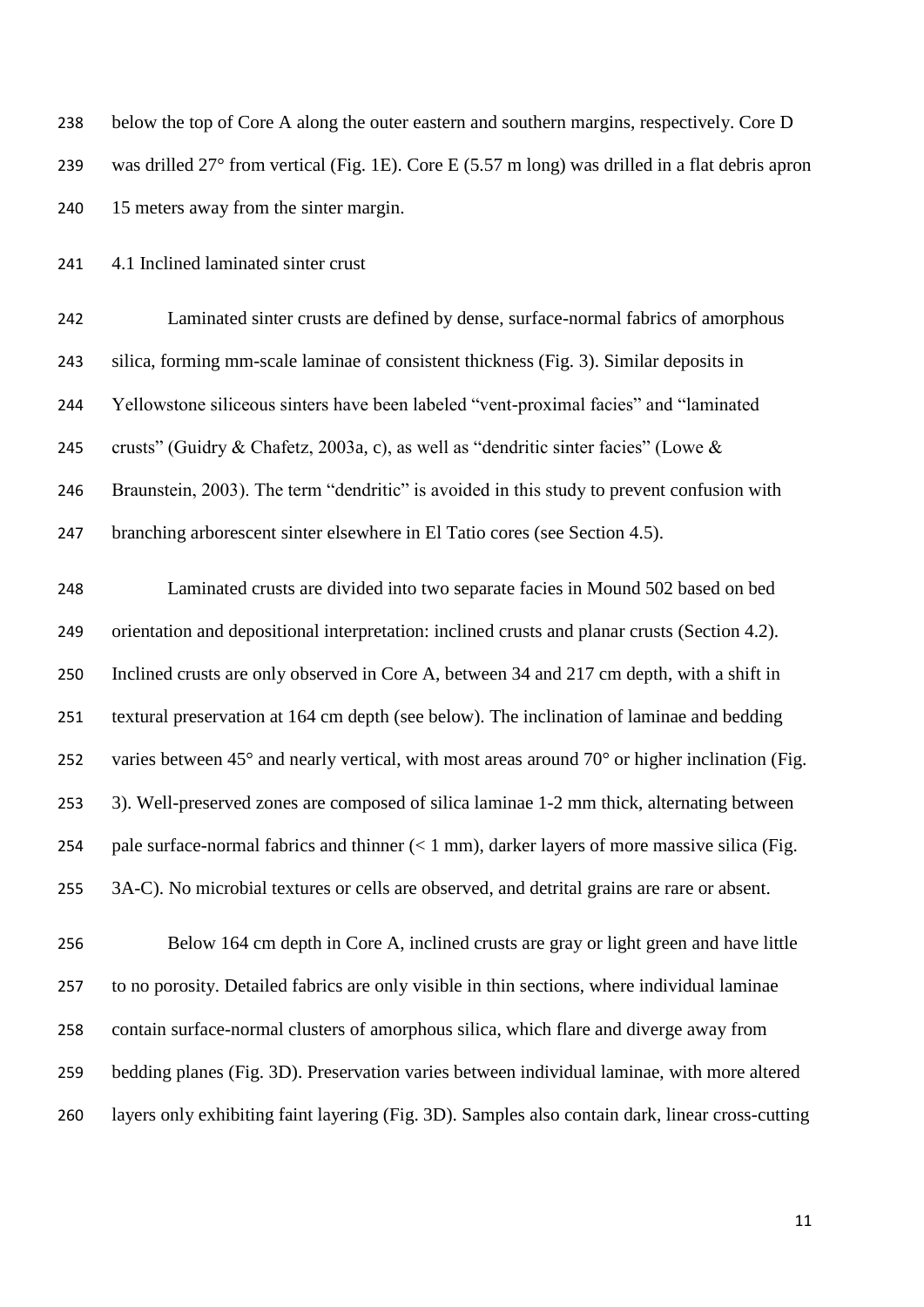features occurring 1-3 cm apart (Fig. 3B). Cross-cutting textures disrupt and propagate through several centimeters of inclined crusts, independent of textural preservation.

 Above 164 cm, inclined crusts are more well-preserved, and surface-normal fabrics become increasingly visible in hand samples (Fig. 3A-C). In the uppermost facies (34-51 cm depth), inclined crusts are white, extremely friable, and contain very few detrital grains (Fig. 266 3C). Inclination decreases upward from 70 to 45°, with rare cross-cutting textures present. In SEM images of the uppermost inclined facies, surface-normal fabrics are composed of 268 elongated tubes of silica  $\sim 50 \mu m$  wide and up to 1 mm in length (Fig. 3E, F). Closer examination of individual tubes reveals irregularly porous cores with scalloped circular textures, surrounded by µm-scale laminae around the outermost tube margins (Fig. 3F). Rare silicified filaments are also present within individual laminae, comprising less than 5% of inclined textures (Fig. 3G, H). Filaments are smaller than surrounding surface-normal tubes 273 (10-20 µm wide, <200 µm long), and are not consistently oriented (Fig. 3G, H). Instead, filaments more closely resemble preserved cells in microbial facies (Figs. 8, 10, 11, see Sections 4.5-4.7).

 Laminated sinter crusts are observed in subaqueous hydrothermal environments where silica precipitation typically outpaces microbial mat formation, such as vent-proximal pools (Guidry & Chafetz, 2003a, Lowe & Braunstein, 2003). SEM images most closely resemble "shrub columns" with abundant porous silica structures described by Jones & Renaut (2003) from vent-proximal deposits in New Zealand. Internal porosity within branches of shrub columns are attributed to secondary dissolution, which can replace microbial cells or abiogenic mineral dendrites (Jones & Renaut, 2003). While porous surface- normal textures are ambiguously biogenic, the occasional presence of filamentous microfossils indicates that microbial communities were present.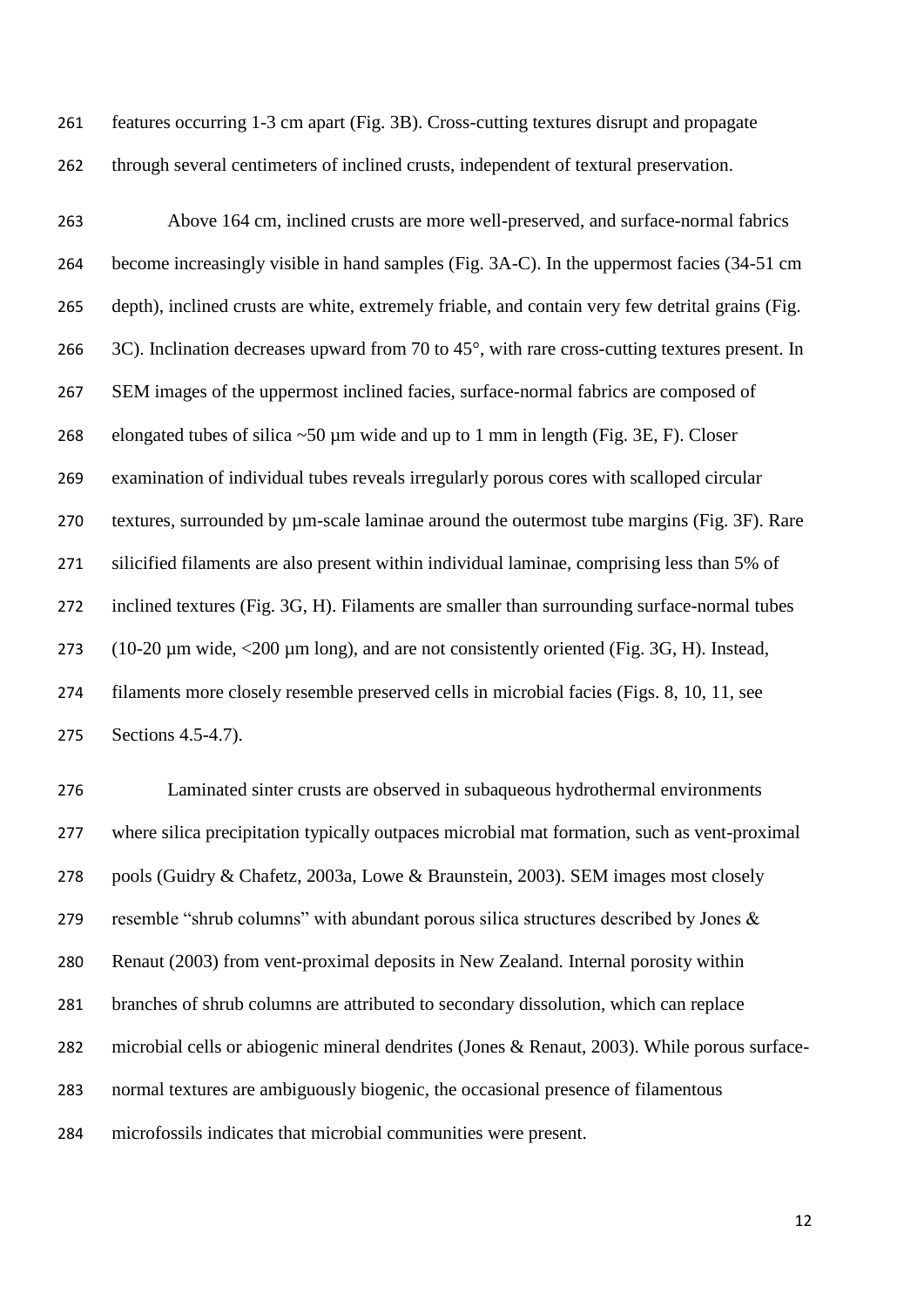The high angle of lamination over nearly 2 meters suggests extensive precipitation on steep surfaces, most likely the inner subaqueous surfaces of a large high-temperature pool. The interpretation fits with Mound 502's current near-vent architecture, which consists of a 5-meter-wide steep-sided pit. The darker surface-normal lineations which disrupt laminae are potentially the propagations of corrugated or "rilled" bedforms commonly seen on vent walls (Braunstein & Lowe, 2001; Guidry & Chafetz, 2003a; Lowe & Braunstein, 2003). Therefore, the inclined fibrous facies in Core A are interpreted as the margins of a steep-walled pool 292 immediately above a hydrothermal vent, most likely above 70 °C.

4.2 Planar laminated sinter crusts

 Planar laminated crusts contain thin layers of surface-normal silica fabrics (Fig. 4), similar to inclined sinter crusts (see Section 4.1), but exhibit consistently horizontal bedding. Planar crusts are only present in Core A from 11 to 34 cm depth, immediately above inclined crust facies. Planar and inclined crusts are separated from each other by a sharp unconformity. As with inclined crusts, laminae in planar facies are 1-2 mm thick, containing pale surface-normal fabrics separated by thin, darker massive laminae (Fig. 4A). Boundaries between light and dark layers are more distinct in planar than inclined fibrous facies. Detrital sinter pieces and siliciclastic material are rare, but more abundant in darker laminae (Fig. 4A). Porosity in both light and dark layers is low on mm- to cm-scales.

 SEM imaging of planar sinter crusts reveals two distinct styles of preservation (Fig.  $\,$  4B,C). Light laminae are composed of adjacent vertical chains of silica spherules  $\sim$ 100 µm in diameter (Fig. 4B). Vertical textures in light laminae superficially resemble surface-normal textures within inclined sinters, but notably lack porous, scalloped cores (Figs. 3E, F, 4B). By contrast, dark laminae contain linear highly-porous zones 20 µm wide, surrounded by rinds of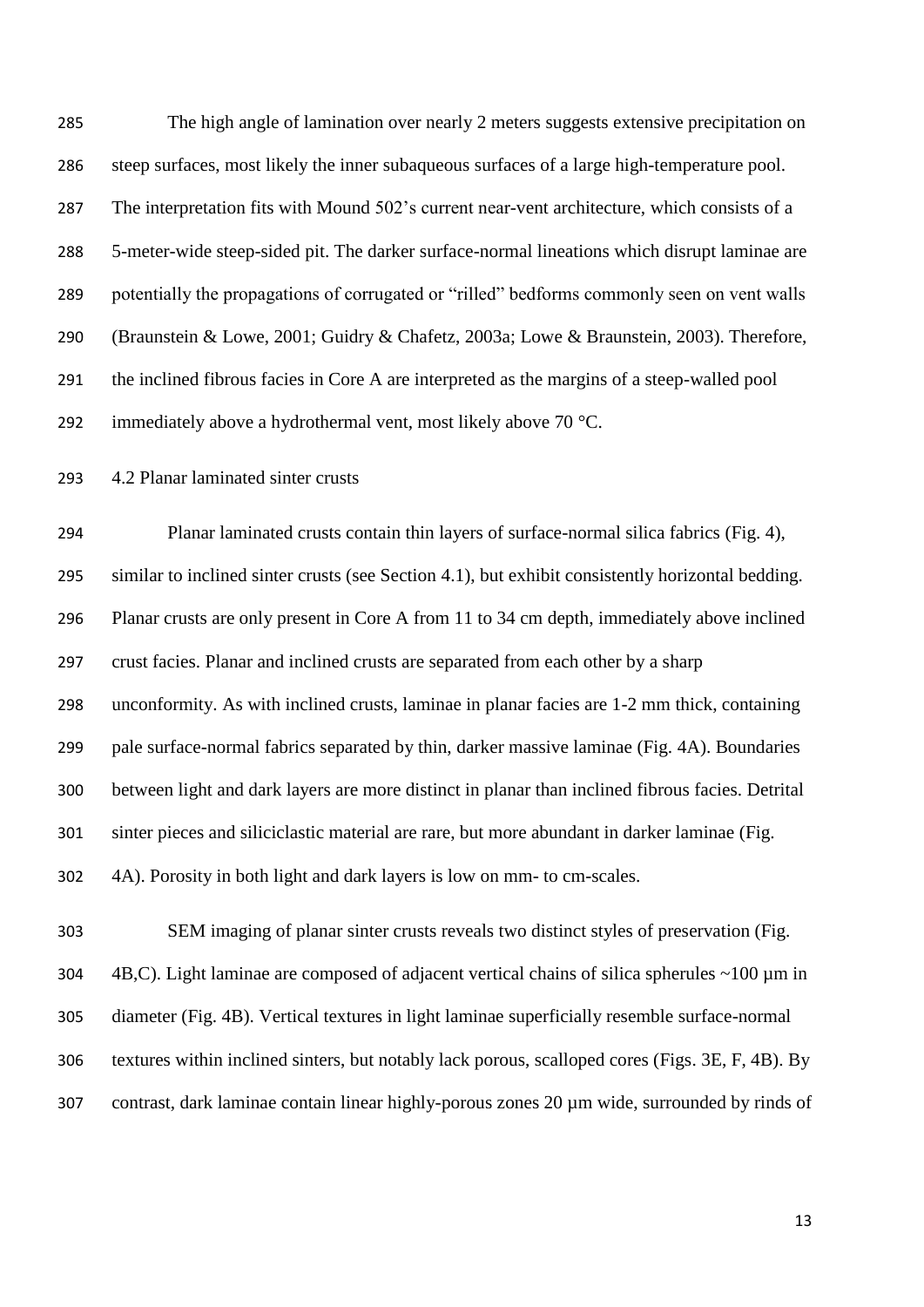amorphous silica (Fig. 4C). Pores in planar crusts lack consistent orientation, and are typically smaller and less interconnected than in inclined facies.

 As with inclined sinter crusts, planar facies are observed within vent-proximal high- temperature deposits (Guidry & Chafetz, 2003a, Lowe & Braunstein, 2003). In Mound 502, planar laminated crusts are only observed within the flat-topped inner rim which lines the inner pit (Fig. 1D). While inclined crusts were most likely deposited on the steep subaqueous margins of the main inner pit, planar crusts potentially represent adjacent, shallower flat-bottomed pools.

 Lowe & Braunstein, 2003 described scattered microfossil filaments in Yellowstone sinter crusts ("dendritic sinter facies"), though many more samples contained no trace of microbial presence. Similarly, planar crusts in El Tatio cores contain no definitive microfossils, instead sharing similarities with ambiguously biogenic "shrub columns" described by Jones & Renaut, 2003. The lack of biosignatures does not preclude a microbial presence in planar sinter crusts, but supports a silica precipitation patterns less conducive to microfossil preservation (Walter, 1976b; Lowe & Braunstein, 2003; Hinman & Walter, 2005).

4.3 Particulate sinter

325 Particulate sinters are defined as beds of "botryoidal grains and chains" over 5  $\mu$ m in 326 diameter, frequently associated with detrital grains (Braunstein & Lowe, 2001; Lowe & Braunstein, 2003; Watts-Henwood et al., 2017). Particulate sinter facies occur at the top of Core A, and in two zones within Core E (103-125 cm, 165-195 cm depth). Particulate beds are typically gray with brown detrital material (Fig. 5A), and are closely associated with laminated sinter crusts, arborescent sinters (see Section 4.5), and massive sinters (see Section 4.8).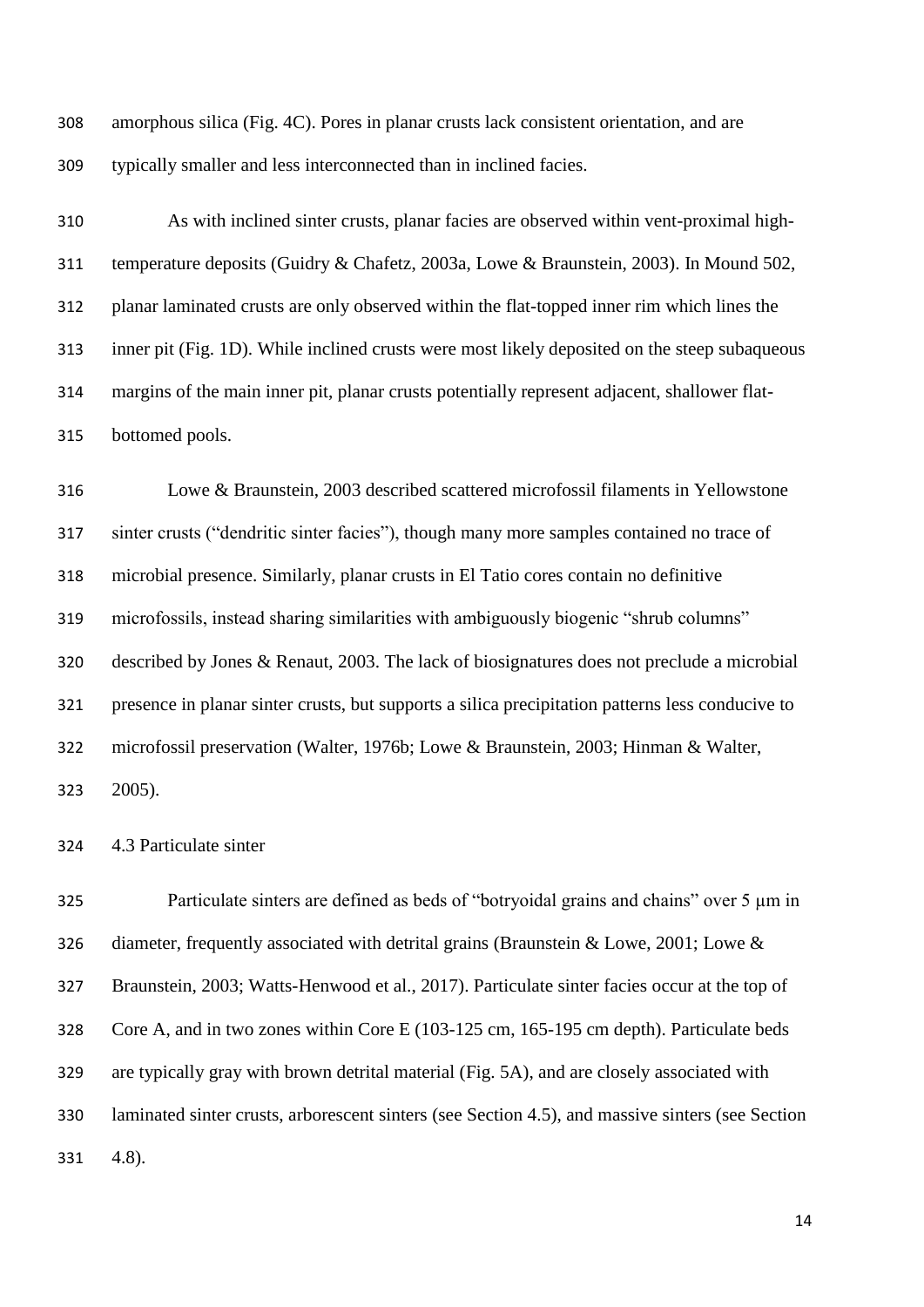Particulate sinters are defined by diffuse planar to wavy laminae between 1 and 5 mm thick, comprised of rounded 50-100 µm-wide agglomerates of opal spherules surrounded by pore space (Fig. 5B-E). Well-preserved hand samples of particulate facies show similar textures to associated thin sections (Fig. 5A), though many others are difficult to discern from massive sinter facies prior to microscopic analysis (see section 4.8). Detrital material is abundant in specific layers as individual sand grains (Fig. 5C). No microfossils or preserved microbial mat textures are visible using petrographic or scanning electron microscopy.

 Particulate facies are interpreted as high-temperature deposits along the bases of non- boiling hydrothermal pools, which occur both proximal and distal to vent sources. Spherical silica particles precipitate onto various substrates such as microbial cells and wind-blown detrital sediments, forming a sticky, laminar ooze comprised of amorphous, wetted silica and thin biofilms (Rimstidt & Cole, 1983; Lowe & Brownstein, 2001; Braunstein & Lowe, 2003; Watts-Henwood et al., 2017). Microbial cells can form a major component of particulate sinters, preserving silicified cells or cell fragments of microbes from various temperature regimes (Jones & Renaut, 1996; Braunstein & Lowe, 2003). Sediments are agitated by wind 347 and hydrothermal currents, forming sinuous, ripple-like bedforms on pool floors (Lowe & Brownstein, 2001; Watts-Henwood et al., 2017). Similar textures are observed in extinct sinter mounds elsewhere in El Tatio, bearing irregular surfaces of low-relief ridges (Sanchez- Garcia et al., 2019). Modern high-temperature pools are present within debris aprons several meters downhill from Core E, providing a useful analogue for distal pool environments indicated by particulate facies.

4.4 Columnar and spicular sinter

 Cores C and E contain several distinct facies dominated by clusters of elongate sinter protrusions with convex laminae, which can be classified as columns and spicules (Figs. 6,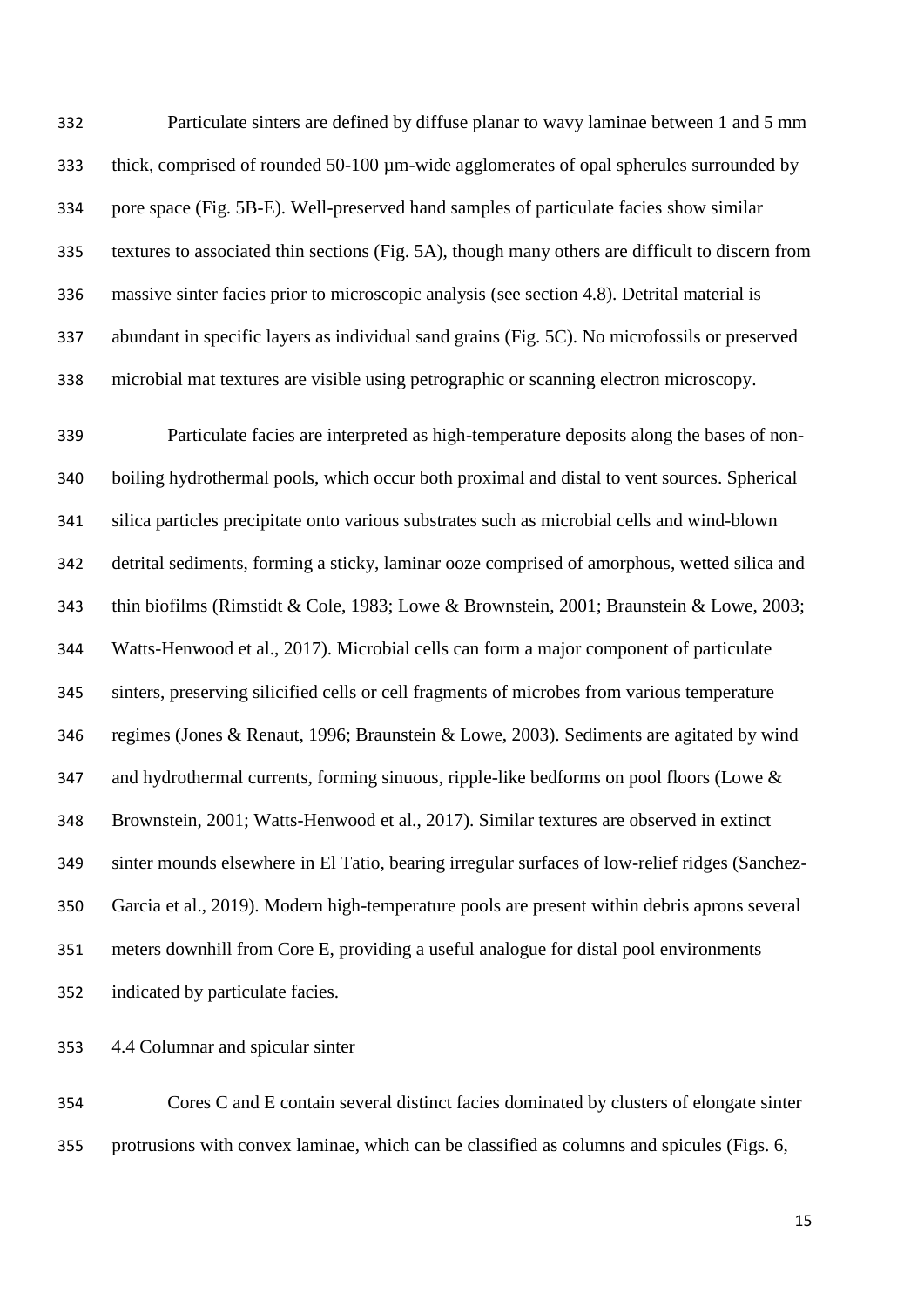7). *Columns* are between 0.1 and 1 cm wide, and can exceed 5 cm in length (Walter et al., 1976b). *Spicules* are less than 1 mm in diameter, reaching up to 1 cm long (Walter et al., 1976b). The internal structure of spicules and columns are nearly identical, with definitions for each based on size (Walter, 1976b), though terminology varies slightly between studies (Jones & Renaut, 1997, 2003, 2006; Braunstein & Lowe 2001).

 Columnar sinter is most prevalent in Core C, from 70 to 167.5 cm. Individual columns are 0.5-1 cm wide, and 1-5.5 cm long (Fig. 6C-E). Core C often truncates column lengths, but surface exposures of columnar facies verify the observed size ranges (Fig. 6A, B). In transverse cross-section, columns are typically circular to oval in shape (Fig. 6E). Columns frequently exhibit branching morphologies, with individual branches reaching no more than 30° of inclination from parent columns (Fig. 6C, D). The only change in column morphology occurs at 123.5 cm in Core C, where column orientation switches from horizontal to 60° inclination. The change in angle occurs above an unconformity with planar laminated sinter (Fig. 6E).

 Sinter columns in Core C are internally laminated, with laminations visible in longitudinal and transverse cross-sections (Figs. 6, 7). Laminae are convex in the direction of growth, either upwards in angled columns, or laterally in horizontal columns (Fig. 6C, D, 7A, C, D). The synoptic relief of individual layers within columns is relatively low, between 0.5 and 2.0 mm (Fig. 7A, C, D). Layers have low porosity, with sub-mm pores scattered throughout columns. SEM imaging also reveal column layers (Fig. 7F), with the rare presence of hollow silica tubes on the outer surfaces of columns (Fig. 7G). Interstitial gaps between columns are porous, with coarse or fine sediments on the bottom of pores serving as geopetal, or way-up, indicators (Fig. 7D, E). Fine geopetal sediments are often cross-cut with secondary silica veins (Fig. 7E). Other mineral phases include rims of yellow and brown oxidized crusts pervasively surrounding columnar edges (Fig. 7A, C, D). The presence of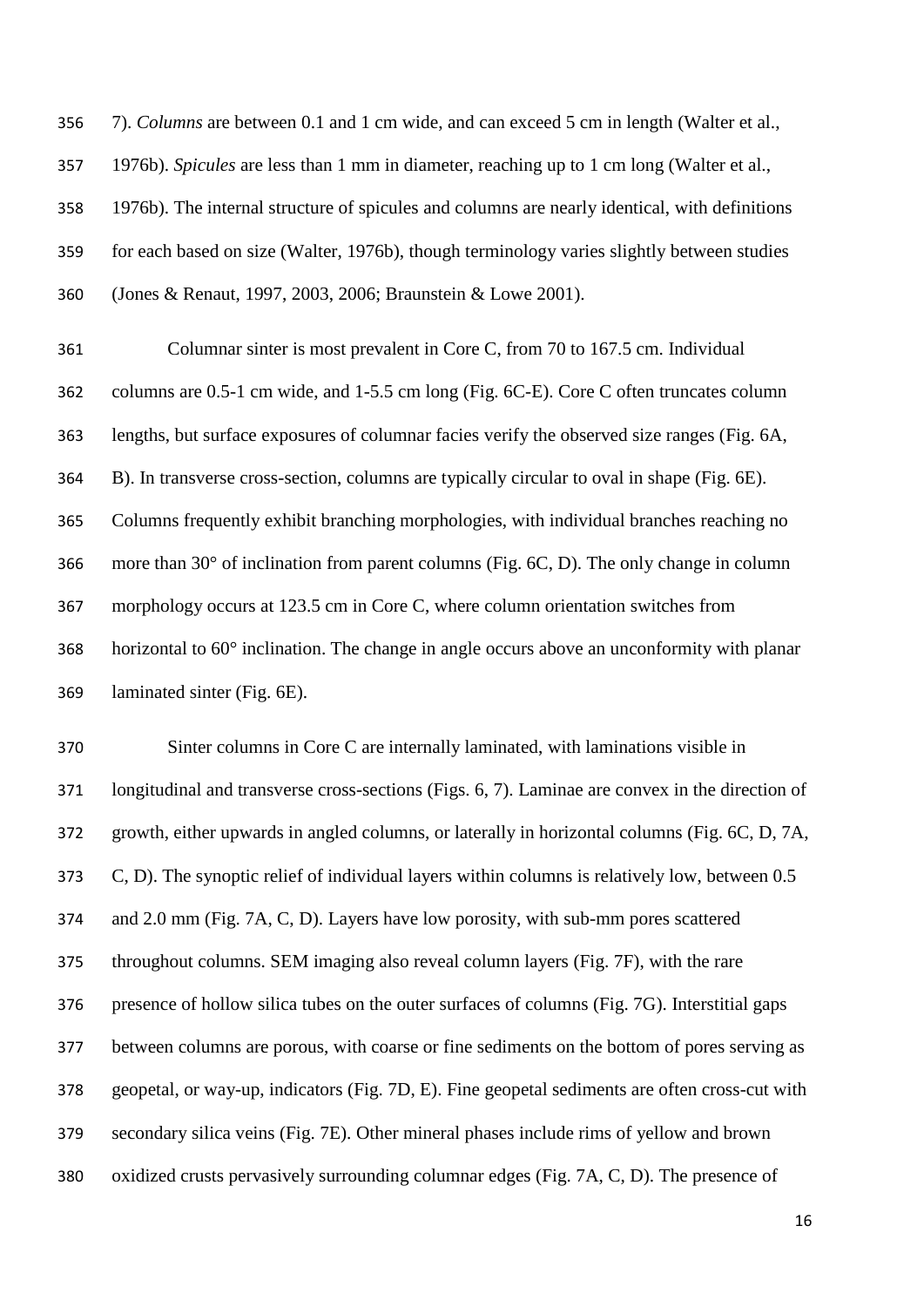crusts on the ends of broken columns indicates secondary precipitation after initial column growth (Fig. 7C).

 Columnar sinter is also present at 364 cm depth in Core E (Figs. 6F, 7B), within a 3 cm thick bed. Core E columns are vertical features ~0.5 cm in width and 1 cm in height, occurring in isolated clusters of one to three structures. Internal morphology closely resembles Core C columns, bearing convex-upwards laminae with 0.5 mm relief (Figs. 6F, 7B). Laminae in Core E columns are thicker than Core C (0.25 - 0.5 mm), and contain higher amounts of detrital material Lower columnar margins have minor yellow mineral crusts, lacking dendritic textures observed in Core C. Columns are immediately overlain by tufted microbial sinters, but no evidence of significant microbial communities is present at the time of column deposition.

 Spicular sinter occurs in a 5 cm thick bed immediately below columnar sinters in Core C, at 175 cm depth. Spicules are 1 mm wide and up to 1 cm long, with individual structures curving upwards from 30 to 70° inclination (Fig. 6G). As with Core C columnar sinters, spicules are tightly packed and bordered by yellow and red mineral crusts. Laminae are not observed in spicule cross-sections. The spicule layer is immediately and unconformably overlain by horizontal columnar sinters.

 Columnar and spicular sinters are commonly observed around boiling pools and geysers, in zones which exhibit frequent wetting and drying (Walter, 1976b; Jones et al., 1997, 1998; Jones & Renaut, 1997, 2003, 2006; Braunstein & Lowe, 2001; Guidry & Chafetz, 2003a, Lowe & Braunstein, 2003; Boudreau & Lynne, 2012). Splashes and surges of hot, silica -rich water evaporate on nearby surfaces, precipitating opal-A. Over time, silica precipitation produces micro-scale topography that progresses into columnar morphologies, with capillary motion of water within columns providing silica over time (Walter, 1972,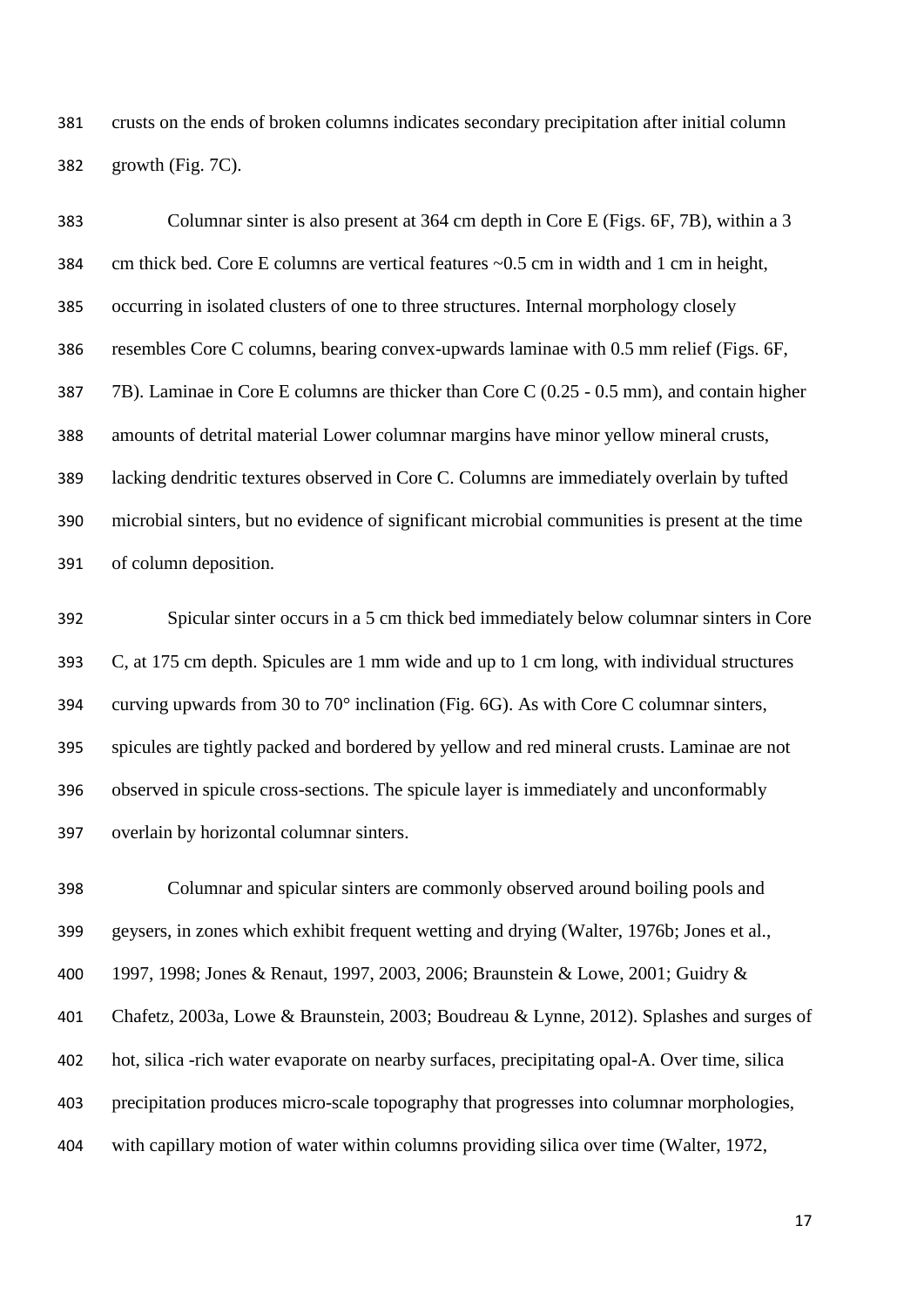1976b; Braunstein & Lowe, 2001; Jones & Renaut 1997, 2003, 2006; Mountain et al., 2003). Splash zones close to pools and vents form spicular textures, while larger columns occur further away in surge and overflow environments (Walter, 1972, 1976b; Braunstein & Lowe 2001). The upward increasing angle of columnar growth in Core C is likely due to local topography, with horizontal columns growing on nearly-vertical mound faces, and increasing angles of growth on progressively flatter surfaces closer to the tops of sinter rims. Incipient growth of vertical columns in El Tatio occurs around modern boiling pools several meters south of Core E (Fig. 6B). The modern pool-margin textures are nearly identical in size and orientation to Core E columns. Therefore, columnar sinters from Cores C and E are interpreted as silica precipitates that formed in the former splash and surge zones of boiling pools.

 Columnar sinters frequently preserve microbial communities, both within columnar laminae and interstitial spaces between columns (Cady & Farmer, 1996; Jones et al., 1997, 1998; Guidry & Chafetz, 2003; Jones & Renaut, 2003, 2006; Handley et al., 2005, 2008). In other columnar sinter locations, biosignatures are less apparent (Walter, 1976b; Braunstein & Lowe, 2001; Lowe & Braunstein, 2003). Most columnar facies are interpreted as forming via biogenic and abiogenic silicification, with capillary forces, surge events, and precipitation within microbial communities dominating at different points in time (Jones et al., 1997; Jones & Renaut, 2003, 2006). In El Tatio cores, microbial textures in columnar sinter are obscured by diagenesis, with only isolated, putative microfossils within inter-columnar spaces (Fig. 425 7G). The columnar sinters examined are conservatively interpreted as forming through capillary forces after periodic surge events, with microbial communities likely present in cooler, moist areas between columns.

4.5 Arborescent sinter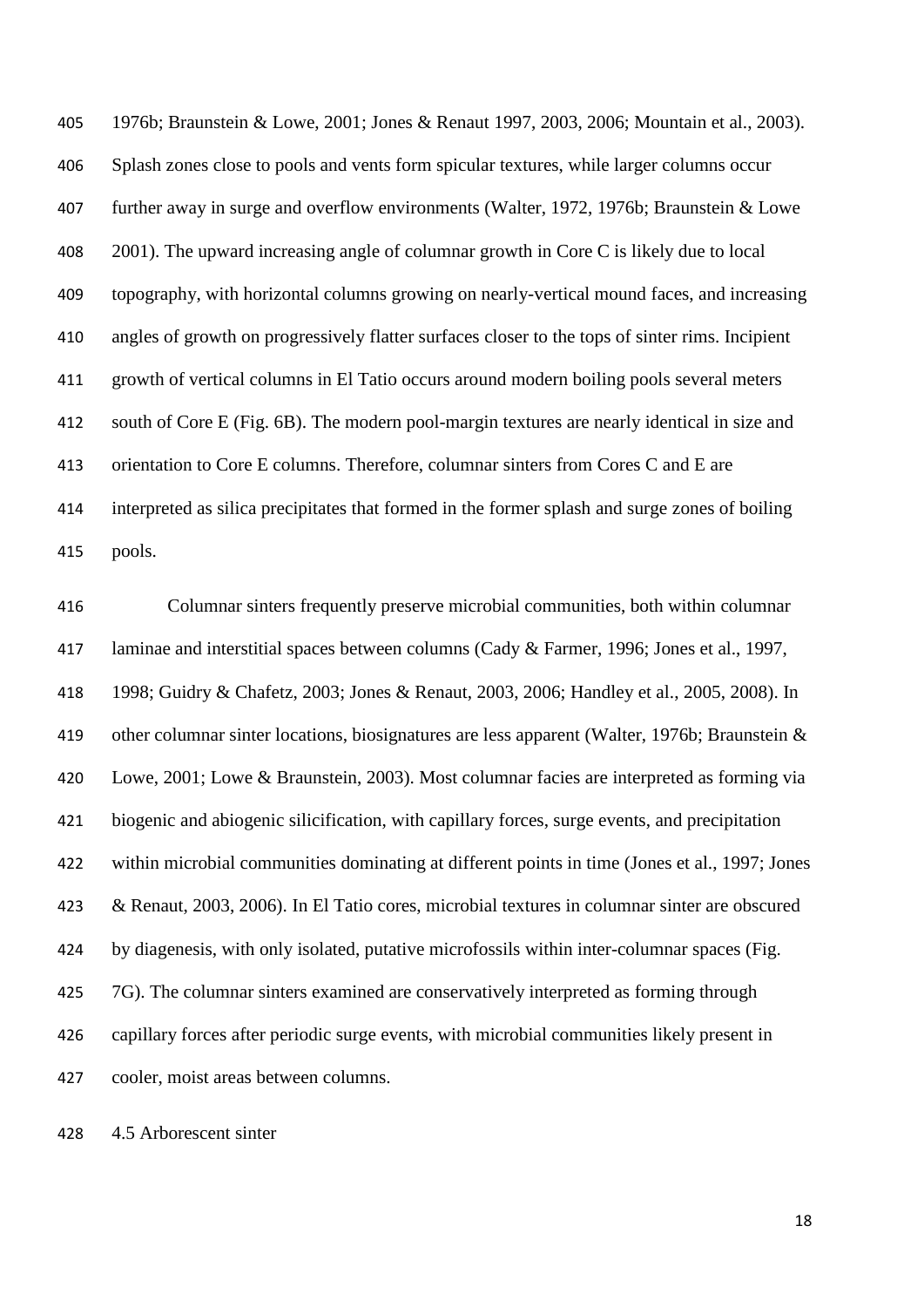Arborescent sinter is defined in this study as horizontal beds composed of surface- normal, extensively branching siliceous textures up to 1 cm in height (Fig. 8). The same textures are nearly identical to "siliceous shrubs" described in detail by Guidry & Chafetz, 2003c. However, the term "shrub" has been used to describe various different sinter textures such as laminated sinter crusts ("dendritic sinter facies" in Lowe & Braunstein, 2003), microbial palisade fabrics (Cady & Farmer, 1998; Walter et al., 1998; Campbell et al., 2001; 435 see Section 4.6), and geyser-associated facies (Jones & Renaut, 2003). Similarly, the term "dendritic" is commonly applied to branching amorphous or mineral phases, and has been 437 used in various sinter fabrics, such as laminated crusts, spicules, and microbial mats (Jones & Renaut, 2003; Lowe & Braunstein, 2003; Hinman & Walter; 2005), as well as phases other than amorphous silica, including quartz, calcite, and manganese (Bargar & Beeson 1981; Jones et al., 1998; Walter et al., 1998; Guidry & Chafetz, 2003b). By contrast, the term 441 "arborescent" is only applied to siliceous shrubs as described in Guidry & Chafetz, 2003a  $\&$  c, the previously published descriptions which most closely resemble the El Tatio sinter facies presented here.

 Various horizons in Cores C and E (Fig. 2) contain arborescent sinter. In Core C (0-3, 30-34 cm depth) and deeper in Core E (310-320 cm depth), arborescent sinters form minor units of 1 cm-thick beds interspersed between sandstones, microbial, and massive sinter facies (Fig. 8A-B). Arborescent layers higher in Core E form persistent beds between 142- 187 cm (Fig. 8C) and are closely associated with particulate sinters (see Section 4.3). In Cores C and E, arborescent sinter contains individual branching structures that reach up to 1 cm high, with individual branches less than 1 mm in diameter (Fig. 8A-C). Arborescent zones form highly porous areas compared with over- and underlying facies, and are often separated by mm-scale interstitial layers of less porous sinter (Fig. 8B, C). Interstitial sinter layers also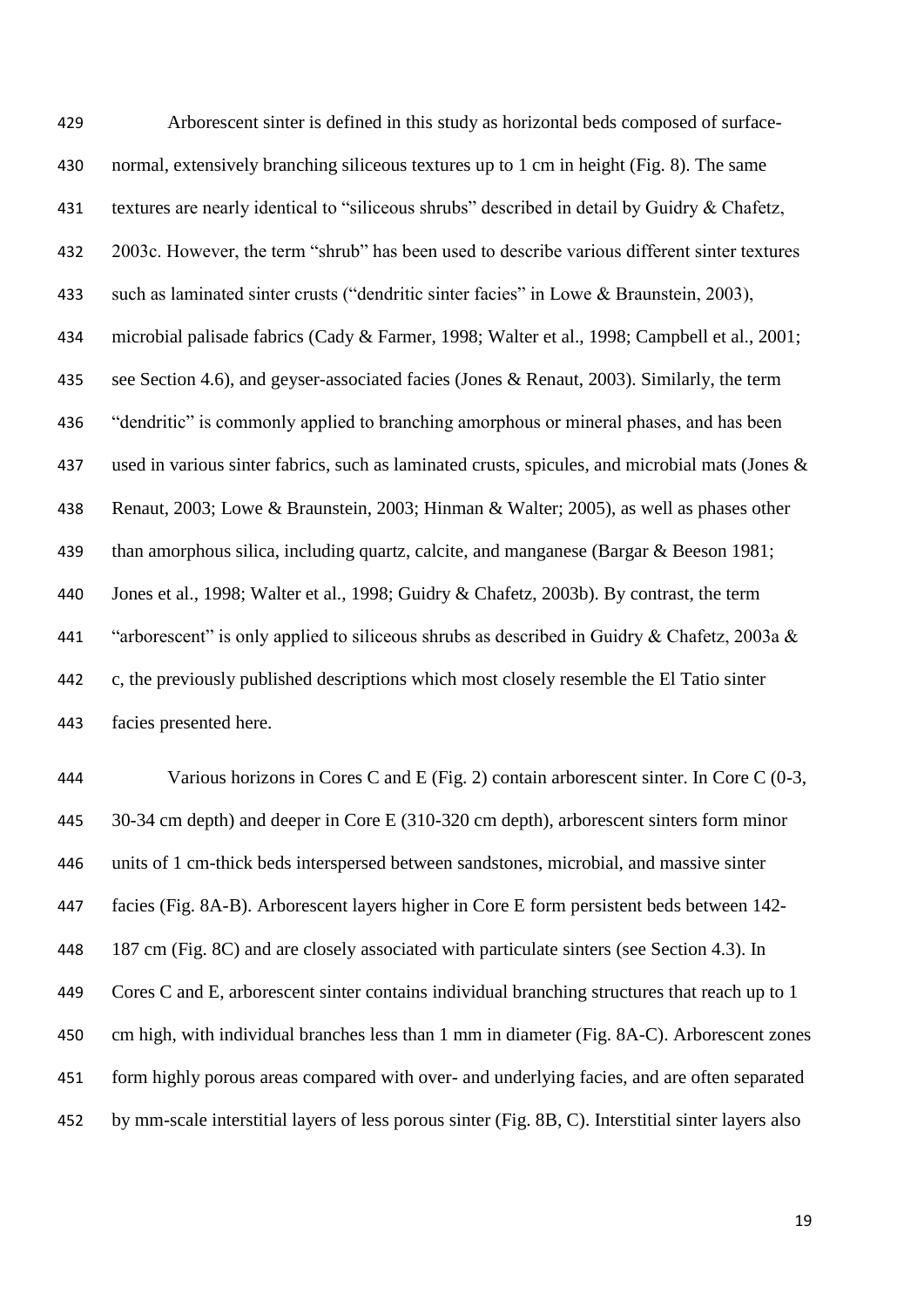contain higher abundances of detrital grains, often appearing darker in color than white or light gray arborescent layers (Fig. 8B, C).

 Petrographic analysis of arborescent structures reveals branching chains of 456 amalgamated siliceous spheres up to  $\sim$ 100 µm in diameter (Fig. 8D). Individual arborescent features and branches are often separated by pore space, with more extensive silica precipitation resulting in smaller interstitial voids. SEM images show similar branching textures as observed in thin sections (Fig. 8E), as well as the presence of silicified microfossils and higher quantities of detrital material at the top of individual arborescent beds (Fig. 8E-G). Microbial filaments are 10-20 µm wide and over 200 µm long, resembling cells preserved in palisade mat and tufted mat facies (see Sections 4.6 & 4.7). Microfossils are found in clusters within and around larger branching features at lower densities than other microbial facies in El Tatio cores (Figs. 10, 11).

 In active hydrothermal systems, arborescent sinters form within discharge channels as hydrothermal waters flow away from vent sources (Guidry & Chafetz, 2003a,c). Within such depositional environments, arborescent facies appear to be temperature-independent, forming in subaqueous zones between 15 and 80 °C (Guidry & Chafetz, 2003c). Microbial communities preserved in El Tatio arborescent facies corroborate findings from similar Yellowstone sinters (Guidry & Chafetz, 2003c). Guidry & Chafetz, 2003c noted the presence of branching "siliceous shrubs" in discharge channels with higher outflow volume, while laminated microbial mats were abundant in lower outflow zones. Based on these observations, arborescent sinters in El Tatio cores are interpreted as silicified microbial communities in high-volume discharge channels, both in vent-proximal zones and distal aprons.

4.6 Fenestral palisade sinter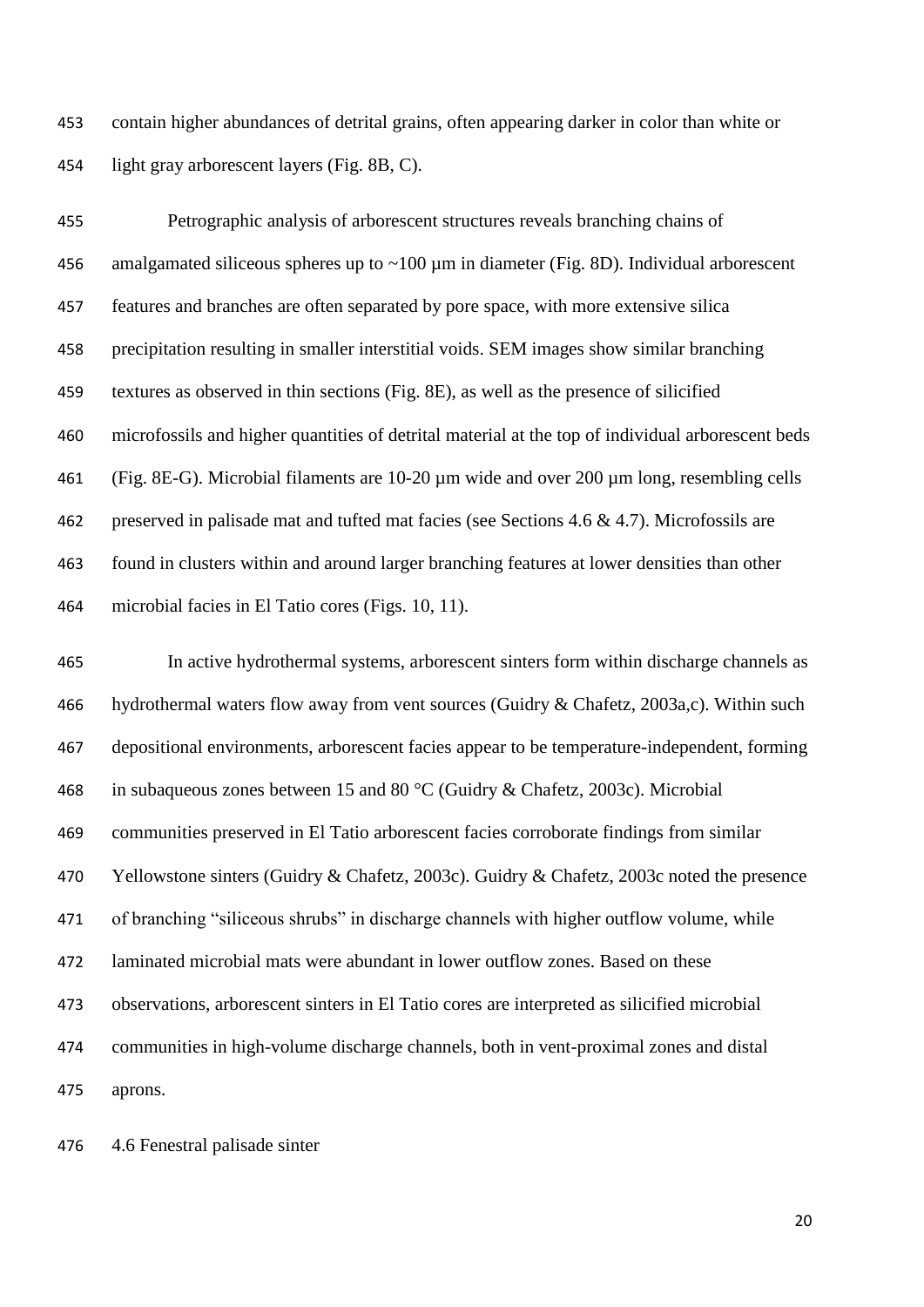Palisade sinters are defined by silicified filamentous microfossils alternating between layers of surface-normal and surface-parallel orientation (Cady & Farmer, 1996; Walter et al., 1996; Campbell et al., 2001; Gong et al., 2019). Similar textures are observed, but not specifically labeled as palisades, in hydrothermal stromatolites (Konhauser et al., 2004; Jones et al., 1997, 1998, 2005; Berelson et al., 2011), with a variety of terms applied to microfossil orientation (erect vs. prostrate, U- vs. P-laminae, and upright vs. flat-lying). Palisades occur in the top 50 centimeters of Cores C, D, and E, and between 215 and 244 cm depth in Core E. Most El Tatio core palisades contain high abundances of fenestrae (Figs. 9, 10), defined as primary pore spaces preserved within microbial textures (Tebbutt et al., 1965; Mata et al., 2012).

 Fenestral porosity alternates between individual laminae, resulting in light-dark layering within hand samples and thin sections. Lighter, more porous laminae are 2-5 mm thick, while darker laminae are less than 2 mm thick and contain fewer fenestrae. Detrital grains are present but not abundant throughout light and dark palisade laminae (Fig. 9E, G). Both styles of lamination contain filamentous microfabrics visible in thin-section and SEM imaging (Figs. 9D-G, 10A-E). Filaments in less-porous laminae are oriented parallel to bedding planes. In contrast, filaments in porous laminae contort around curved fenestral margins in various orientations.

 Palisades in Cores C, D, and E differ in fenestral size and morphology (Fig. 9A-C). Fenestrae in Cores C and E are sub-mm in scale, with sub-circular margins in cross-section (Fig. 9A, C). By contrast, Core D fenestrae have elongated oval or lobate morphologies between 0.5 and 5 mm in diameter (Fig. 9B, D). Elongate fenestrae are especially prevalent in thicker porous layers of Core D. Long axes of such fenestrae are oriented normal to bedding planes, separated by thin vertical columns of silicified microbial filaments (Fig. 9D).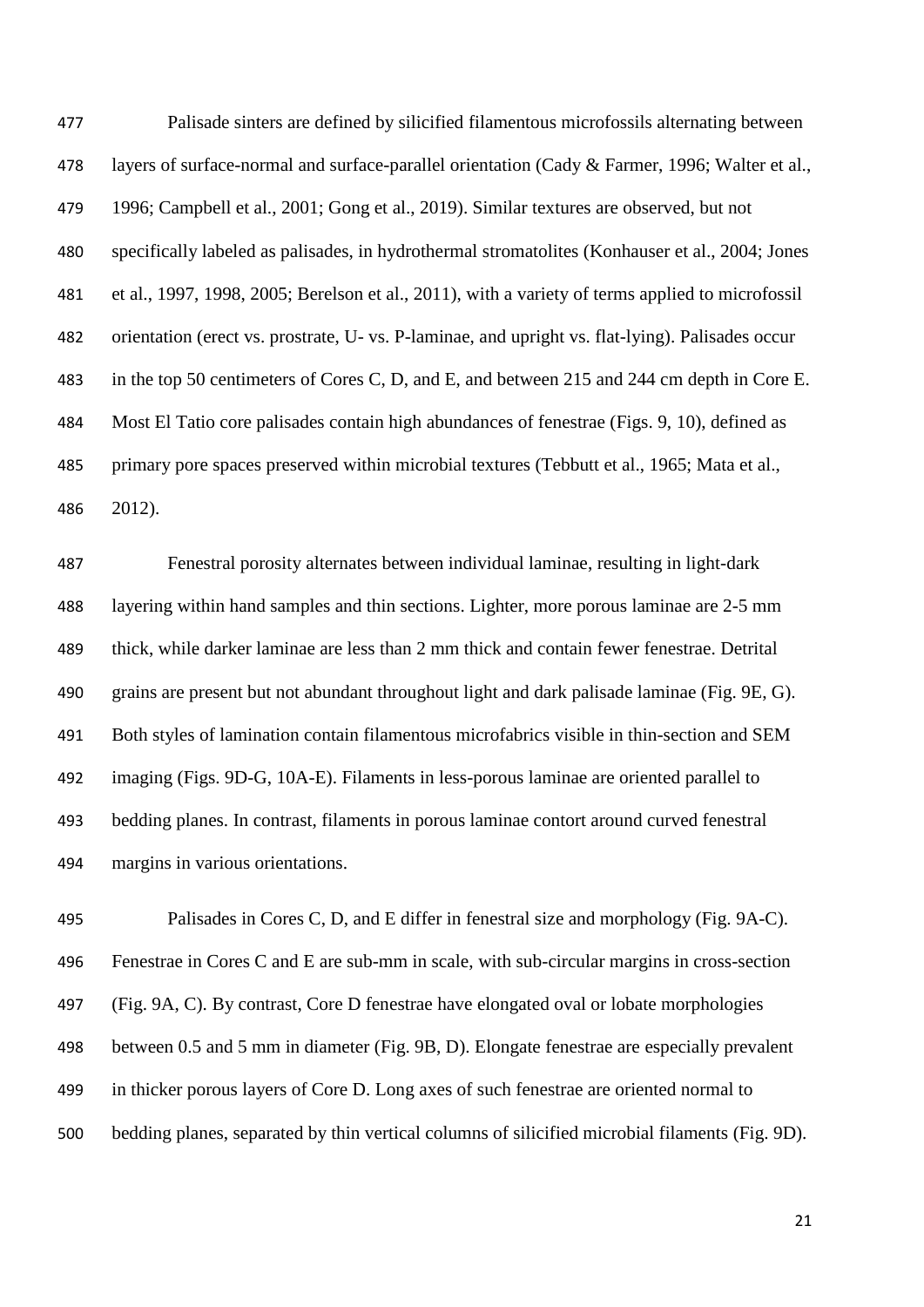Darker layers of Core D contain smaller, more circular fenestrae comparable to morphologies observed in Cores C and E.

 Filamentous microfossils are abundant in all fenestral palisades (Fig. 10A-C). In SEM images, Cores C and D exhibit round voids lined with 5-µm wide filaments up to 100 µm in length (Fig. 10A, B). Filaments retain equal diameter throughout their length, terminating with rounded, untapered ends. Individual microfossils frequently form bridges across fenestral pore spaces. While most sinters between fenestrae only preserve microfossils on exterior surfaces, exquisitely preserved regions reveal columnar bundles of filaments stretching across pore spaces (Fig. 10D, E). Secondary overprinting is especially prevalent in Core E, where microfossils are still abundant, but rounded fenestral textures are less distinct (Fig. 10C).

 Palisades and similar microbial fabrics are globally present in hydrothermal sinter deposits of various ages (Walter, 1976a; Walter et al., 1996, 1998; Jones et al., 1997, 1998, 2005; Campbell et al., 2001, 2015; Konhauser et al., 2004; Fernandez-Turiel et al., 2005; Berelson et al., 2011; Gong et al., 2019). Variations in filament orientation are interpreted differently in various locations, including seasonal growth patterns (Walter, 1976a; Jones et al., 1998, 2005), pulses in hydrothermal sheet-flow (Campbell et al., 2015), and quasi-daily shifts in water temperatures (Berelson et al., 2011). On steeper surfaces such as the edges of sinter mounds, palisade formation is driven by cycles of wetting and drying (Gong et al., 2019).

 Palisade sinters closely resemble cyanobacterial communities living at or below 40-45 °C, typically interpreted as *Calothrix* (Walter, 1976a; Cady & Farmer, 1996; Campbell et al., 2001, 2015), though similar textures have been noted in communities of *Fischerella*, *Phormidium*, and *Leptolyngbya* (Jones et al., 2005; Pepe-Ranney et al., 2012; Gong et al.,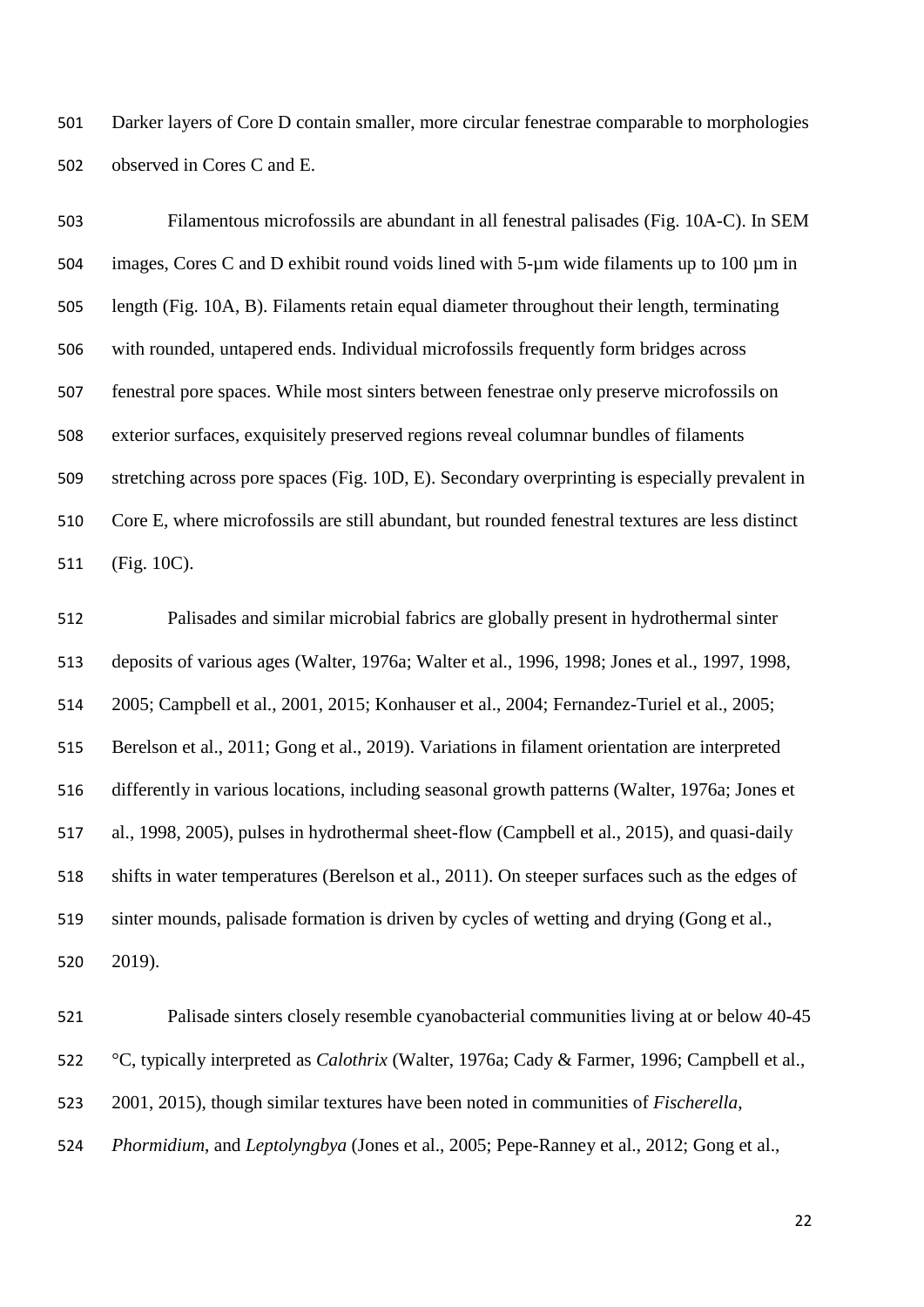2019). In active El Tatio geyser terraces, morphological and molecular evidence show a predominance of *Leptolyngbya*, and an absence of *Calothrix* or its more halotolerant sister genus, *Rivularia* (Gong et al., 2019). Due to the robust structures of Calothrix-type organisms, their absence is not likely due to a preservation bias, but rather interpreted as absence from the characterized terraces.

 In many sinter localities, erect palisade filaments are often tightly packed together, leaving no space for mm-scale fenestrae. However, several locations contain more porous fenestral palisades in distal sinter aprons and terraces, including other zones in El Tatio (Jones et al., 1998; Munoz-Saez et al., 2016). One environmental exception occurs in Obsidian Pool Prime in Yellowstone National Park (Berelson et al., 2011; Mata et al., 2012), 535 where fenestral textures occur in stromatolites around higher-temperature pool margins (>45 °C). However, Obsidian Pool Prime fenestrae have distinctly different morphologies from El Tatio cores, forming sub-spherical voids less than 1 mm in diameter. Instead, fenestrae in core samples more closely resemble elongate pores observed in cooler, distal settings elsewhere in El Tatio and New Zealand (Jones et al., 1998; Munoz-Saez et al., 2016).

4.7 Tufted mat sinter

 Tufted mat sinters are defined as filamentous microbial mat textures with sharp peaks and cones irregularly separated by 1-2 mm concave depressions (Cady & Farmer, 1996; Walter et al., 1996, 1998; Campbell et al., 2001; Jones et al., 2005), most notable in thin- section (Fig. 11A, B). Tufted facies occur within two zones of Core E (0-103 cm, 289-367 cm depth), interspersed as individual beds up to 15 cm thick. The top meter of Core E contains tufted beds interspersed between palisade fabrics, while lower units briefly occur between thicker units of arborescent sinters and laminated sandstone deposits. Individual tufted layers 548 are ~100 µm thick, and are difficult to discern in hand samples. Laminae laterally increase in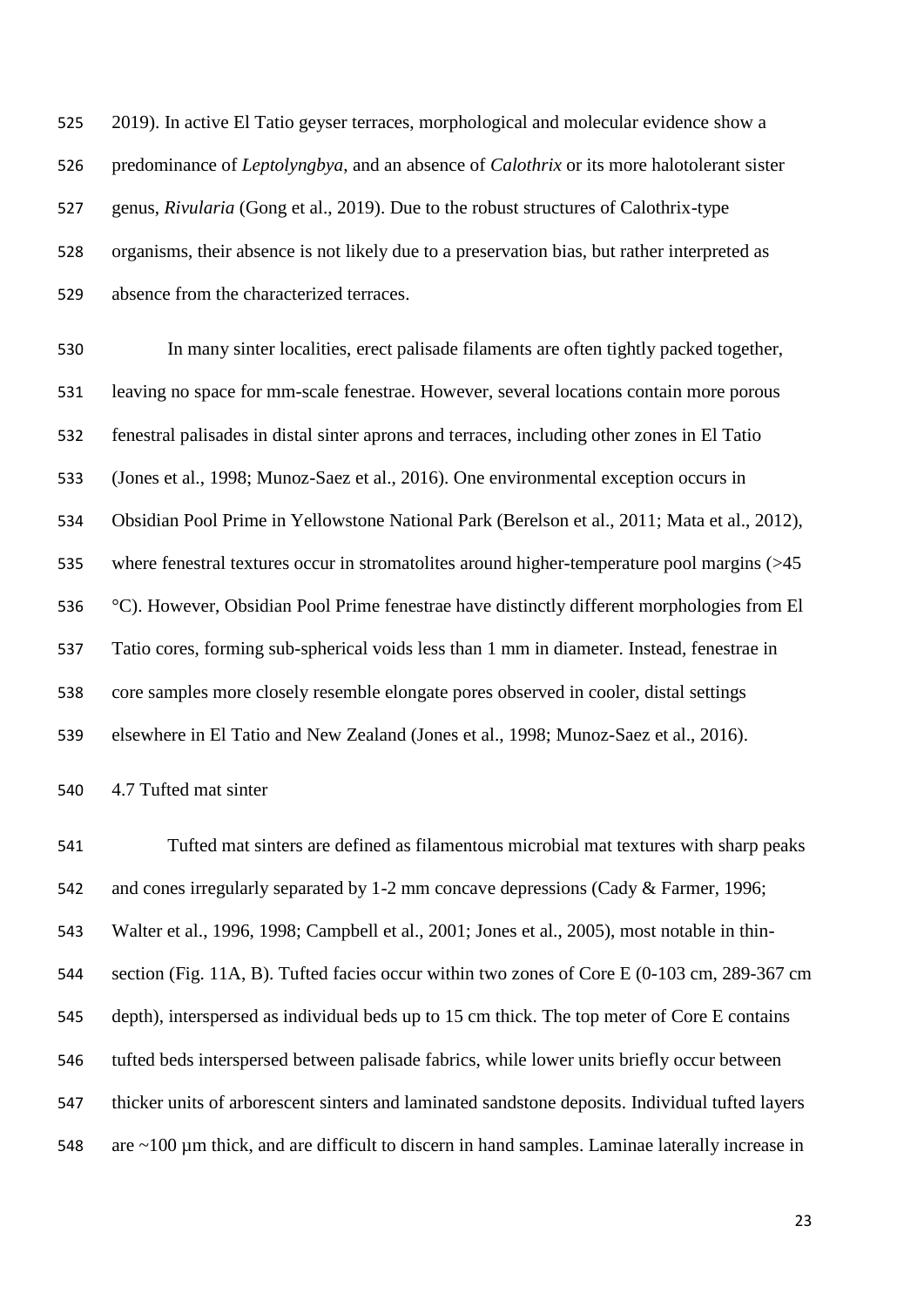thickness to 200 µm at tufted peaks, and diminish to 50 µm in interstitial depressions. Textures immediately below tufts vary between layers. Most laminae do not preserve additional microbial textures below tufts (Fig. 11B), while some laminae contain relict microbial filaments (Fig. 11A). Occasionally, both highly circular and elongate fenestrae are preserved, bounded by thin pillars of filamentous sinter (Fig. 11C).

 SEM imaging of tufted sinters shows exquisite preservation of microbial mat textures. Three-dimensional tufts are composed entirely of microbial filaments between 2-5 µm in diameter (Fig. 11D-F). Filaments form diffuse meshwork textures at the base of tufts, while sharp peaks exhibit denser accumulations, reflecting differences in thickness and density observed in thin-sections (Fig. 11A, B). Large rounded fenestrae are also present, bounded and separated from each other by silicified filaments (Fig. 10F, G). Fenestrae are less frequent in tufted facies than palisades, but are larger and more spherical.

 Tufted facies closely resemble modern mats dominated by the cyanobacterial taxa *Phormidium* and *Leptolyngbya* (Walter, 1976a; Campbell et al., 2001; Fernandez-Turiel et al., 2005; Lau et al., 2005; Bosak et al., 2012; Reyes et al., 2013, Bradley et al., 2017). Many tufted mats grow between 45 and 60 °C (Walter, 1976a; Campbell et al., 2001; Lau et al., 2005; Bradley et al., 2017), though tufted *Leptolyngbya* mats are also reported between 17 and 45 °C (Bosak et al., 2012; Reyes et al., 2013). Large rounded fenestrae below tufts are also distinct from fenestral palisade textures, more closely resembling spherical gas bubbles preserved within tufted hydrothermal mats (Lynne & Campbell, 2003; Bosak et al., 2008, 2010; Mata et al., 2012). Tufted facies are interspersed with palisade fabrics in the top meter of Core E, with changes in mat morphology potentially facilitated by changes in water temperatures or hydrochemistry.

4.8 Massive sinter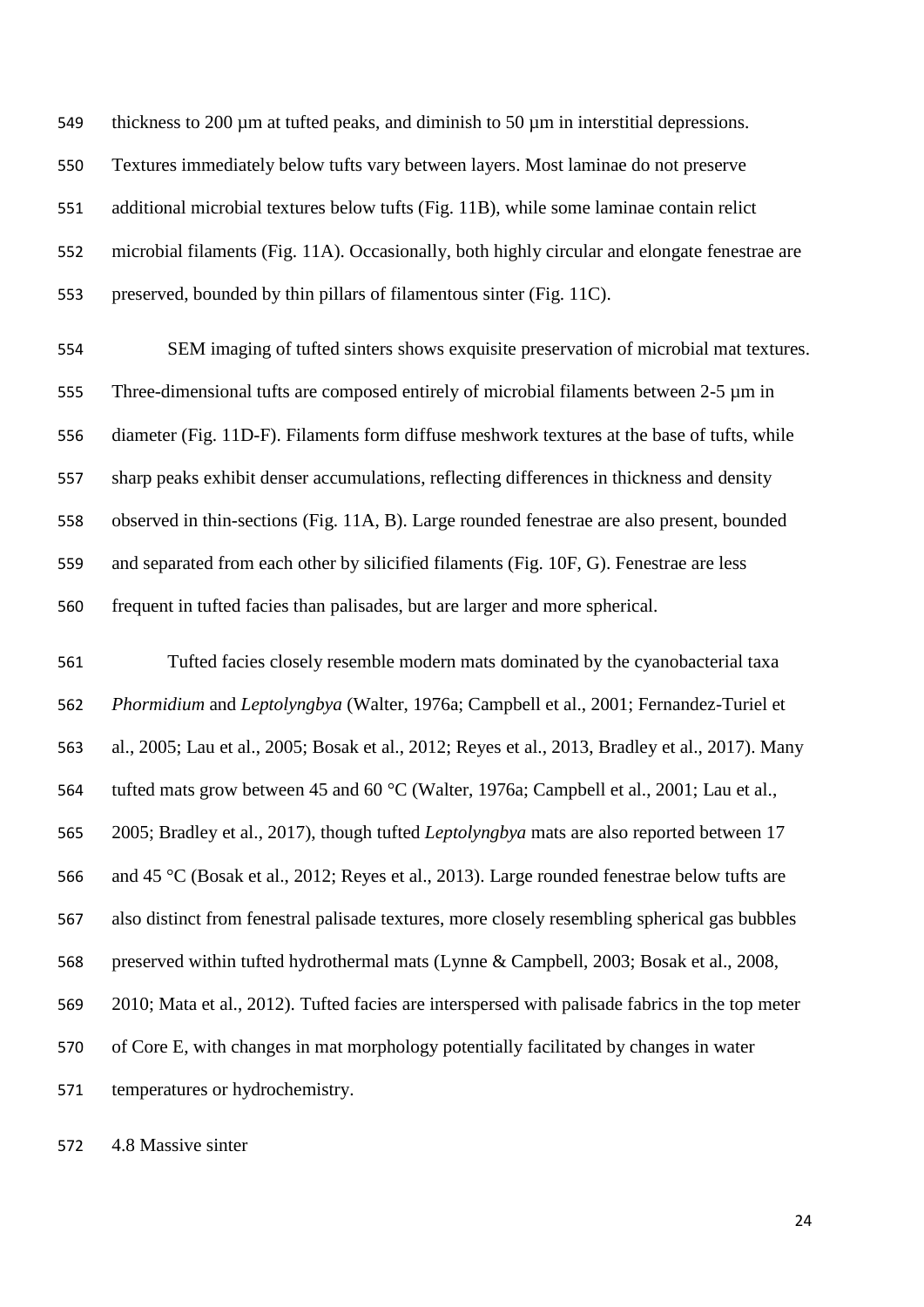Massive sinters exhibit either obscured or no primary features such as laminae, bedding, detrital grains, or microfossils (Fernandez-Turiel et al., 2005; Walter et al., 1996). Massive sinter facies occur at various depths in Cores A, D, and E. The lowest meter of Core A consists of green and gray low-porosity sinter with pale yellow and orange minerals along secondary fissures (Fig. 12A). While massive Core A sinter contains vertically oriented lineations in hand sample similar to inclined sinter crusts, all traces of vertical fabric are obscured in thin section (Fig. 12B). Sinters at the base of Core D (72 – 97 cm) have similarly low porosity, and lack bedding, vertical lineation, or clear laminae in hand sample or thin section (Fig. 12C). Massive sinters occur in 5-cm thick beds at various depths in Core E (130- 135 cm, 320-325 cm, 330-335 cm). Core E facies are lighter in color than in Cores A and D, and have gradational contacts with particulate and arborescent sinters. Microscopy of massive sinters and adjacent facies also shows extensive growth of secondary silica phases within pore spaces (Fig. 12D, E).

 Massive sinter fabrics are present in modern and ancient sinter deposits (Walter, 1976a; Walter et al., 1996; Guidry & Chafetz 2003a). The lack of primary fabrics in hand samples and thin-sections implies secondary alteration, such as recrystallization and overgrowth of original sinter deposits, most likely by high temperature silica-rich subsurface fluids. Adjacent primary facies in Cores A and E support a high-temperature alteration hypothesis. Massive sinter in Core A is overlain by more than 2 meters of inclined and planar sinter crusts, representing the sides and floors of vent-proximal pools respectively. In Core E, massive sinters are associated with particulate sinters, also interpreted as subaqueous deposits near secondary hydrothermal vents distal to Mound 502. In contrast, facies at the base of Core D are not associated with high-temperature pool or vent facies. Based on high-temperature associations elsewhere, massive sinters in Core D are interpreted as former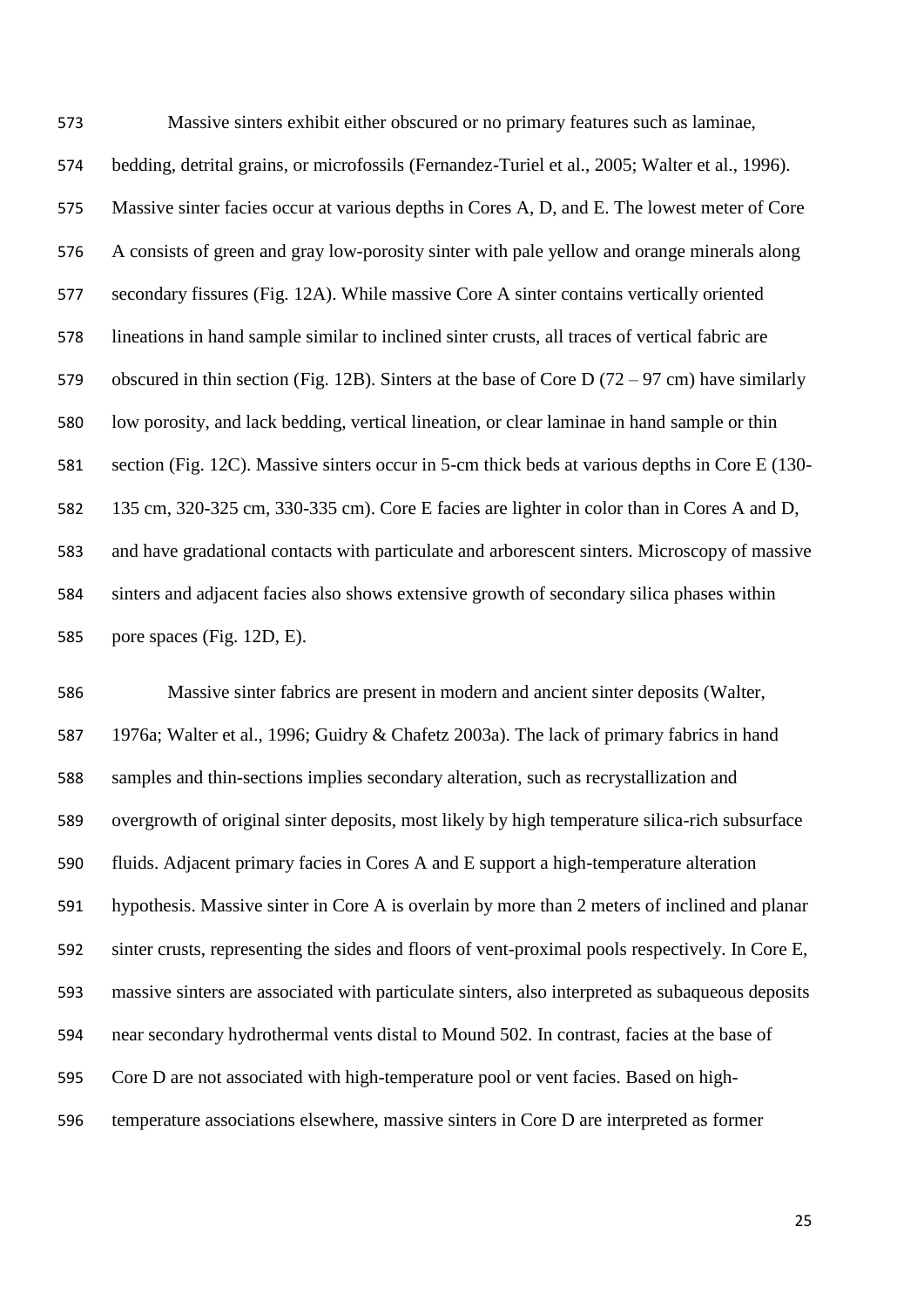microbial mat sinters which were secondarily altered by subsurface fluid flow and recrystallization.

4.9 Laminated sandstone and sinter

 Laminated sandstone and sinter (LSS) deposits are defined as interbedded siliciclastic and sinter layers between 0.1 and 5 cm thick. The LSS facies is only observed in the lower 2.5 meters of Core E. Sandstones are medium- to coarse-grained, and are composed of sub- rounded to sub-angular volcaniclastic grains and occasionally detrital sinter pieces (Fig. 13A, C, E). No evidence of cross-bedding is observed in sandstone beds, while sinters contain millimeter- scale planar laminae lacking fenestrae or filaments. Laminated sinters often have irregular, unconformable contacts with overlying sandstones.

 The ratio of sinter to sandstone in LSS facies varies in different areas of Core E. Below 4 m depth, sandstone layers are thicker, containing isolated, centimeter-scale sinter deposits. Unconformities separate lower LSS facies from intervening massive sandstones lacking sinter in Core E (described below). LSS facies above 4 meters in Core E are dominated by planar sinter, punctuated with sub-centimeter sandy layers. Upper LSS facies in Core E are typically less than 5 cm thick and are often under- or overlain by tufted microbial textures, distinguished by filamentous fabrics.

 LSS facies in Core E are interpreted as distal sheet-flow deposits, with sinter layers representing relative lulls in siliciclastic input. Beds below 4 m depth indicate higher-energy environments where clastic sedimentation prevented persistent sinter deposition. In contrast, LSS facies above 4 m depth exhibit minor pulses of siliciclastic deposition in a calmer, sinter- dominated regime. In both zones, sinter deposits were consistently eroded by subsequent sandstone deposition, forming irregular upper contacts.

4.10 Massive sandstone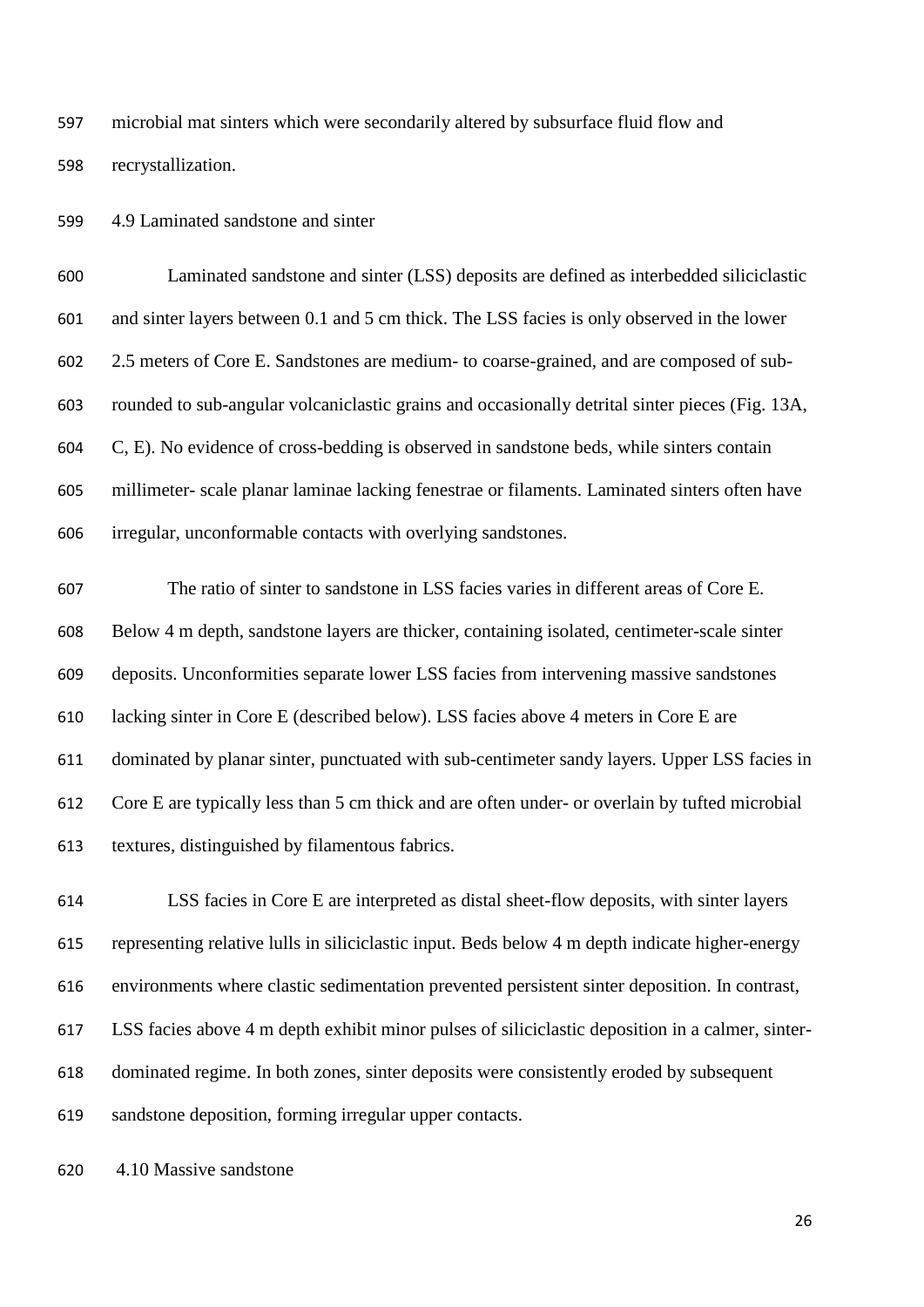Massive sandstones contain no bedding textures or interstitial sinter deposits, and are only found in the lowest meter of Core E. Similar to LSS facies, sands are medium to coarse- grained, and are composed of sub-rounded and sub-angular volcaniclastic grains (Fig. 13B, D, F). The majority of siliciclastic material is composed of volcanic lithic fragments, feldspar, mica and minor portions of redeposited sinter material. The sandstone is notably free of detrital quartz, but largely cemented by siliceous material such as opal and chalcedony (Fig. 13F).

 Massive sandstone units have unconformable boundaries with adjacent sinter and sandstone beds, and occasionally contain unconformities within otherwise homogenous units. One notable unconformity occurs at 538 cm depth in Core E. Sandstones containing 1-2 cm wide matrix-supported rounded green clasts are conformably overlain by planar beds of sands fining upward from coarse to medium-grained. Both units are eroded by an unconformably overlying homogenous, coarse-grained sandstone. Vitreous brown cements follow the unconformity, cross-cutting into over- and underlying sediments (Fig. 13B). No other sedimentary structures are apparent in massive sandstones.

 Massive sandstones are interpreted as debris flows with little to no hydrothermal influence. The only hydrothermal silica precipitation present (538 cm) occurs as secondary precipitation following unconformities and cross-cutting primary lithologies in a narrow zone.

#### **5. Core geochemistry**

 Sinters in Cores A, C, D, and the upper 4 meters of Core E are largely composed of 642 siliceous material with more than 94 wt.% of  $SiO<sub>2</sub>$  (Fig. 14). Cores closer to the vent source 643 (A, C, D) are especially enriched in  $SiO_2$ , with all measured values above 98.5 wt.%.  $SiO_2$ concentrations in Cores A and C decrease towards surface deposits, with higher values in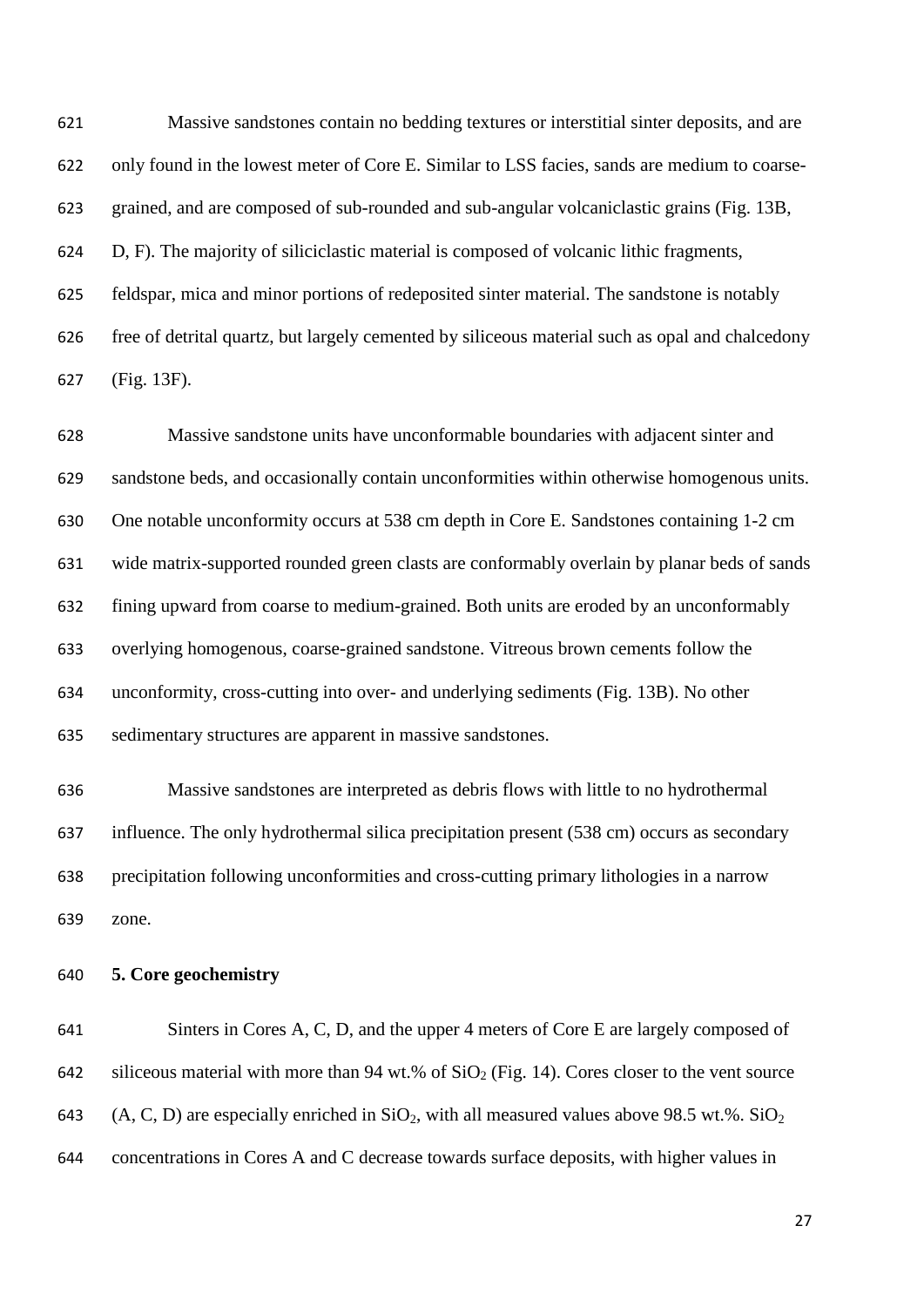sinter crusts and columnar sinters, and lower values in mat and particulate sinter facies. Core D shows little variability between massive sinters and palisade mat facies, while sandstones 647 at the base of Core E are relatively  $SiO_2$ -depleted (70-85 wt.%), with a sharp increase to >90 648 wt.% at 361 cm depth.  $SiO<sub>2</sub>$  concentrations in Core E increase to ~99 wt.% in arborescent, particulate and massive sinters between 1-2 m depth before slightly decreasing within the uppermost meter of mat facies, in a similar fashion to Cores A and C (Fig. 14).

651 Other major elements are anti-correlated to  $SiO<sub>2</sub>$  concentrations in all cores (Fig. 14, 652 Supplementary Information). For example,  $A_1O_3$ ,  $Fe_2O_3$ ,  $TiO_2$ , etc. increase upwards in 653 Cores A and C as  $SiO<sub>2</sub>$  decreases. In Core E, sandstones below 4 m depth have different geochemical signatures than overlying sinters. Many elements are several orders of 655 magnitude more abundant in Core E sandstone deposits (Fig. 14), including  $Al_2O_3$  concentrations above 10 wt.%. In Core E sinter facies above 4 m depth, elemental 657 abundances reach minimum values at  $\sim$ 2 m (e.g., Al<sub>2</sub>O<sub>3</sub> concentrations at 0.1 wt.%) before slowly increasing within the top meter of mat sinter facies. While certain elements are 659 elevated in individual layers (e.g.,  $P_2O_5$  in Core E, 103 cm), larger shifts are consistent between elements in all cores.

 Most trace elements exhibit similar stratigraphic trends to major elements in all four cores. For example Li, Cs, Rb, Se, U, Cr, and many other elements are enriched in Core E sandstones below 4 m depth, and depleted in overlying sinters, with slightly higher concentrations of Li and Cs (Supplementary Information). In rare cases, certain elements are enriched in sinters compared with clastic deposits. For example, Sb concentrations increase in Core E sinters above 4 m, and represent the most abundant trace element in all sinter samples (Supplementary Information). As is slightly more abundant in sinter than sandstone facies, with elevated concentrations in the top 0.5 m of all cores (Supplementary Information).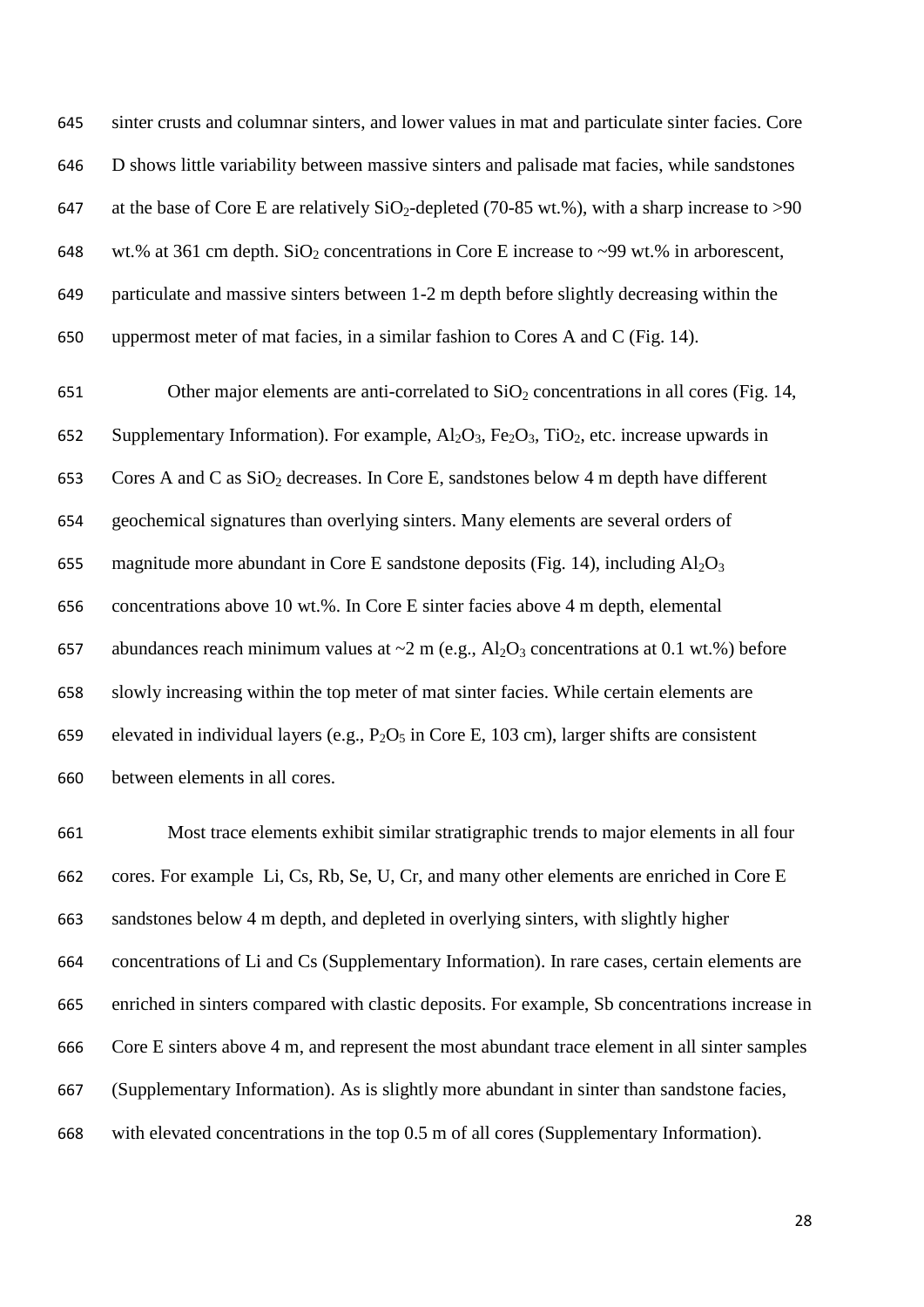Rare earth element (REE) core profiles are nearly identical to most major and trace 670 elements, with strong anti-correlation to  $SiO<sub>2</sub>$  concentration (Fig. 14, 15). When REE concentrations of individual samples are normalized to clastic deposits of Mound 502, neither light nor heavy rare earth elements (LREE and HREE) are enriched (Fig. 15, Supplementary Information). Slight HREE enrichment occurs when core samples are normalized to chondritic meteorites and post-Archean Australian shale (PAAS) (Supplementary Information).

 Total REE abundance increases towards the tops of Cores A and C, with a slight decrease around 1.2 m depth in Core A (Fig. 15). Core D has consistent REE concentrations over a limited sampling distribution. As with major elements, REE concentration in Core E varies greatly based on depth and facies. Sandstones below 4 m depth have concentrations one to two orders of magnitude higher than overlying sinters, forming a sample population distinct from facies in any other core (Fig. 15). REE abundance drops drastically by approximately one order of magnitude at 4 m depth, when sinter becomes more abundant relative to sandstone. Between ca. 3.6 and 3.0 m depth, REE abundance decreases steadily by one order of magnitude where sandstone bearing beds become less abundant (Fig. 15). Arborescent and particulate sinters between 1 and 2 meters contain the lowest REE concentrations in Core E, with values gradually increasing in overlying mat facies.

 Different core facies also vary in REE patterns between individual samples (Fig. 15). When normalized to values of clastic deposits within Mound 502, REE patterns are essentially flat in facies with elevated concentrations, such as LSS and various microbial mat facies. In samples with depleted REE, certain elements are relatively enriched, including La, Eu, Y, and Lu (Fig. 15). Enrichment of such elements typically increases as total REE concentration decreases, and is most prevalent in sinter crust, particulate, and columnar sinter facies. For example, positive Eu anomalies (enrichments in Eu relative to standards) are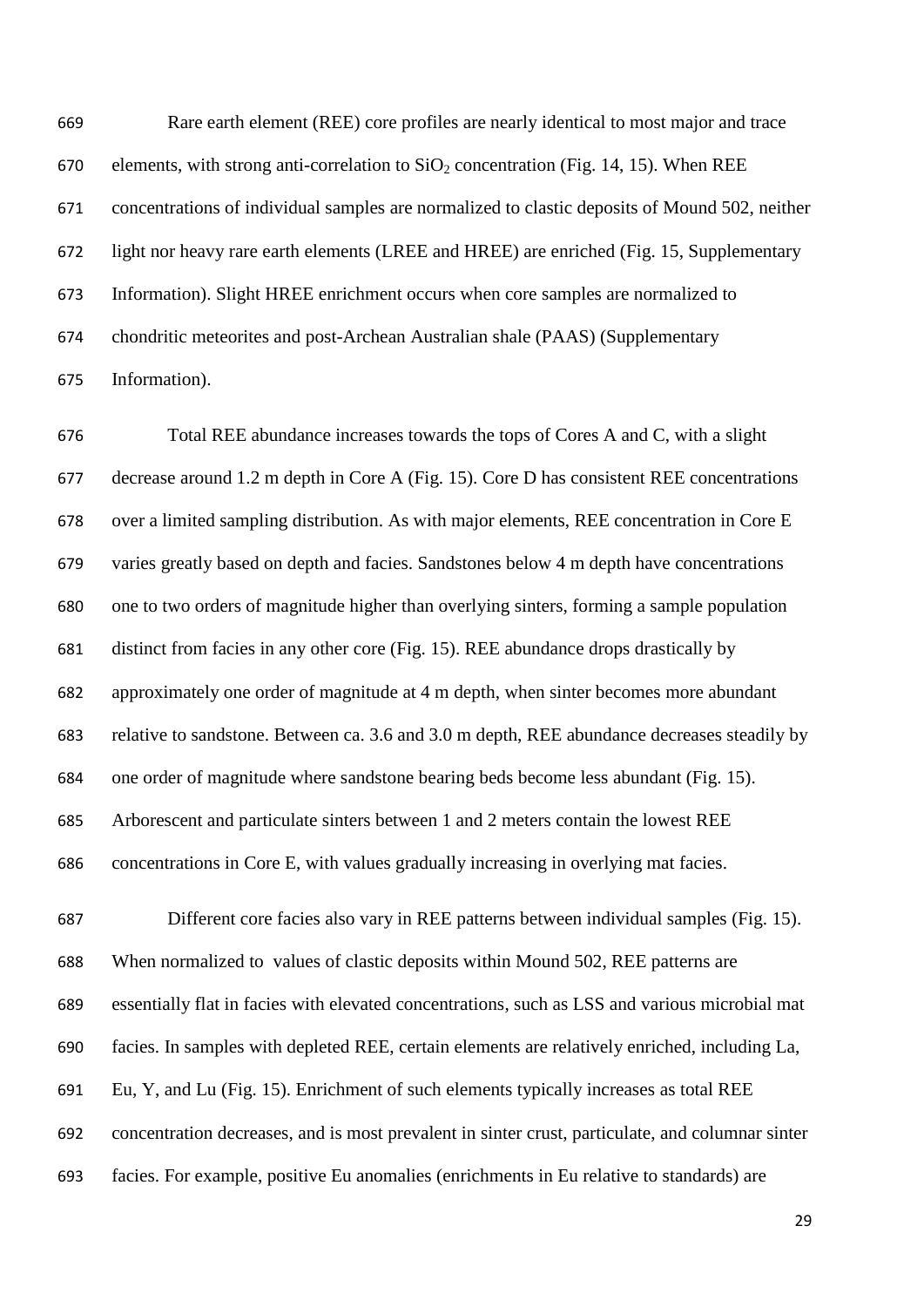highest in sinter crust and columnar facies in Cores A and C, respectively (Fig. 15, 16). The highest positive Eu anomalies in Core E occur in particulate sinters between 1.5 and 2.0 m depth, with all other facies exhibiting slightly negative or no Eu anomalies (Fig. 16).

## **6. Discussion: Core depositional histories**

 Depositional interpretations based on core sedimentology are well-supported by geochemical data, especially regarding proxies for siliciclastic material relative to mineral precipitation in hydrothermal fluids. For example, Al-concentration in chemical sediments is frequently used as a proxy for siliciclastic components, such as clay minerals and feldspar 702 (Calvert, 1976; Tribovillard et al., 2006). The high concentration of  $Al_2O_3$  and other elements in sandstone beds compared with sinters confirms such interpretations for El Tatio systems 704 (Fig. 14). Therefore, subtle differences in  $A_1O_3$  and associated elements within sinters can determine relative siliciclastic input and corroborate environmental interpretations based on sedimentary structures. Similarly, positive Eu anomalies are often applied as a proxy to estimate the relative influence of hydrothermal fluids on lithologies (Michard, 1989; Lewis et al., 1997; Feng et al., 2014). On broad lateral scales, positive Eu anomalies in El Tatio cores are larger with proximity to the vent source (Fig. 16). Such trends confirm the utility of Eu anomalies within cores to determine relative fluctuations in hydrothermal activity.

 Al and Eu proxies appear to be broadly connected in El Tatio cores, with samples 712 forming a spectrum between two geochemical end-member proxies. Facies with higher  $Al_2O_3$  concentrations such as sandstones and microbial mat sinters have little to no Eu anomaly, while samples with high positive Eu anomalies (sinter crust, particulate, columnar sinters) 715 have relatively low  $\text{Al}_2\text{O}_3$  abundance (Figs. 14-16). This dichotomy is most likely due to differences in REE abundance between hydrothermal sinters and detrital sandstones. Sandstones have the highest ∑REE in any core facies, with values orders of magnitude above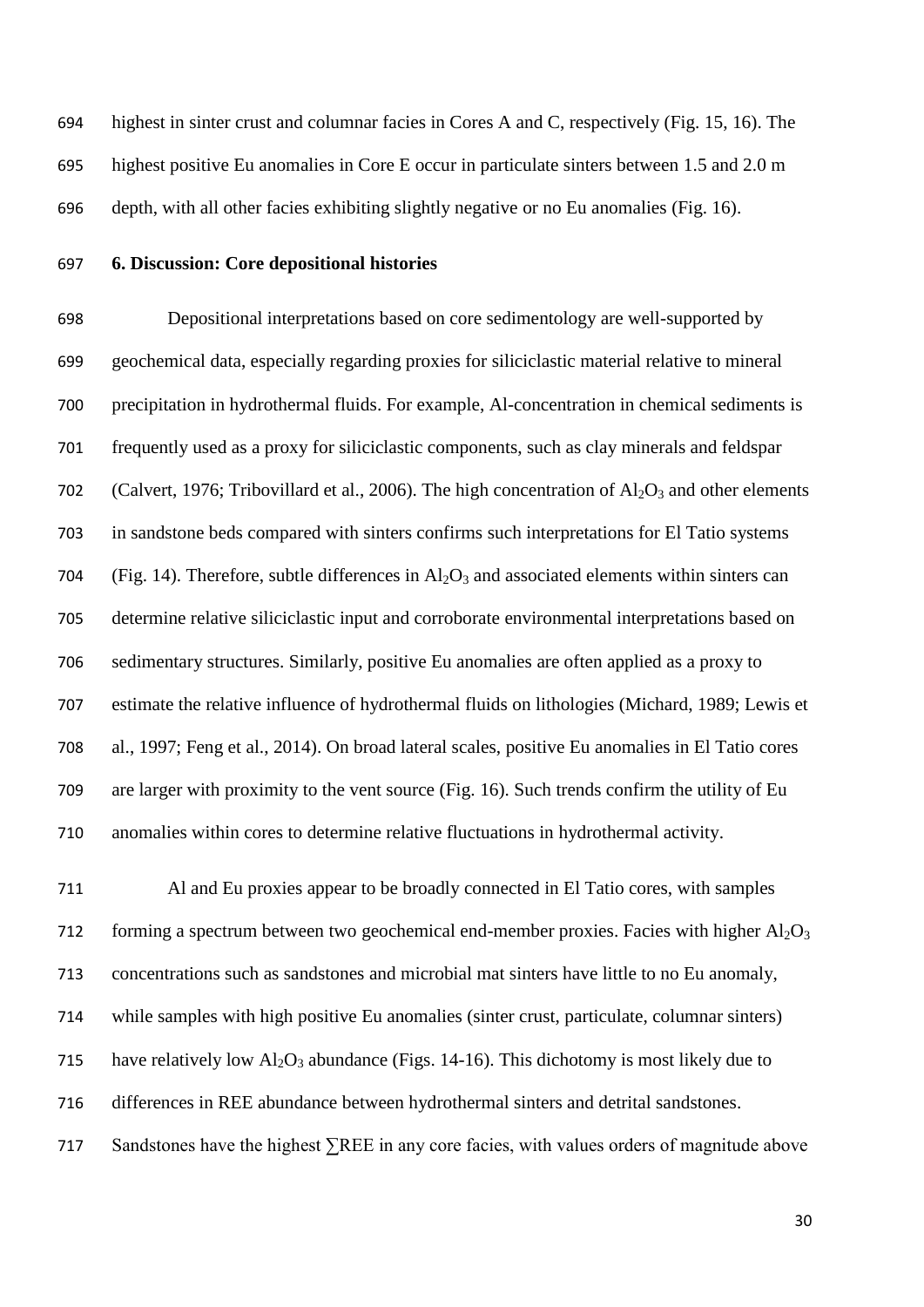associated sinters (Fig. 15). The abundance of REE in sandstone implies that even a relatively minor siliciclastic component in sinter can overpower the REE signature of depleted sinters. Separating ∑REE into LREE or HREE reveals no enrichment of either group in clastic- normalized samples (Fig. 15), while normalizations to other standards reveal only minor enrichments in HREE (Supplementary Information).

 Therefore, in El Tatio cores, positive Eu anomalies are conservatively interpreted as the relative influence of hydrothermal precipitation compared to siliciclastic influx. The 725 dichotomy between  $A<sub>1</sub>O<sub>3</sub>$  concentrations and Eu anomalies persists across all four cores, and matches interpretations based on sedimentary and geochemical evidence. Distal environments have higher abundances of siliciclastic material relative to hydrothermal silica precipitation than vent-proximal zones. Microbial mats in particular are noted for trapping detrital material with filamentous textures and adhesive extracellular polymers (Gebelein, 1969; Riding, 2000; Frantz et al., 2015).

 Trace element proxies support previous observations of El Tatio water and sinter chemistry. Two primary types of hydrothermal fluids exist in the El Tatio geyser field: alkali- chloride and acid-sulfate (Giggenbach, 1978; Cortecci et al., 2005). Alkali-chloride waters in El Tatio are enriched in As, Cs, and Li, while acid-sulfate waters are only enriched in B compared to meteoric sources (Cortecci et al., 2005). While B was not examined in this study, cored sinters are slightly enriched in Li, Cs, and As compared with most other trace elements (Supplementary Information), indicating the presence of alkali-chloride waters similar to modern Upper Basin environments (Giggenbach, 1978; Cortecci et al., 2005). In addition, elevated concentrations of Sb in Mound 502 sinters are consistent with previous sinter studies at El Tatio and other Chilean hydrothermal zones (Landrum et al., 2009; Sanchez-Yanez et al., 2017). Combined sedimentary and geochemical data therefore provide depositional histories for each core and form a local model for sinter mound growth (Fig. 17).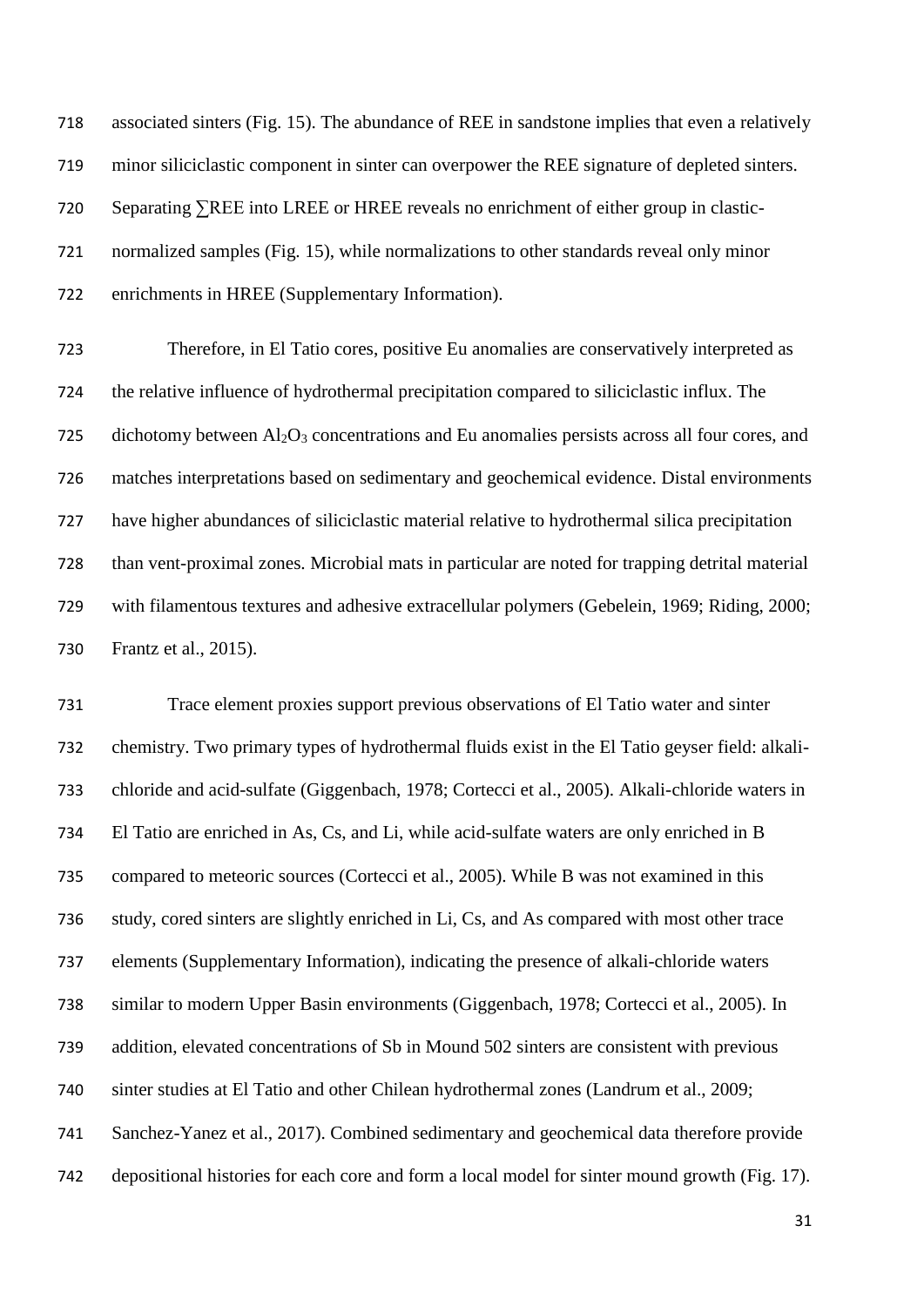6.1 Core A

 Core A was drilled on top of Mound 502, along the inner rim of the steep-walled inner pit. Core A is the first sedimentary core described from vent-proximal sinter deposits, and it provides several insights into high-temperature facies which corroborate observations of active modern hydrothermal systems.

 The lowermost meter of Core A is massive sinter, showing no primary texture in hand 749 sample or thin section (Fig. 12A, B). Massive facies contain low  $Al_2O_3$  concentrations and a significant positive Eu anomaly (Fig. 14-16), indicating extensive silica precipitation in hydrothermal waters with low siliciclastic input. Such precipitation can occur during primary vent-proximal deposition or secondary subsurface alteration. While specific depositional 753 features are absent,  $Al_2O_3$  concentrations in massive sinters as low as 0.16 wt.% indicating very little to no siliciclastic input. Therefore, we interpret massive Core A sinters as vent- proximal hydrothermal deposits secondarily altered by subsurface flow, consistent with previous studies of massive sinter (Walter, 1976b; Walter et al., 1996; Guidry & Chafetz 2003a).

758 Inclined sinter crust is only observed in Core A, forming a nearly continuous unit  $\sim$ 2 meters thick. Depositional angles and bed thicknesses correspond to the surficial topography of Mound 502's inner pit, which descends ~1.5 meters below rim margins (Fig. 1D). Sinters 761 from 121 cm depth contain the lowest measured concentrations of  $Al_2O_3$  and ∑REE in all 762 core samples, as well as the highest percentages of  $SiO<sub>2</sub>$  and a strongly pronounced positive Eu anomaly (Fig. 14-16). Geochemistry and sinter topography support the presence of a high- temperature pool sourced by subsurface hydrothermal fluids (Fig. 17), currently represented by the inner pit of the extinct mound. Microscopic surface-normal silica fabrics support a hydrothermal pool interpretation for sinter crusts (Figs. 3, 4), closely resembling fabrics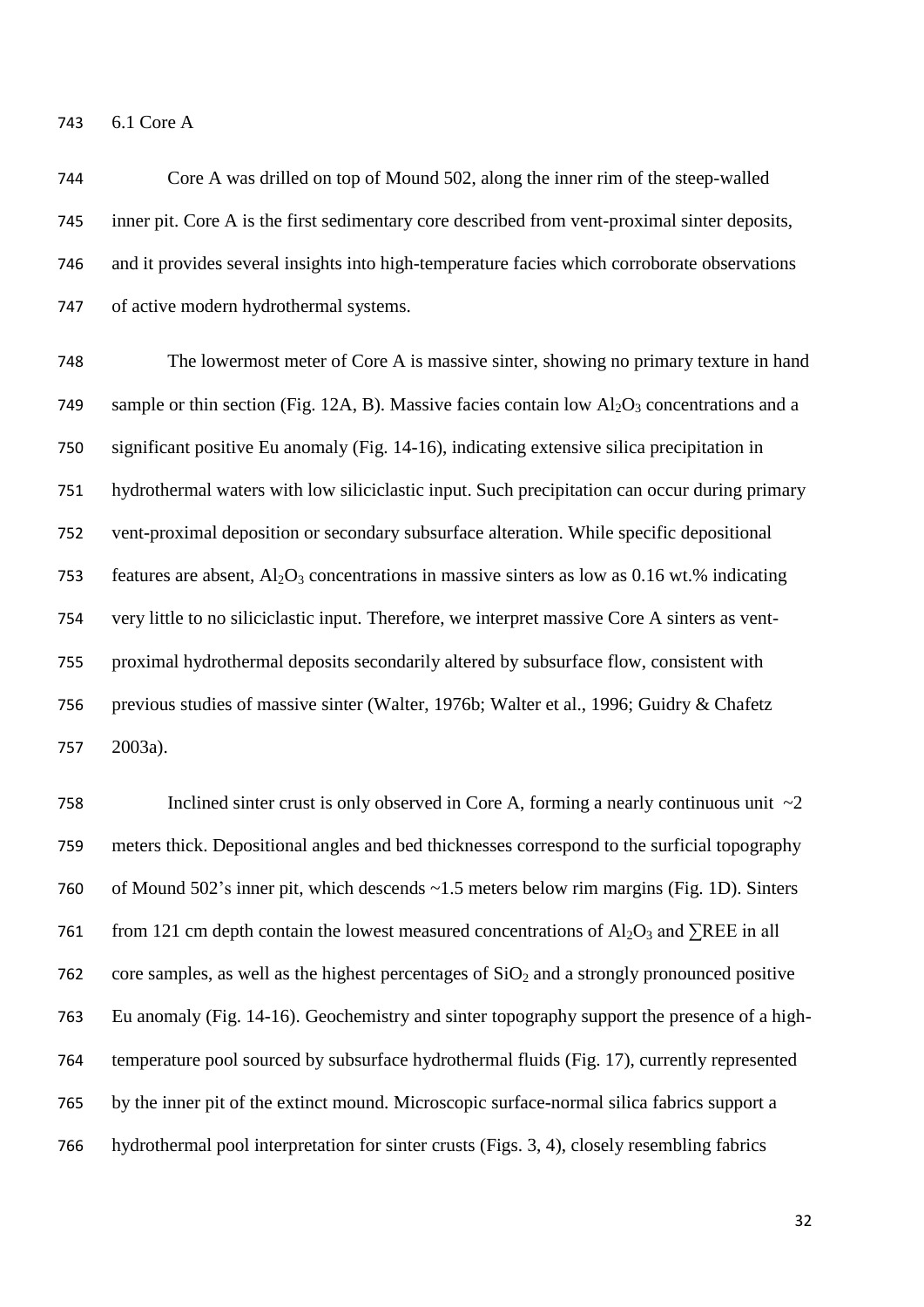observed in subaqueous conditions over 73 °C in Yellowstone pools (Lowe & Braunstein, 2003). While microbial textures are occasionally observed in SEM, the prevailing surface- normal fabrics more closely resemble ambiguously biogenic "shrub columns" (Jones & Renaut, 2003) or abiogenic "dendritic sinter fabrics" (Lowe & Braunstein, 2003), forming when silica precipitation outpaces microbial growth.

772 Positive Eu anomalies and  $SiO<sub>2</sub>$  percentages decrease further up section while  $Al<sub>2</sub>O<sub>3</sub>$  concentrations increase, indicating an increase in siliciclastic input relative to sinter precipitation. An angular unconformity separates inclined sinter crusts from overlying planar facies. Planar sinter crusts match the flat-topped topography of Mound 502's inner rims, potentially signifying a shift from silica accretion within steep-sided pools to vertical build- up of pool-side margins (Fig. 17). No textural features in planar crusts indicate the presence of microbial mats or indicate biological mediation of silica precipitation. The top ten centimeters of Core A are particulate sinter with abundant siliciclastic grains visible in hand sample, signifying a decrease in relative hydrothermal activity compared to clastic sedimentation (Fig. 17).

 Vent-proximal sinter facies are frequently studied in active hydrothermal systems, exhibiting a diverse range of environments including geysers and pools with varying degrees of boiling, surging, and overflow (Braunstein & Lowe, 2001; Guidry & Chafetz, 2003; Lowe & Braunstein, 2003; Hinman & Walter, 2005). However, the stratigraphic context of high- temperature vents is less well-understood. The most detailed vent-proximal stratigraphy comes from Devonian sinters in the Drummond Basin of Australia (Walter et al., 1996, 1998). Extensive stratigraphic columns of Drummond exposures revealed several high- temperature facies: massive and brecciated sinters interpreted as sub-surface or altered vent zones, as well as thin flat-bedded and "diffusely layered" sinters interpreted as pool-bottom 791 facies (Walter et al., 1996). Vent-proximal sinters are spread out in areas over  $> 100 \text{ m}^2$  in the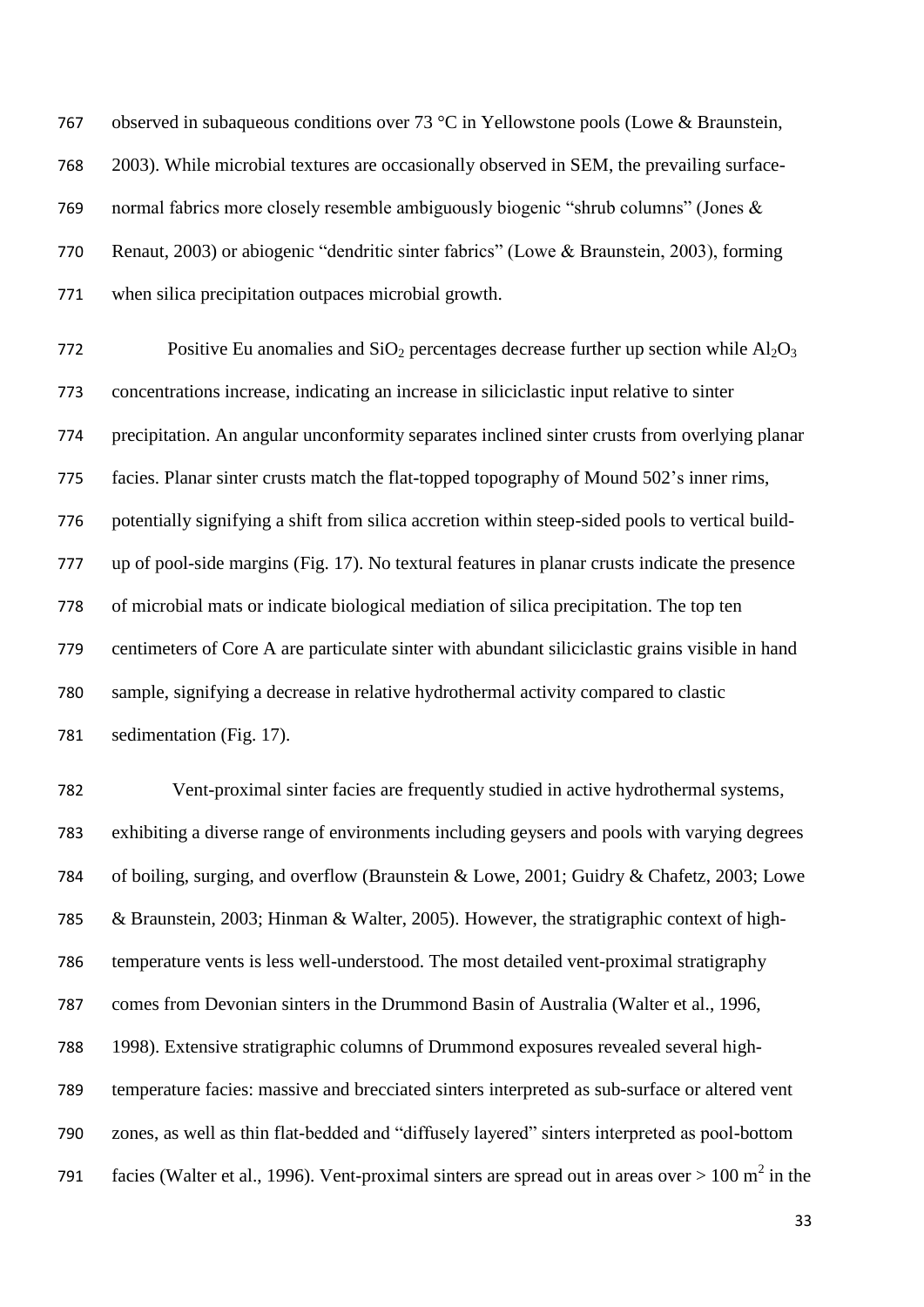Drummond Basin, and are frequently intercalated with lower-temperature mat facies,

 reaching no more than 50 cm thickness. In contrast, no sinter crusts or particulate facies are described. The differences between Core A and Drummond strata highlight the diversity in vent-proximal facies, and the need for further stratigraphic investigation.

6.2 Core C

 Core C was drilled five meters to the east and 1.5 meters below the top of Core A, on the outer margin of Mound 502. The lower meter of Core C is a nearly continuous unit of distinctive columnar sinter (Figs. 6, 7). Despite the major morphological differences between columnar sinters in Core C and sinter crusts in Core A, both have similar chemical signatures.  $\text{Al}_2\text{O}_3$ ,  $\Sigma$ REE, and many other elements increase in roughly equivalent concentrations up-802 section, while  $SiO_2$  shows a steady decrease by  $\sim$  1 wt.% (Figs. 14, 15). Positive Eu anomalies near the base of Core C are the highest in any core, including sinter crust facies in Core A (Fig. 16). The geochemical signatures indicate a high-temperature depositional environment with little to no siliciclastic input (Fig. 17). Such interpretations are strongly supported by current observations of columnar and spicular sinter formation in splash and spray zones close to hydrothermal vents and pools (Walter, 1976b; Jones et al., 1997, 1998; Braunstein & Lowe, 2001; Lowe & Braunstein, 2003; Jones & Renaut 2003; Guidry & Chafetz, 2003a).

 Despite the general consistency of columnar morphologies in Core C, several hiatuses and depositional changes are present. The transition from mm-scale spicules to cm-scale 811 columns at the base of Core C is separated by a brief section of missing core. The sequence most likely represents a depositional hiatus between splash zones immediately adjacent to a hydrothermal vent, and surge-flow zones forming larger columns further away from hydrothermal activity. At 1.5 m depth, laminated arborescent sinter immediately overlies horizontal columns, with no evidence of intervening erosional activity (Fig. 6E). Overlying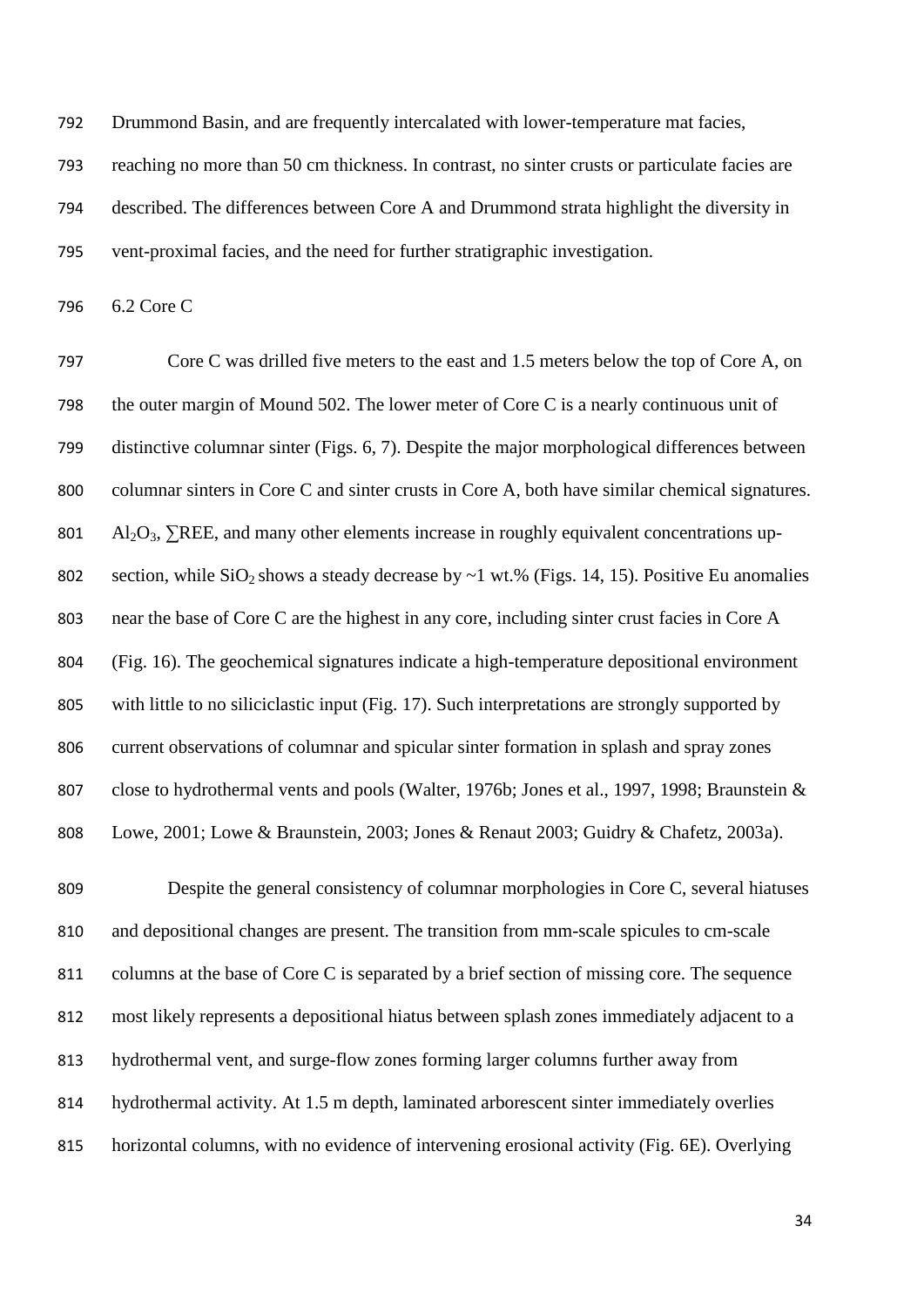| 816 | columnar sinters maintain similar widths and branching morphologies, but form at increasing |
|-----|---------------------------------------------------------------------------------------------|
| 817 | depositional angles over the next 70 centimeters (Fig. 6C, D). The brief interval of        |
| 818 | arborescent sinter formation indicates an outflow-dominated period with active microbial    |
| 819 | communities colonizing the sinter (Fig. 6E).                                                |

 Microbial cells and their growth textures are either extremely altered or absent in columnar sinter facies (Fig. 7F, G), as opposed to abundant and well-preserved textures in palisade mat fabrics overlying columnar sinters (Figs. 9, 10). Columnar facies in various locations appear to form with or without the presence of microbial communities (Walter, 1976b; Jones et al., 1997, 1998; Braunstein & Lowe, 2001; Jones & Renaut 2003; Lowe & Braunstein, 2003). As with sinter crusts, the paucity of microbial textures in well-preserved columns does not preclude the earlier presence of microbes, but supports the dominance of abiogenic processes of sinter growth.

 Palisade mats in the top meter of Core C contain chemical signatures with no Eu anomalies and elevated siliciclastic signatures (Fig. 14-16). Palisade mats are typically 830 interpreted as forming at water temperatures at or below 40-45 °C (Walter, 1976a; Campbell et al., 2015; Gong et al., 2019), though the lack of an Eu-anomaly combined with higher 832 concentrations of  $\text{Al}_2\text{O}_3$  in Core C palisades is more indicative of increased detritus than relative temperature. Arborescent sinter appears as thin interstitial layers between palisade- mat sinters, and separate palisade mat facies from underlying columnar facies at 0.5 m depth. No chemical data was collected from arborescent sinters, but visual observations of detrital grains, and comparisons with "siliceous shrubs" from Yellowstone imply outflow channels 837 with potentially higher discharge than palisade mat facies. The top half meter of Core C is interpreted as a shift from a hot splashing zone to more clastic-dominated outflow environments with occasional pulses of hydrothermal activity (Fig. 17).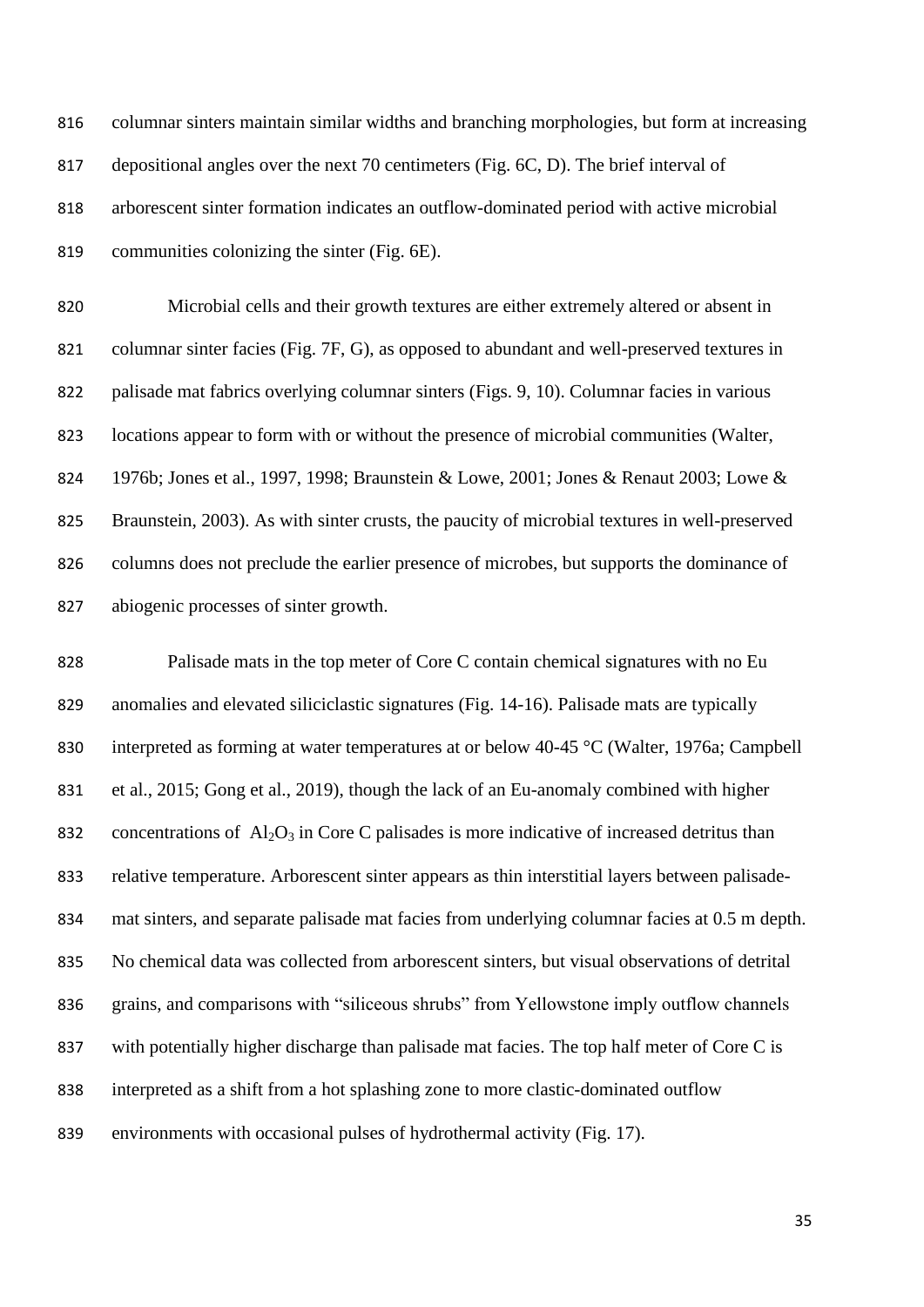As with vent-proximal facies in Core A, columnar and spicular sinters of Core C are well-described from surface deposits in active and recently inactive hydrothermal settings (Walter, 1976b; Jones et al., 1997, 1998; Braunstein & Lowe, 2001; Lowe & Braunstein, 2003; Jones & Renaut 2003; Guidry & Chafetz, 2003a), but this study is the first to observe 844 columnar sinters in drill core. Similar laminated columns  $(\leq 20 \text{ cm long})$  were observed in stratigraphic studies of Devonian sinters from the Drummond Basin in Australia (Walter et al., 1996, 1998), but poor exposure prevented correlation to adjacent facies. In contrast, the 847 transition from columns to palisades in Core C from records changing sinter deposition over time, from splash and surge-dominated forces to extensive microbial preservation.

6.3 Core D

 Core D was drilled 6 m southeast of Core A, starting at a roughly equivalent elevation 851 to Core C (Fig. 1E). Unlike the vertical cores of A, C, and E, D was drilled at a 27<sup>°</sup> angle from vertical alignment along the outer edge of Mound 502, with the drilling axis pointed towards the NW. Core D is the shortest core, and contains the lowest diversity in sedimentary facies and geochemical signatures.

 Massive sinters at the base of Core D are not visibly associated with high-temperature facies, such as sinter crusts, particulate, or columnar sinters, although such deposits could underlie the core base (Fig. 2). However, the single chemistry data point within massive sinters is nearly identical to overlying palisade mat facies, with a minor positive Eu anomaly and a moderate siliciclastic signature (Fig. 14-16). Massive facies in Core D are therefore interpreted as relatively distal sinters secondarily altered by subsurface fluid flow (Fig. 17). Fenestral palisade fabrics at the top of Core D are nearly identical to facies observed

in Cores C and E (Fig. 9B), preserving microbial communities visible in thin-section and

SEM imaging. Chemical analyses reveal slight differences between palisade sinters of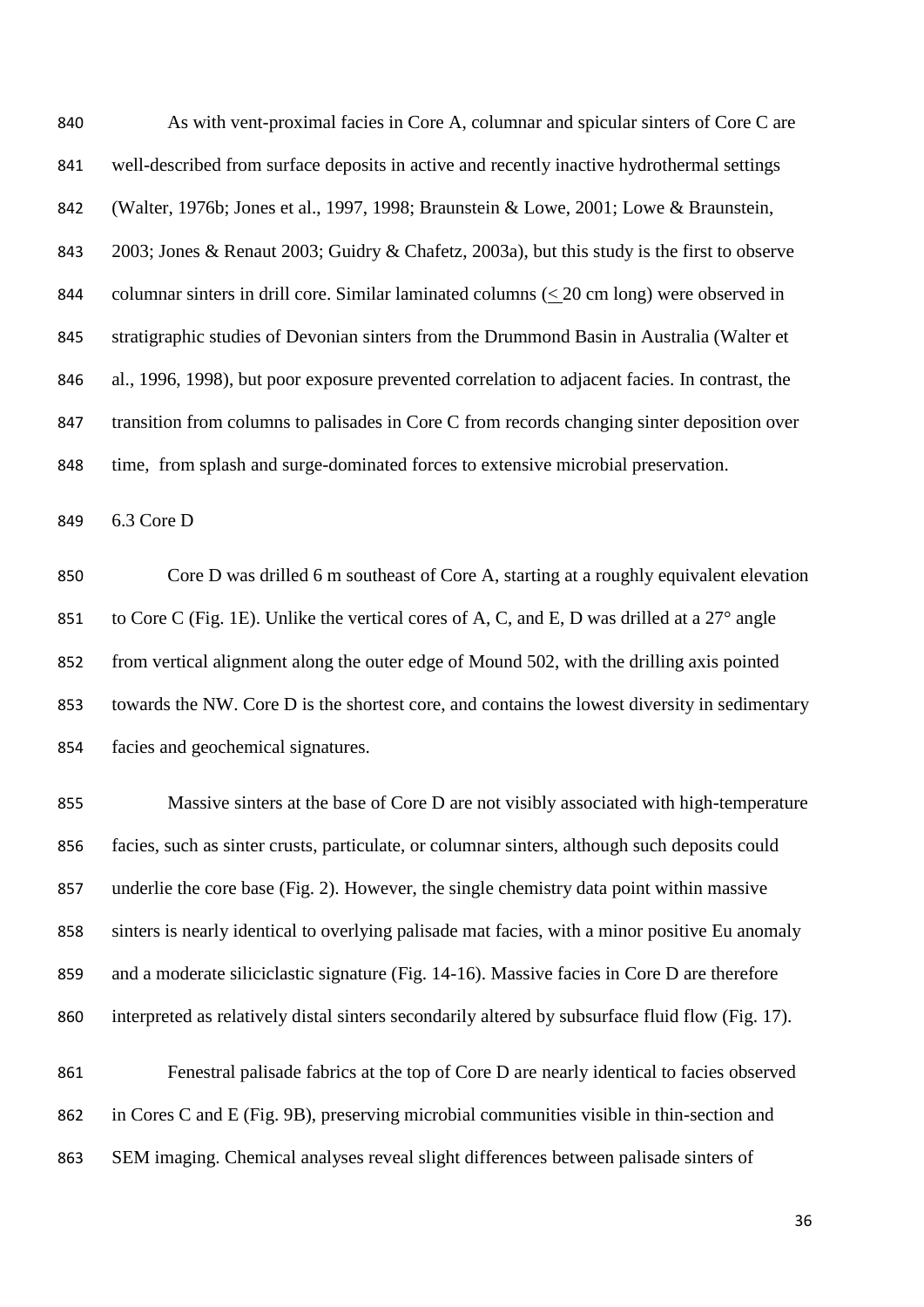different cores, with Core D palisades bearing slightly higher positive Eu anomalies and 865 lower siliciclastic signatures such as  $A<sub>1</sub>O<sub>3</sub>$  than Cores C and E (Fig. 14-16). While it is possible that Core D mats were deposited under warmer conditions than other palisade 867 textures, the relative lack of data keeps temperature estimates conservatively around 40-45  $\degree$ C as described in previous surficial and stratigraphic studies (Walter, 1976a, 1996, 1998; Jones et al., 1998; Lynne et al., 2008; Campbell et al., 2001, 2015, 2020; Gong et al., 2019). In either case, the top of Core D matches broad trends observed in surficial facies of all cores, featuring strata deposited in cooler water temperatures with higher amounts of siliciclastic material before termination of hydrothermal activity (Fig. 17).

6.4 Core E

 Core E was drilled into a sinter debris apron 30 meters southeast of Core A, and 15 meters southeast of Mound 502 itself. The core begins approximately four meters below the top of Core A, and is the deepest of the four cores, reaching 560 cm depth. Core E records the highest diversity of sedimentary facies and geochemical signatures, including higher-temperature columnar sinters, lower-temperature mat facies, and clastic sandstone beds.

 Core E is the only core examined to record non-hydrothermal sediments deposited 880 prior to extensive sinter formation, appearing as sandstones below 4 m depth (Fig. 13). Most sandstones present are massive and are likely the result of debris flows from surrounding hillsides into valleys to the south (Fig. 1B). However, minor layers of laminated sinter occur throughout sandstone beds, indicating an influence from hydrothermal activity. The high 884 abundance of  $SiO<sub>2</sub>$  throughout the sandstone succession in combination with the lack of detrital quartz (Fig. 13F) indicates that this hydrothermal influence persisted throughout the 886 sandstone deposits. Minor variations in the  $SiO<sub>2</sub>$  concentration are most likely due to differences in the amount of silica cement.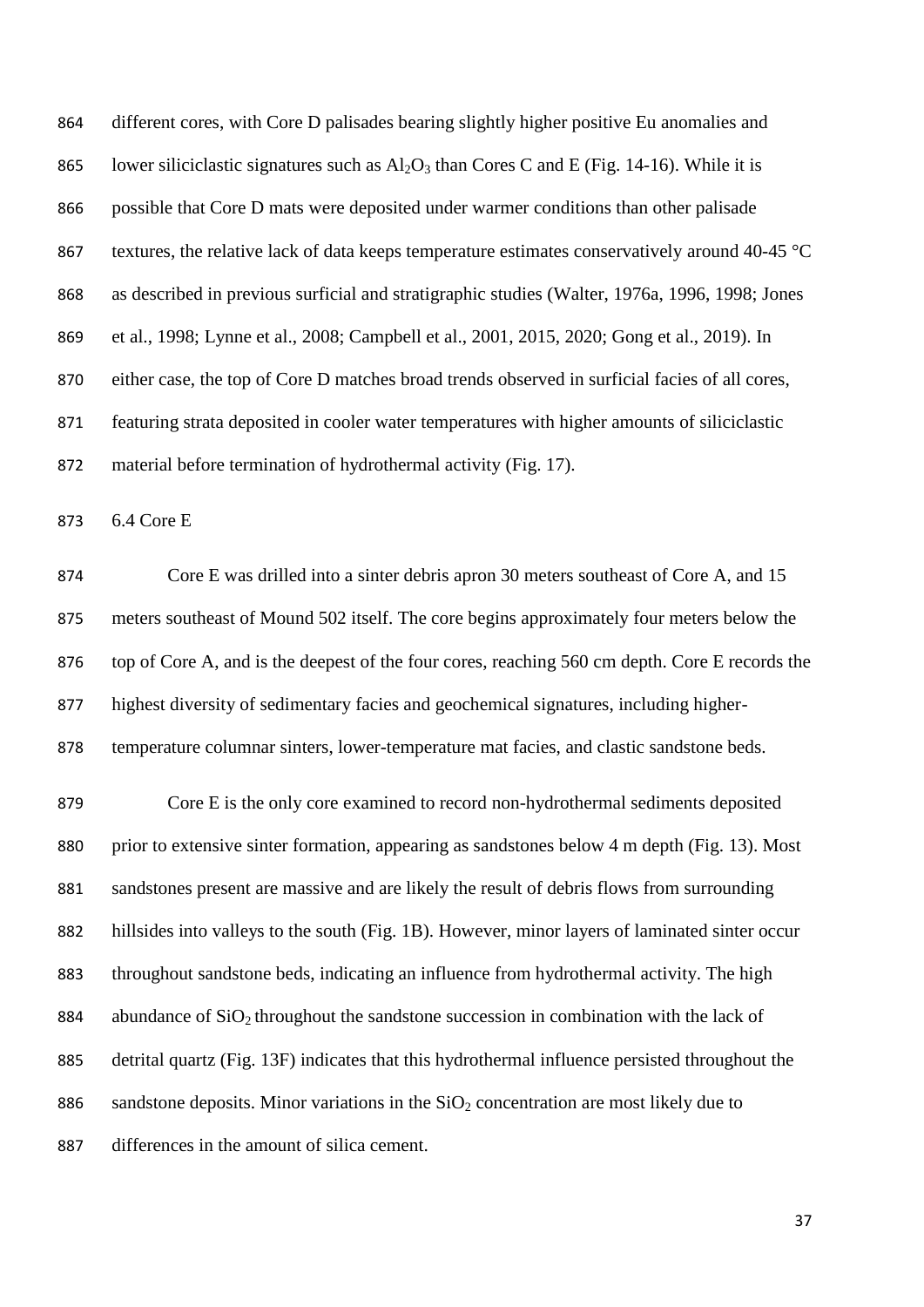Layers between 2.9 and 3.7 m depth in Core E form the most diverse assemblage of facies in any core measured in this study. Six different facies occur within 80 centimeters, with no single unit exceeding ten centimeters in thickness (Fig. 2). Such disparate lithologies imply relatively rapid environmental shifts on Mound 502's outer distal apron, including hydrothermal vent sources separate from the mound's central pool. Two sedimentary cycles are noted, each shifting from subaqueous or pool-side facies to outflow environments. The lower cycle (3.4-3.7 m depth) features a thin layer of small columnar sinter (Figs. 6F, 7B) overlain by tufted mat sinters and laminated sandstones. The upper cycle (2.9-3.4 m depth) contains massive and arborescent sinters overlain by mixed tufted mats and sandstones. In other cores, columnar and massive sinters typically contain elevated positive Eu anomalies indicative of extensive hydrothermal silica precipitation. However, between 2.9 and 3.7 cm depth in Core E the relative concentration of Eu is similar to that of the underlying sandstone, 900 but increases only slightly up section (Fig. 15). By contrast, concentrations of  $A<sub>12</sub>O<sub>3</sub>$  and other elements decrease by orders of magnitude (Fig. 14). Together, petrographic-, Eu-, and 902 Al<sub>2</sub>O<sub>3</sub>-data depict a location experiencing locally rapid depositional shifts, with an underlying trend of increasing hydrothermal sinter precipitation and decreasing siliciclastic input (Fig. 16).

 The only section of Core E recovered between 2-3 meters is a 30-centimeter section (2.2-2.5 cm depth) of palisade mat fabrics underlain by thin beds of massive sinter. The abrupt transition from massive to palisade sinters is similar to Core D, with more detailed geochemical data sampling revealing distinct shifts in temperature and siliciclastic influence. Positive Eu anomalies in massive sinters are equivalent to core facies at 3 m depth (Fig. 16). In contrast, immediately overlying palisade mat sinters contain no Eu anomaly, but quickly 911 return over the subsequent twenty centimeters.  $Al_2O_3$  and other siliciclastic constituents are anti-correlated to relative Eu concentration, increasing sharply in lower palisade sinters and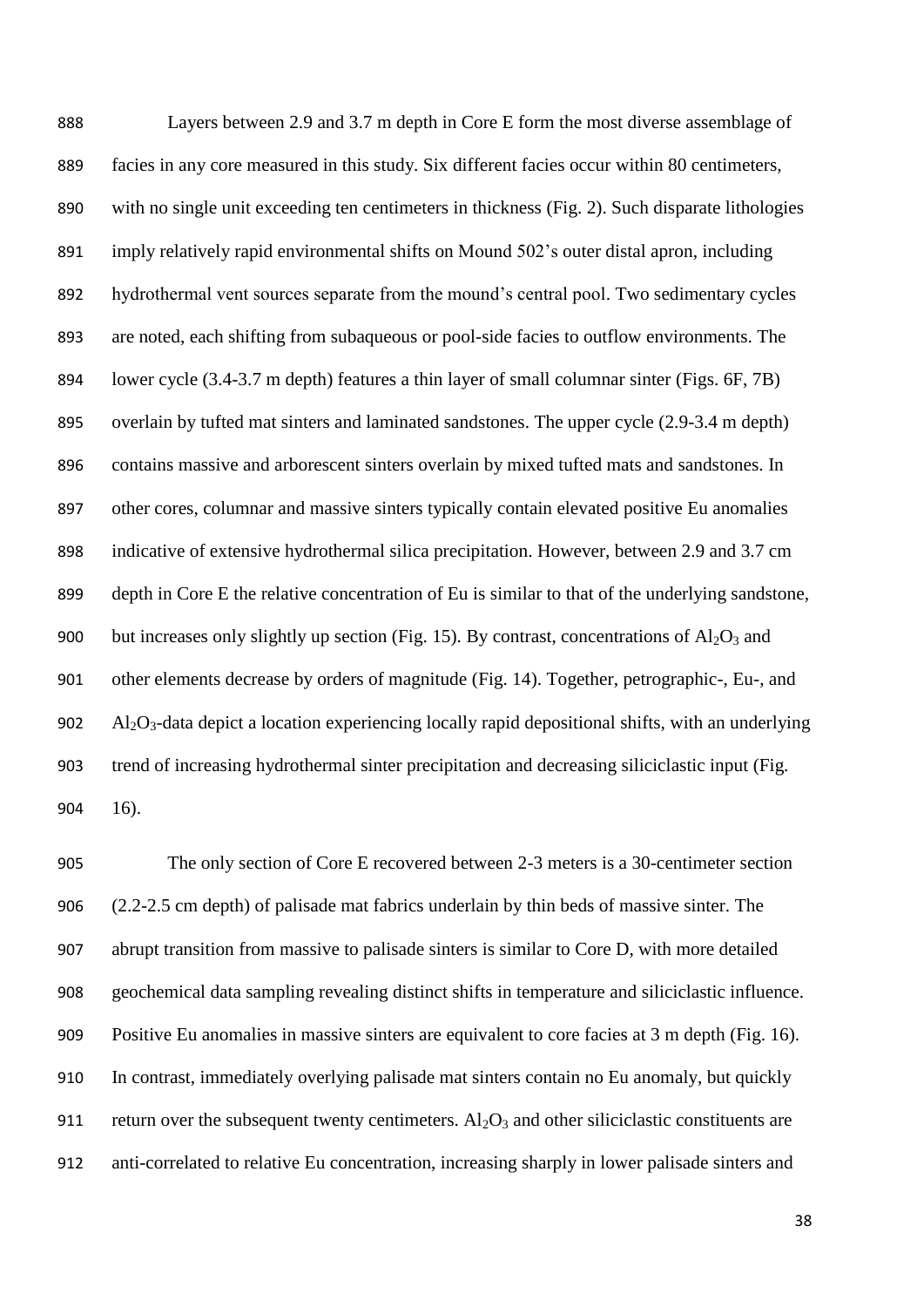decreasing up-section (Fig. 14, 15). Geochemical trends indicate hydrothermal environments 914 with a low siliciclastic component, succeeded by palisade mats potentially growing at  $\sim$ 40 °C (Walter, 1976a; Campbell et al., 2015; Gong et al., 2019), though potentially persisting in higher temperatures. No change in mat architecture is associated with changes in relative Eu concentrations.

 Between 1.0 and 2.0 m depth, Core E is entirely composed of particulate, massive, and arborescent sinters. Particulate and massive facies are frequently interpreted as subaqueous deposits in high-temperature pools (Walter, 1976b; Braunstein & Lowe, 2001; Lowe & Braunstein, 2003; Hinman & Walter, 2005), and Core E geochemistry supports similar conclusions. The highest positive Eu anomalies in Core E occur between 1.5 to 2.0 m depth, similar to values observed in sinter crusts and columnar sinters in Cores A and C (Fig. 16). As in more vent-proximal cores, positive Eu anomalies gradually decrease up-section, eventually approaching similar relative Eu ratios observed in lower Core E sinters. 926 Concentrations of Al<sub>2</sub>O<sub>3</sub>, ∑REE and other siliciclastic proxies reach minimum values in Core E between 1.0 and 2.0 meters, and remain consistently low throughout dendritic and associated sinters (Fig. 14, 16). Unlike inclined sinter crusts in Core A and columnar sinter in 929 Core C, high-temperature facies in Core E appear to have precipitated on flat-bottomed pools on distal aprons, separate from the elevated sinter mound (Fig. 17). Such pools are still active several meters away from Core E, supporting their potential presence during Core E deposition. The presence of arborescent sinter between particulate facies most likely represents a shift from pool deposits to outflow channels with microbial communities (Guidry & Chafetz, 2003c).

 The top meter of Core E contains the thickest continuous package of microbial facies in any core examined. Palisades comprise the majority of preserved mats, with nearly identical fenestral morphologies to the upper beds of Cores C and D (Fig. 9C). The lower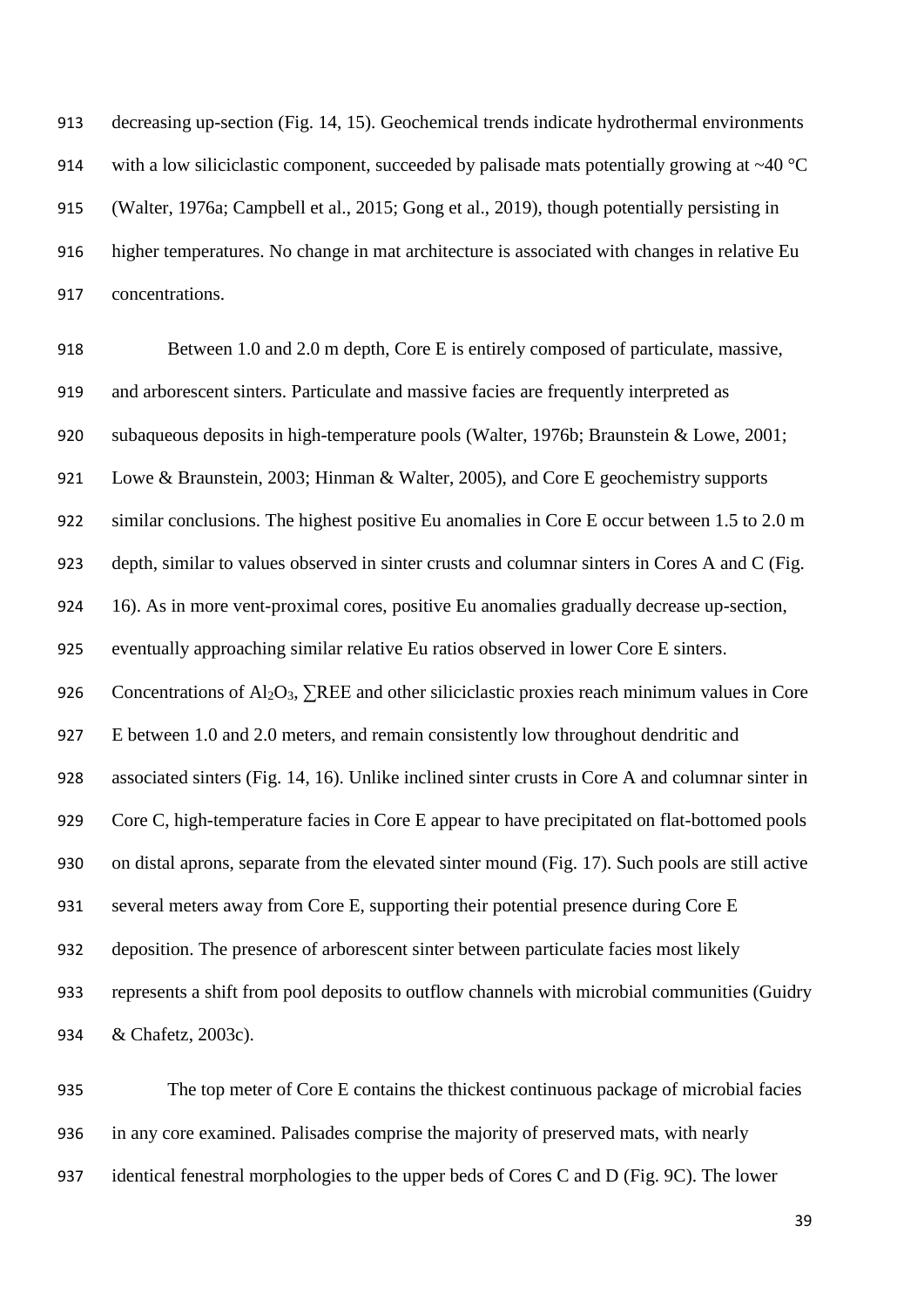boundary between particulate sinters and overlying palisades is associated with an immediate loss of the positive Eu anomaly, followed by fluctuations around the average for clastic deposition around Mound 502 (Fig. 16). Unlike Cores C and D, palisades in Core E contain distinct interstitial layers of tufted microbial sinters. Tufted sinters are typically assigned to 942 higher-temperature communities (45-60 °C) than palisade mats ( $\lt$  45 °C), based on morphologies of modern hot spring communities (Walter, 1976a; Campbell et al., 2001; Lynne & Campbell, 2003; Fernandez-Turiel et al., 2005). No clear difference in REE signatures exists between tufted and palisade mat sinters in El Tatio cores, most likely due to the entrapment of siliciclastic material on sticky microbial surfaces. The diversity of facies observed in Core E resembles previous stratigraphic studies from distal sinter deposits around the world (Trewin, 1993; Walter et al., 1996, 1998; Jones et al., 1998; Campbell et al., 2001, 2020; Guidry & Chafetz, 2003b; Lynne et al., 2008). Palisade and tufted microbial mats are ubiquitous facies in cooler environments (Walter et al., 1996, 1998; Jones et al., 1998; Campbell et al., 2001, 2020), while arborescent textures are described less frequently (Walter et al., 1996, 1998; Campbell et al., 2001). The frequent interbedding between microbial facies and more massive deposits in Core E (1-2, 3-3.5 m depth) is also a common feature of distal sinter stratigraphy (Walter et al., 1996; Campbell et al., 2001; Lynne et al., 2008). In contrast, Core E lacks extensive preservation of metazoan communities such as plants or diatoms, which are often observed in distal sinters (Trewin, 1993; Walter et al., 1996, 1998; Campbell et al., 2001, 2020; Guidry & Chafetz, 2003b). While the climate at El Tatio is more extreme than many other sinter localities, scattered areas with plant life are present. However, areas selected for coring in Mound 502 lack extensive vegetation, and the absence of plant remains suggests similar environmental conditions during sinter deposition. Core stratigraphy from Mound 502 therefore presents a closer environmental analogue to ancient sinters on Earth or Mars than other distal deposits.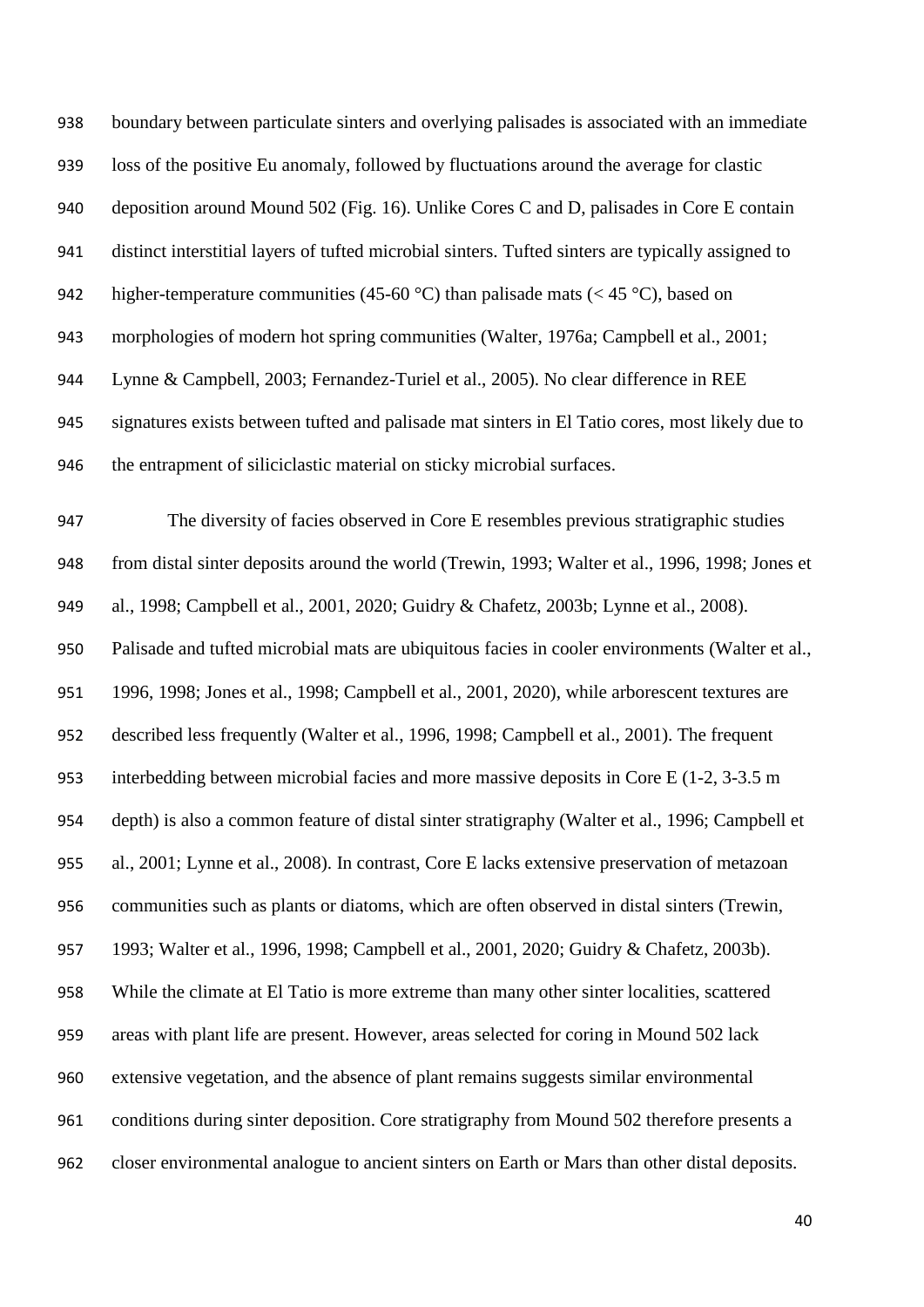6.5 Sinter ages

964 Five <sup>14</sup>C ages were measured from Cores C and E (Table 1, Fig. 2), ranging between 6,907 and 13,337 y. cal. BP. Core E contains a consistent progression from 13,337 to 10,028 y. cal. BP, underlain by an age of 6,907 y. cal. BP at 347 cm depth (Table 1, Fig. 2). Similar irregularities have been noted in previous sinter cores (Lynne et al., 2008; Lowenstern et al., 2016), and have several potential explanations. The presence of younger dates below a series of consistently older data points can be explained by transport of younger material into deeper sediments by subsurface infiltration through fractures and pores (Lynne et al., 2008; Lynne, 2012). In support of this hypothesis, various core depths contain fracture zones associated with secondary mineral phases, including massive sandstones deeper in Core E (Fig. 13B). While no specific fractures are apparent at 347 cm, the sinter bed is fairly porous, and is ten centimeters below a massive, altered sinter (Fig. 2). We propose that younger material permeated through fissures and pores in older sinters via secondary fluid flow, producing an anomalous radiocarbon date thousands of years younger than three succeeding deposits.

978 The four remaining  ${}^{14}C$  ages (one in Core C, three in Core E) record more than three thousand years of sinter deposition in Mound 502 (Figs. 2, 17, Table 1). A transition from clastic sandstones to siliceous sinter occurred more than 13,337 y. cal. BP in distal debris aprons (Core E, 310.5 cm depth). Between 13,337 and 10,931 y. cal. BP (Core E, 33 cm depth), Core E experienced shifts between various sinter facies, including microbial mats and detrital-poor vent proximal zones (Figs. 2, 17). After 10,931 y. cal. BP, palisade mat sinters dominate deposition in Cores C and E (and presumably D) until at least 10,028 y. cal. BP (Core E, 6 cm depth). The ages from Mound 502 supports previous timelines of hydrothermal activity in El Tatio, which initiated at least 27 ka, and persisted until the present day without major hiatuses (Slagter et al., 2019, Munoz-Saez et al., 2020).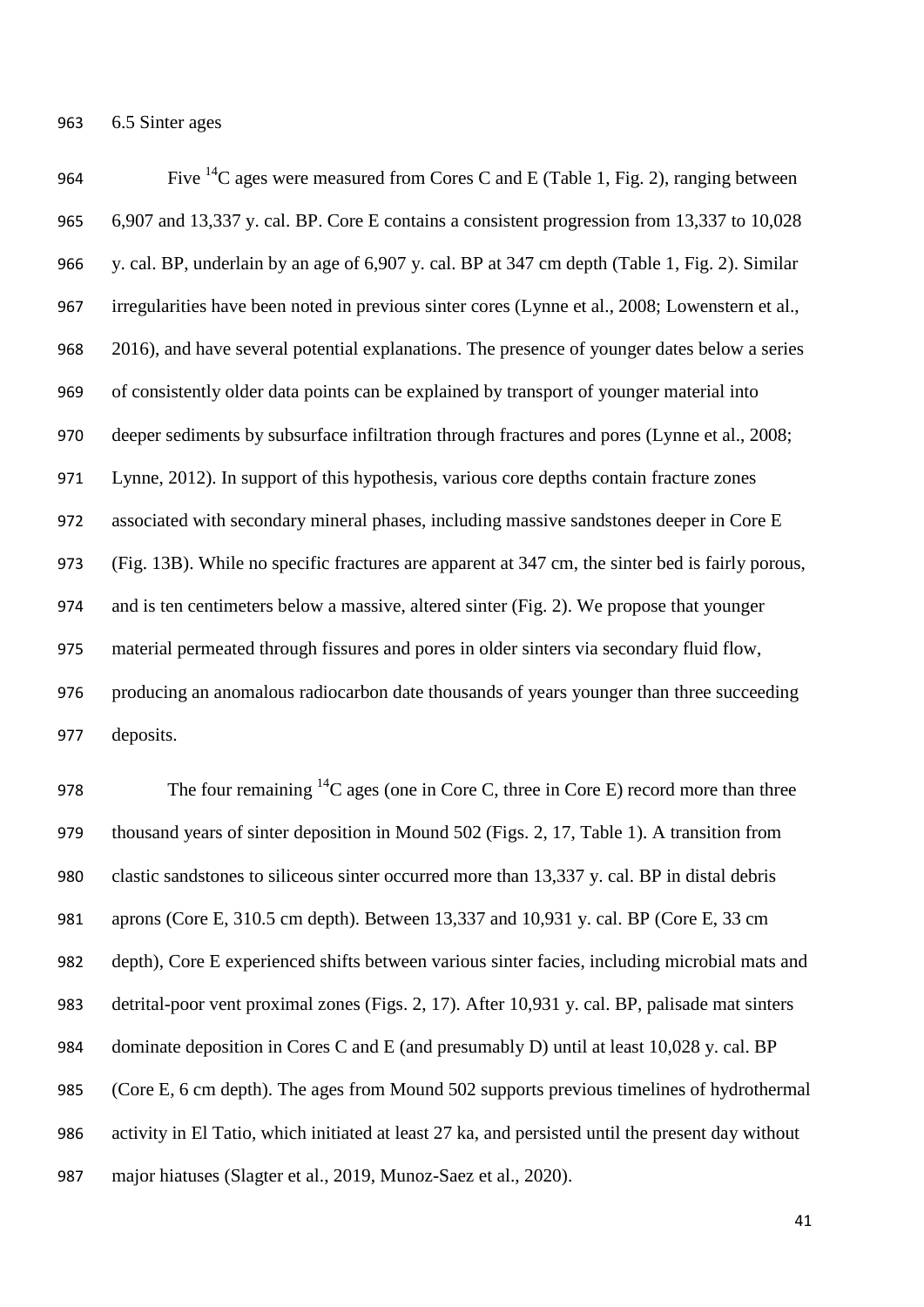988 The  $^{14}$ C ages from Mound 502 cores are thousands of years older than surficial deposits from the same location (Slagter et al., 2019). Four data points collected on a transect between Cores A and C (Fig. 17B, C) record a period of deposition between 2,241 and 197 y. cal. BP (Slagter et al., 2019). The age difference between the two datasets is interpreted as a depositional hiatus separating two phases of sinter deposition. The first phase formed the 993 majority of deposits in Cores C and E between ~14,000 and 10,000 y. cal. BP. After ~7,000 years, surficial hydrothermal activity resumed, forming surficial sinters between ~2,500 and 200 y. cal. BP (Slagter et al., 2019). Depositional hiatuses of similar length have previously been reported from hydrothermal zones in Yellowstone and New Zealand (Foley, 2006; Drake et al., 2014; Hurwitz & Lowenstern, 2014), and are most likely due to changes in subsurface hydrothermal systems.

 The age of Core A remains uncertain relative to other cores. One unconformity exists in Core A at 35 cm depth, indicating a prolonged period of hydrothermal activity, followed 1001 by a hiatus and minor subsequent sinter deposition. The current set of  ${}^{14}C$  ages from surficial and core samples presents two potential timelines (Fig. 17A). In one scenario, most of Core A was deposited during the initial period of hydrothermal activity, forming an elevated sinter mound more than 10,000 y. cal. BP followed by a resurgence of activity after 2,000 y. cal. BP. Alternatively, the inner mound and Core A could have formed after 2,000 y. cal. BP, with Cores C, D, and E representing relatively low-relief mound and outflow deposits (Fig. 17A). In either case, depositional interpretations for all cores remain the same, with timing more well-constrained between more distal depositional facies.

### **7. Conclusions**

 The four cores examined provide the first complete stratigraphic transect of a recent sinter mound from vent to outflow. Lateral trends of hydrothermal deposits record detailed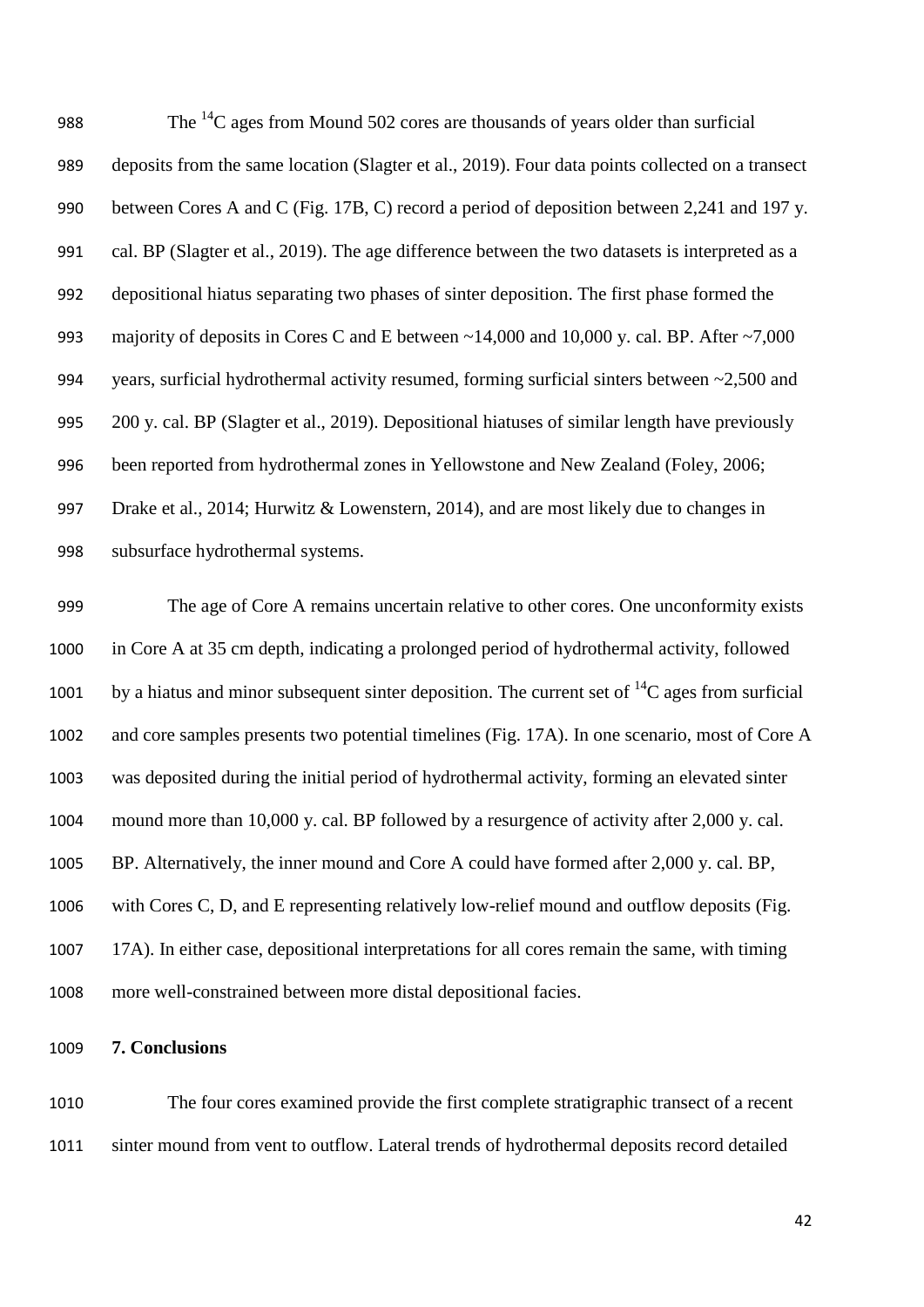transitions in chemistry, sedimentology and biology over broad areas, while vertical profiles provide similar records for local environments over geologic time. Initial depositional interpretations from sedimentology and petrography match geochemical data from the same facies. Combining all approaches within a single location provides a detailed environmental history that includes the initiation, accretion, and eventual cessation of sinter deposition within a single mound.

 Hydrothermal activity started in the western margins of El Tatio's upper basin prior to 13,337 y. cal. BP. Sinter deposits formed on underlying glacial sandstones, intermittently at first, then forming a wide diversity of biogenic and abiogenic textures. Deposits closest to the original hydrothermal vent are dominated by subaqueous precipitation on the steep margins of a high-temperature pool. Several meters away, extensive columnar sinter formed on outer pool margins experiencing alternate periods of pool overflow and subaerial evaporation. Less extensive pools with subaqueous and columnar facies also formed in distal aprons. 1025 Microfossils are rare to absent in high-temperature facies  $(>70 °C)$ , with silica precipitation most likely driven by physico-chemical factors such as silica concentrations, cooling, and evaporation. On the other hand, extensive microbial deposits are present in cooler, distal environments with more siliciclastic input. Palisade, tufted, and arborescent sinters indicate the presence of multiple distinct microbial communities, potentially fluctuating with water temperature and flow dynamics. Mat deposits and detrital-rich facies eventually replace high- temperature sinters in the upper sections of all cores, signifying cooling and eventual termination of local deposition no more than 10,232 y. cal. BP. In other areas of the same mound, hydrothermal activity persisted for several thousand years (Slagter et al., 2019).

 As seen within the El Tatio cores, sinter stratigraphy is complex, and varies both laterally and vertically on relatively fine scales. The deposits examined represent only one type of hydrothermal outflow, a topographically-elevated boiling, surging pool. Similar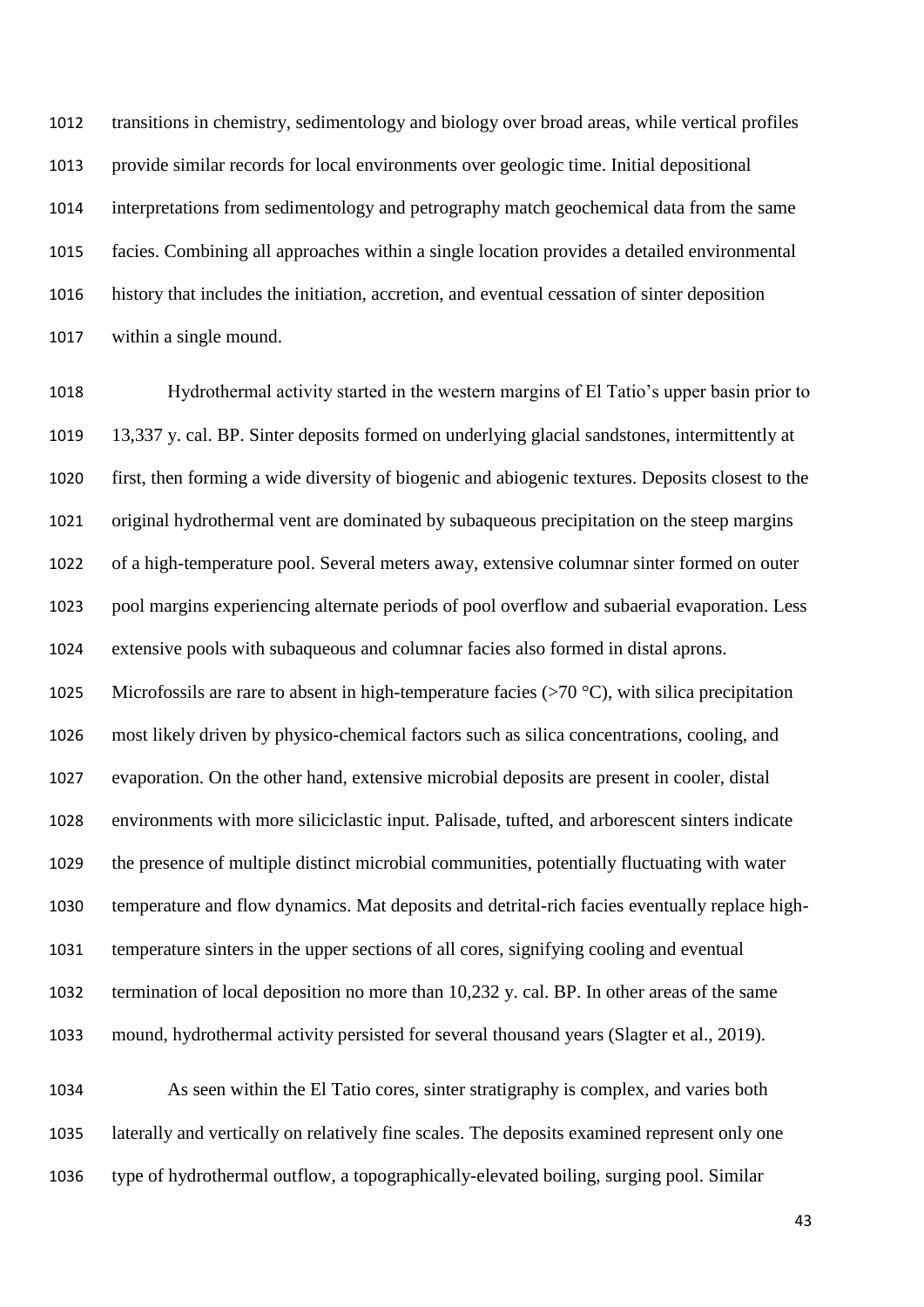coring studies performed on extinct structures such as fountain geysers and low-relief, non- surging pools are likely to reveal different facies patterns. Further sinter stratigraphy, especially in the harsh environmental conditions of El Tatio, also provides a comparison for Archean and Martian sinters and their biosignature potential. Microfossils are present in all four cores, but are far more prevalent and well-preserved in outflow and distal deposits. Many vent-proximal sinters are ambiguously biogenic, but the sparse remains of microbial filaments indicate a biological presence, and such deposits should not be overlooked in future stratigraphic studies.

Acknowledgements:

This research is supported by a European Research Council Consolidator Grant #646894 (to

MAvZ). The authors would like to thank Prisca Grandin for geochemical laboratory

assistance (IUEM, Brest, France), Jean-Pierre Oldra (IUEM, Brest, France) and the Thin

Section Lab (Toul, France), for petrographic preparation, Stefan Borensztajn (IPGP, Paris,

France) and the Toconce and Caspana communities managing the El Tatio Geyser Field

tourism and outreach for permission to sample in the area.

Competing Interests:

The authors have no competing interests to declare.

References

Bargar, K.E., Beeson, M.H., 1981. Hydrothermal alteration in research drill hole Y-2, Lower

Geyser basin, Yellowstone National Park, Wyoming. Am. Mineral. 66, 473–490.

Berelson, W.M., Corsetti, F.A., Pepe-Ranney, C., Hammond, D.E., Beaumont, W., Spear,

J.R., 2011. Hot spring siliceous stromatolites from Yellowstone National Park: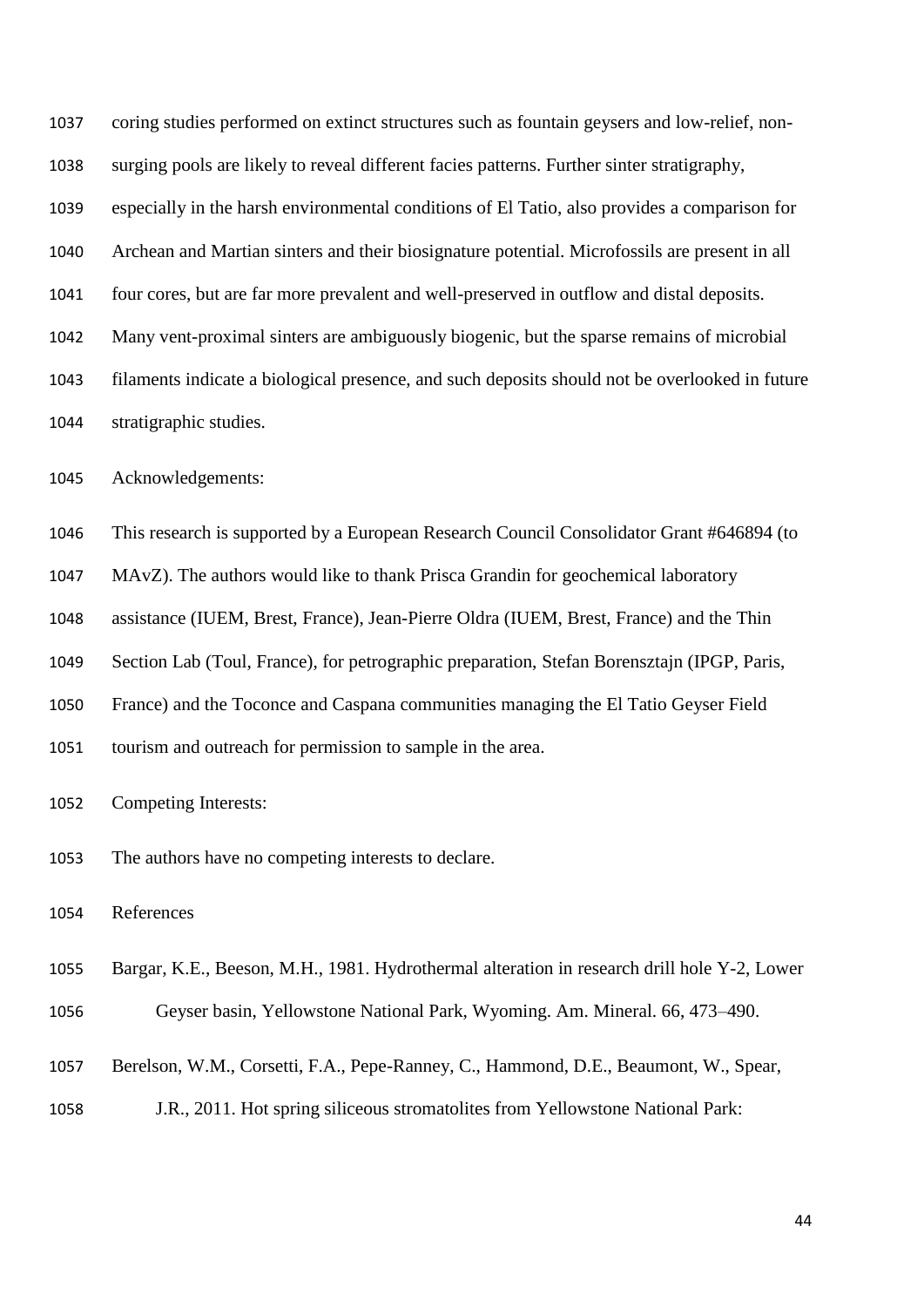- Assessing growth rate and laminae formation. Geobiology 9, 411–424.
- https://doi.org/10.1111/j.1472-4669.2011.00288.x
- Bosak, T., Liang, B., Sim, M.S., Petroff, A.P., 2009. Morphological record of oxygenic
- photosynthesis in conical stromatolites. Proc. Natl. Acad. Sci. 106, 10939–10943.
- https://doi.org/10.1073/pnas.0900885106
- Bosak, T., Bush, J.W.M., Flynn, M.R., Liang, B., Ono, S., Petroff, A.P., Sim, M.S., 2010.
- Formation and stability of oxygen-rich bubbles that shape photosynthetic mats.

Geobiology 8, 45–55. https://doi.org/10.1111/j.1472-4669.2009.00227.x

- Bosak, T., Liang, B., Wu, T.D., Templer, S.P., Evans, A., Vali, H., Guerquin-Kern, J.L.,
- Klepac-Ceraj, V., Sim, M.S., Mui, J., 2012. Cyanobacterial diversity and activity in modern conical microbialites. Geobiology. https://doi.org/10.1111/j.1472-
- 4669.2012.00334.x
- Boudreau, A.E., Lynne, B.Y., 2012. The growth of siliceous sinter deposits around high-
- temperature eruptive hot springs. J. Volcanol. Geotherm. Res. 247–248, 1–8.
- https://doi.org/10.1016/j.jvolgeores.2012.07.008
- Bradley, J.A., Daille, L.K., Trivedi, C.B., Bojanowski, C.L., Stamps, B.W., Stevenson, B.S.,
- Nunn, H.S., Johnson, H.A., Loyd, S.J., Berelson, W.M., Corsetti, F.A., Spear, J.R.,
- 2017. Carbonate-rich dendrolitic cones: Insights into a modern analog for incipient
- microbialite formation, Little Hot Creek, Long Valley Caldera, California. npj Biofilms
- Microbiomes 3. https://doi.org/10.1038/s41522-017-0041-2
- Braunstein, D., Lowe, D.R., 2001. Relationship between spring and geyser activity and the deposition and morphology of high temperature (> 73 C) siliceous sinter, Yellowstone
- 
- National Park, Wyoming, USA. Journal of Sedimentary Research, 71, 747-763.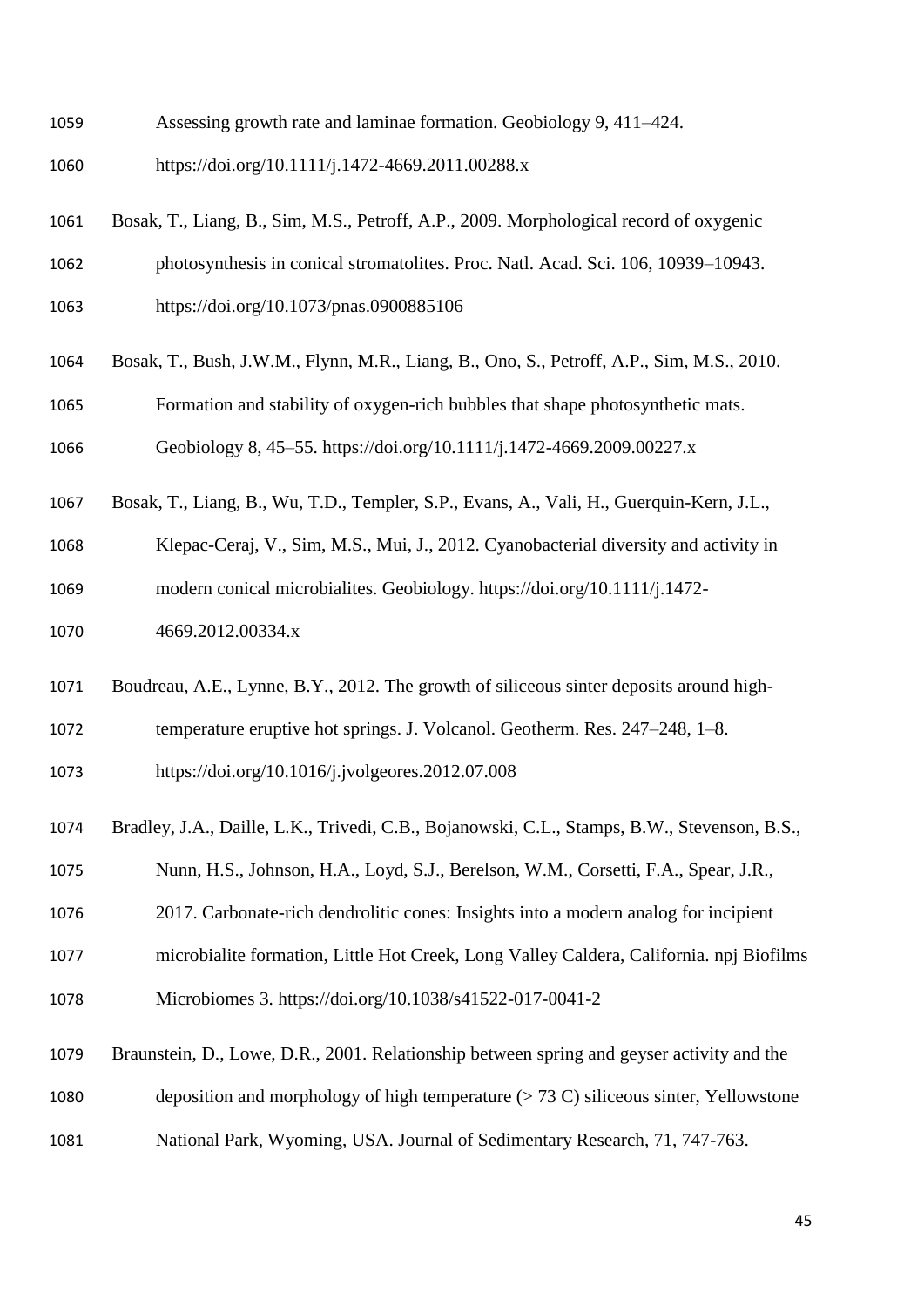- Cady, S.L., Farmer, J.D., 1996. Fossilization processes in siliceous thermal springs: Trends in preservation along thermal gradients. CIBA Found. Symp. 150–173.
- https://doi.org/10.1002/9780470514986.ch9
- Calvert, S.E., 1976. The Mineralogy and Geochemistry of Near-shore Sediments, in:
- Chemical Oceanography. pp. 187–280. https://doi.org/10.1016/b978-0-12-588606- 2.50014-x
- Campbell, K.A., Sannazzaro, K., Rodgers, K.A., Herdianita, N.R., Browne, P.R.L., 2001.
- Sedimentary Facies and Mineralogy of the Late Pleistocene Umukuri Silica Sinter,
- Taupo Volcanic Zone, New Zealand. J. Sediment. Res. 71, 727–746.

https://doi.org/10.1306/2dc40964-0e47-11d7-8643000102c1865d

- Campbell, K.A., Lynne, B.Y., Handley, K.M., Jordan, S., Farmer, J.D., Guido, D.M.,
- Foucher, F., Turner, S., Perry, R.S., 2015. Tracing Biosignature Preservation of
- Geothermally Silicified Microbial Textures into the Geological Record. Astrobiology.
- https://doi.org/10.1089/ast.2015.1307
- Campbell, K.A., Nicholson, K., Lynne, B.Y., Browne, P.R.L., 2020. 3D Anatomy of a 60-
- year-old siliceous hot spring deposit at Hipaua-Waihi-Tokaanu geothermal field, Taupo
- Volcanic Zone, New Zealand. Sediment. Geol.
- https://doi.org/10.1016/j.sedgeo.2020.105652
- Cockell, C.S., 2000. Ultraviolet radiation and the photobiology of earth's early oceans. Orig.
- Life Evol. Biosph. 30, 467–500. https://doi.org/10.1023/A:1006765405786
- Cortecci, G., T. Boschetti, M. Mussi, C. H. Lameli, C. Mucchino, and M. Barbieri, 2005.
- New chemical and original isotopic data on waters from El Tatio geothermal field,
- northern Chile, Geochem. J., 39(6), 547–571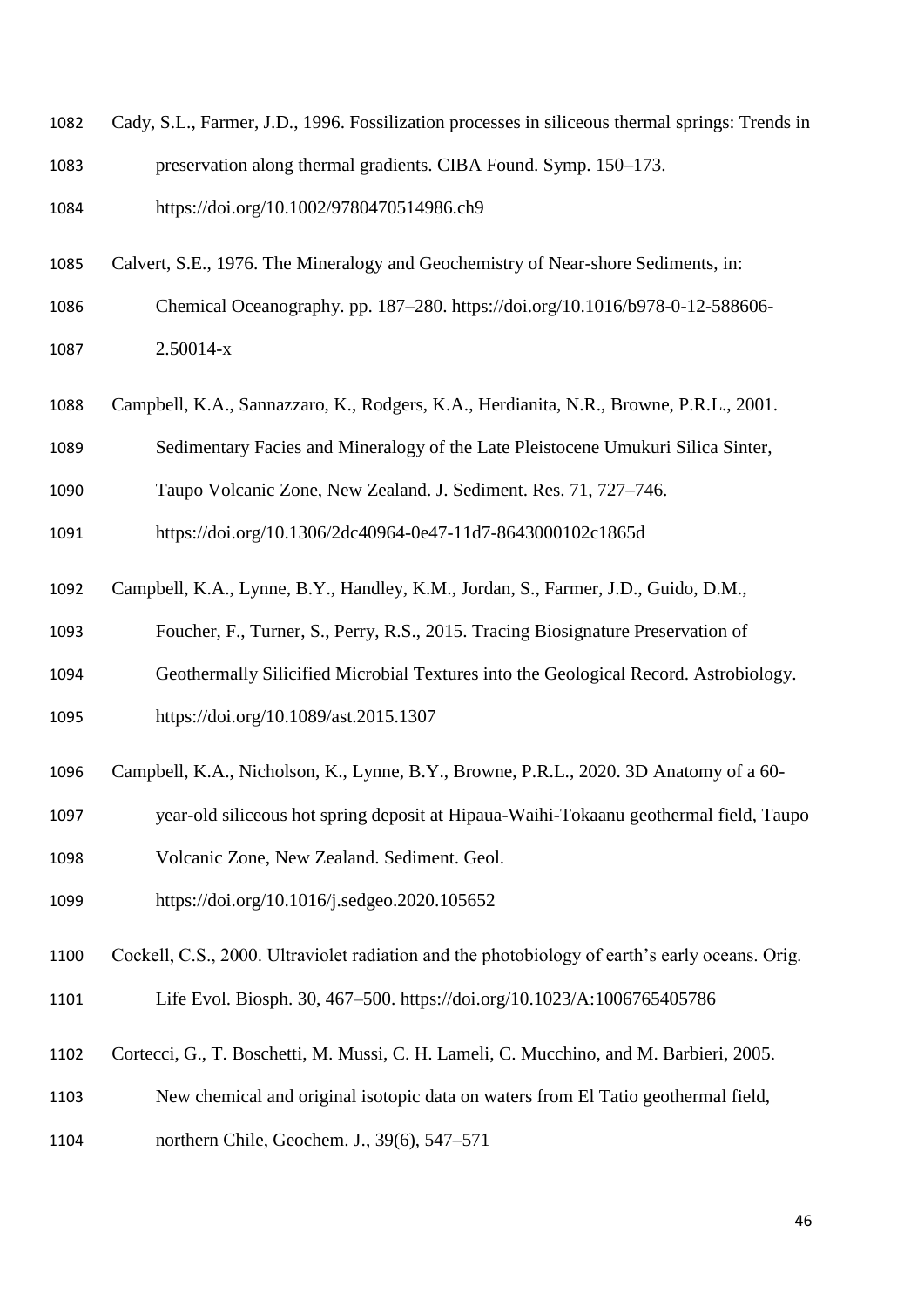| 1105 | Cotten, J., Le Dez, A., Bau, M., Caroff, M., Maury, R., Dulski, P., Fourcade, S., Bohn, M.,  |
|------|----------------------------------------------------------------------------------------------|
| 1106 | Brousse, R., 1995. Origin of rare-earth element and yttrium enrichments in subaerial         |
| 1107 | exposed basalts: evidence from French Polynesia. Chem. Geol. 119, 115-138.                   |
| 1108 | https://doi.org/10.1016/0009-2541(94)00102-E                                                 |
| 1109 | De Silva, S.L., 1989. Altiplano-Puna volcanic complex of the central Andes. Geology 17,      |
| 1110 | 1102-1106. https://doi.org/10.1130/0091-7613(1989)017<1102:APVCOT>2.3.CO;2                   |
| 1111 | De Silva, S.L., Self, S., Francis, P.W., Drake, R.E., Ramirez R., C., 1994. Effusive silicic |
| 1112 | volcanism in the Central Andes: the Chao dacite and other young lavas of the                 |
| 1113 | Altiplano-Puna volcanic complex. J. Geophys. Res. 99.                                        |
| 1114 | https://doi.org/10.1029/94jb00652                                                            |
| 1115 | DGA Direccion general de aguas de chile. Información Oficial Hidrometeorológica y de         |
| 1116 | Calidad de Aguas en Línea. https://dga.mop.gob.cl/. Accessed Mar 2017                        |
| 1117 | Djokic, T., Van Kranendonk, M.J., Campbel, K.A., Walter, M.R., Ward, C.R., 2017. Earliest    |
| 1118 | signs of life on land preserved in ca. 3.5 Ga hot spring deposits. Nat. Commun. 8.           |
| 1119 | https://doi.org/10.1038/ncomms15263                                                          |
| 1120 | Feng, J.L., Zhao, Z.H., Chen, F., Hu, H.P., 2014. Rare earth elements in sinters from the    |

geothermal waters (hot springs) on the Tibetan Plateau, China. J. Volcanol. Geotherm.

Res. 287, 1–11. https://doi.org/10.1016/j.jvolgeores.2014.09.009

- Fernandez-Turiel, J.L., Garcia-Valles, M., Gimeno-Torrente, D., Saavedra-Alonso, J.,
- Martinez-Manent, S., 2005. The hot spring and geyser sinters of El Tatio, northern
- Chile. Sediment. Geol. 180, 125–147. https://doi.org/10.1016/j.sedgeo.2005.07.005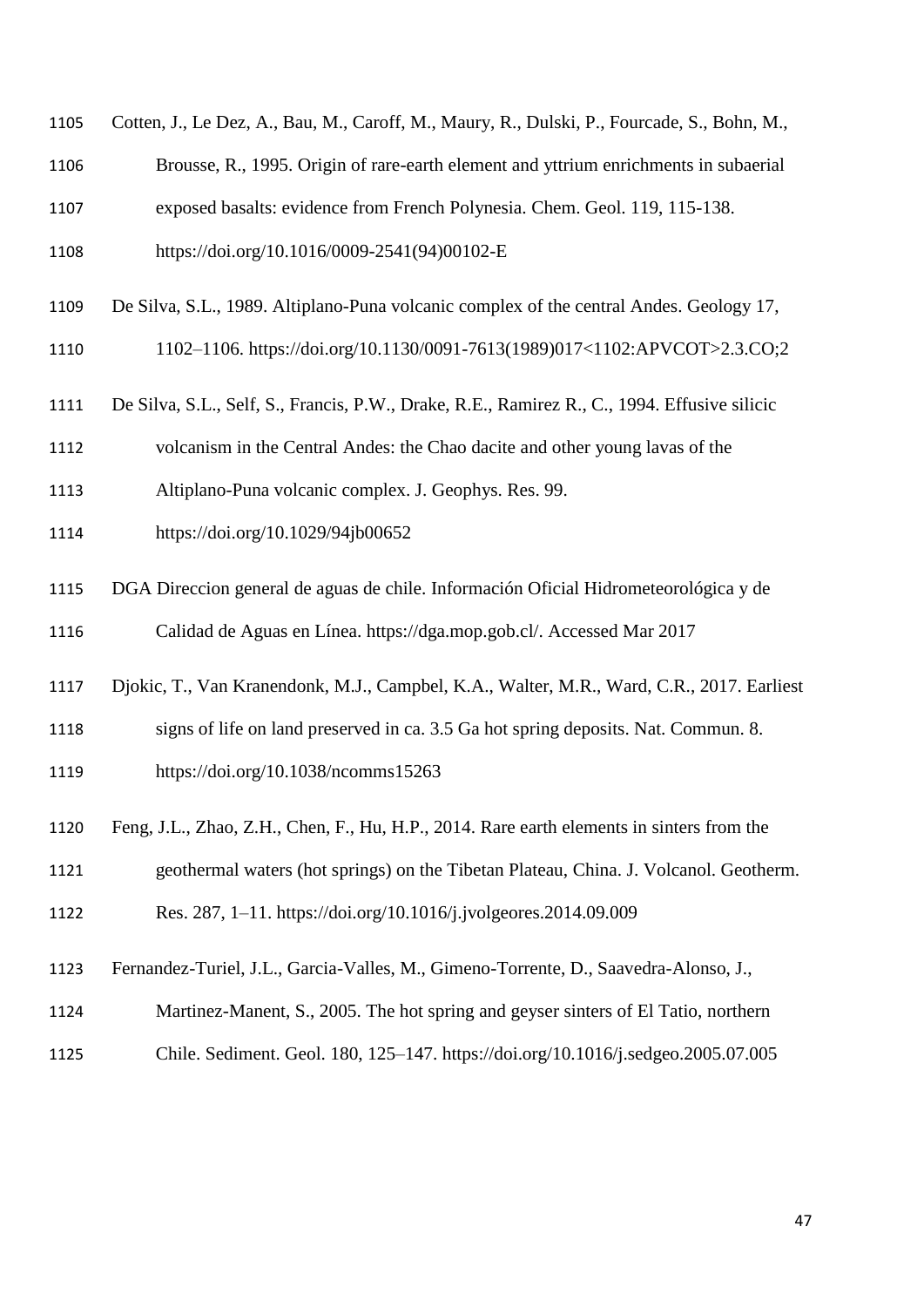- Frantz, C.M., Petryshyn, V.A., Corsetti, F.A., 2015. Grain trapping by filamentous
- cyanobacterial and algal mats: Implications for stromatolite microfabrics through time.
- Geobiology 13, 409–423. https://doi.org/10.1111/gbi.12145
- Gebelein, C.D., 1969. Distribution, morphology, and accretion rate of recent subtidal algal
- stromatolites, Bermuda. J. Sediment. Petrol. https://doi.org/10.1306/74D71BE0-2B21-
- 1131 11D7-8648000102C1865D
- Giggenbach, W.F., 1978. The isotopic composition of waters from the El Tatio geothermal
- field, Northern Chile. Geochim. Cosmochim. Acta 42, 979–988.
- https://doi.org/10.1016/0016-7037(78)90287-9
- Glennon, J.A. and Pfaff, R.M., 2003. The extraordinary thermal activity of El Tatio geyser
- field, Antofagasta Region, Chile. *GOSA Trans 8*, 31-78.
- Gong, J., Myers, K.D., Munoz-Saez, C., Homann, M., Rouillard, J., Wirth, R., Schreiber, A.,
- van Zuilen, M.A., 2019. Formation and Preservation of Microbial Palisade Fabric in
- Silica Deposits from El Tatio, Chile. Astrobiology 20, 1–25.
- https://doi.org/10.1089/ast.2019.2025
- Guidry, S.A., Chafetz, H.S., 2003a. Anatomy of siliceous hot springs: Examples from
- Yellowstone National Park, Wyoming, USA. Sediment. Geol. 157, 71–106.
- https://doi.org/10.1016/S0037-0738(02)00195-1
- Guidry, S.A., Chafetz, H.S., 2003b. Depositional Facies and Diagenetic Alteration in a Relict
- Siliceous Hot-Spring Accumulation: Examples from Yellowstone National Park,
- U.S.A. J. Sediment. Res. 73, 806–823. https://doi.org/10.1306/022803730806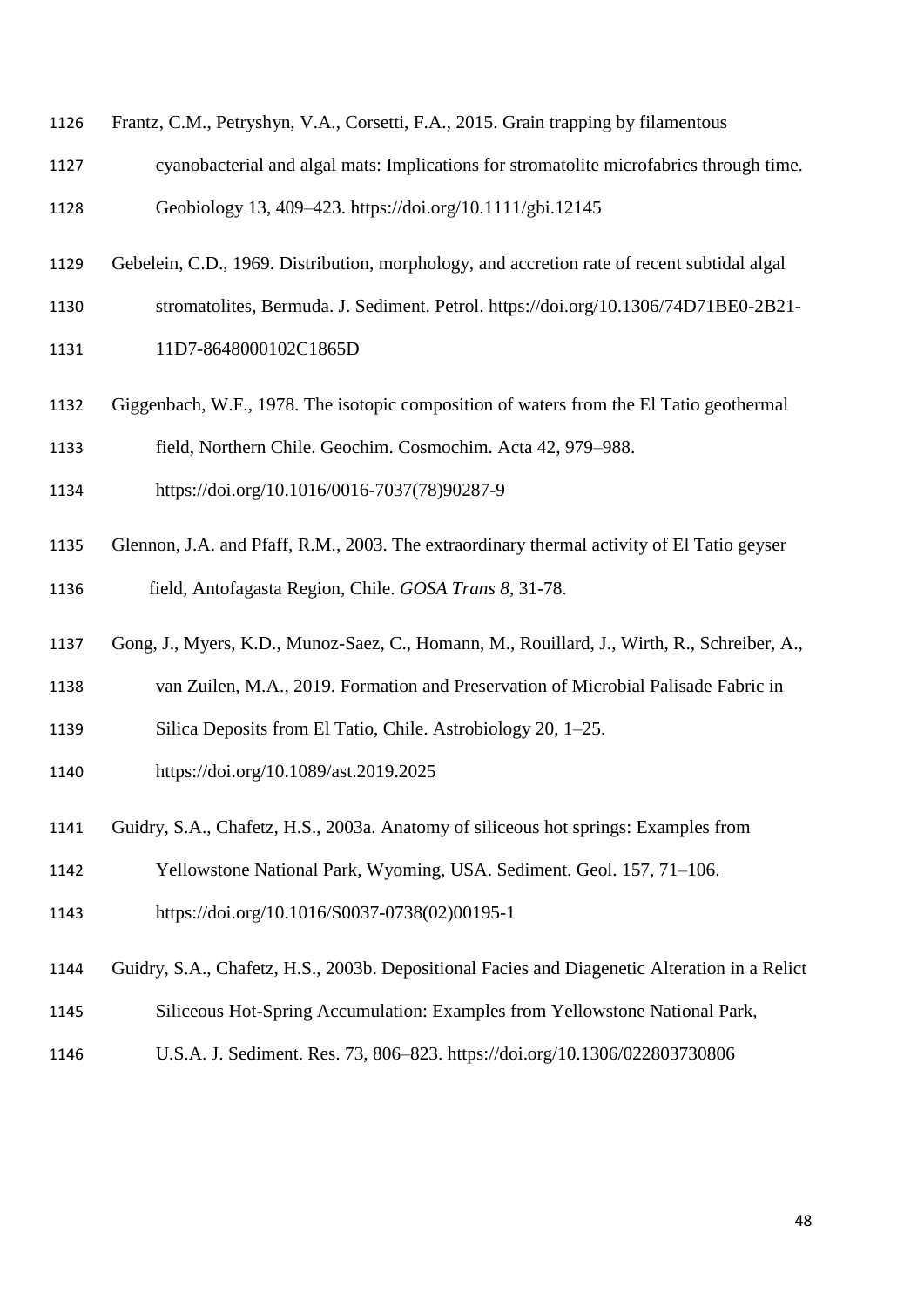- Guidry, S.A., Chafetz, H.S., 2003c. Siliceous shrubs in hot springs from Yellowstone
- National Park, Wyoming, U.S.A. Can. J. Earth Sci. 40, 1571–1583.
- https://doi.org/10.1139/e03-069
- Handley, K.M., Campbell, K.A., 2011. Character, Analysis, and Preservation of Biogenicity
- in Terrestrial Siliceous Stromatolites from Geothermal Settings.
- https://doi.org/10.1007/978-94-007-0397-1\_16
- Handley, K.M., Campbell, K.A., Mountain, B.W., Browne, P.R.L., 2005. Abiotic-biotic
- controls on the origin and development of spicular sinter: In situ growth experiments,
- Champagne Pool, Waiotapu, New Zealand. Geobiology 3, 93–114.
- https://doi.org/10.1111/j.1472-4669.2005.00046.x
- Handley, K.M., Turner, S.J., Campbell, K.A., Mountain, B.W., 2008. Silicifying biofilm
- exopolymers on a hot-spring microstromatolite: templating nanometer-thick laminae.

Astrobiology. https://doi.org/10.1089/ast.2007.0172

- Healy, J. and Hochstein, M.P., 1973. Horizontal flow in hydrothermal systems. Journal of Hydrology (New Zealand), pp.71-82.
- Hinman, N.W., Walter, M.R., 2005. Textural Preservation in Siliceous Hot Spring Deposits
- During Early Diagenesis: Examples from Yellowstone National Park and Nevada,
- U.S.A. J. Sediment. Res. 75, 200–215. https://doi.org/10.2110/jsr.2005.016
- Hogg, A.G., Hua, Q., Blackwell, P.G., Niu, M., Buck, C.E., Guilderson, T.P., Heaton, T.J.,
- Palmer, J.G., Reimer, P.J., Reimer, R.W., Turney, C.S.M., Zimmerman, S.R.H., 2013.
- SHCal13 Southern Hemisphere Calibration, 0–50,000 Years cal BP. Radiocarbon 55,
- 1889–1903. https://doi.org/10.2458/azu\_js\_rc.55.16783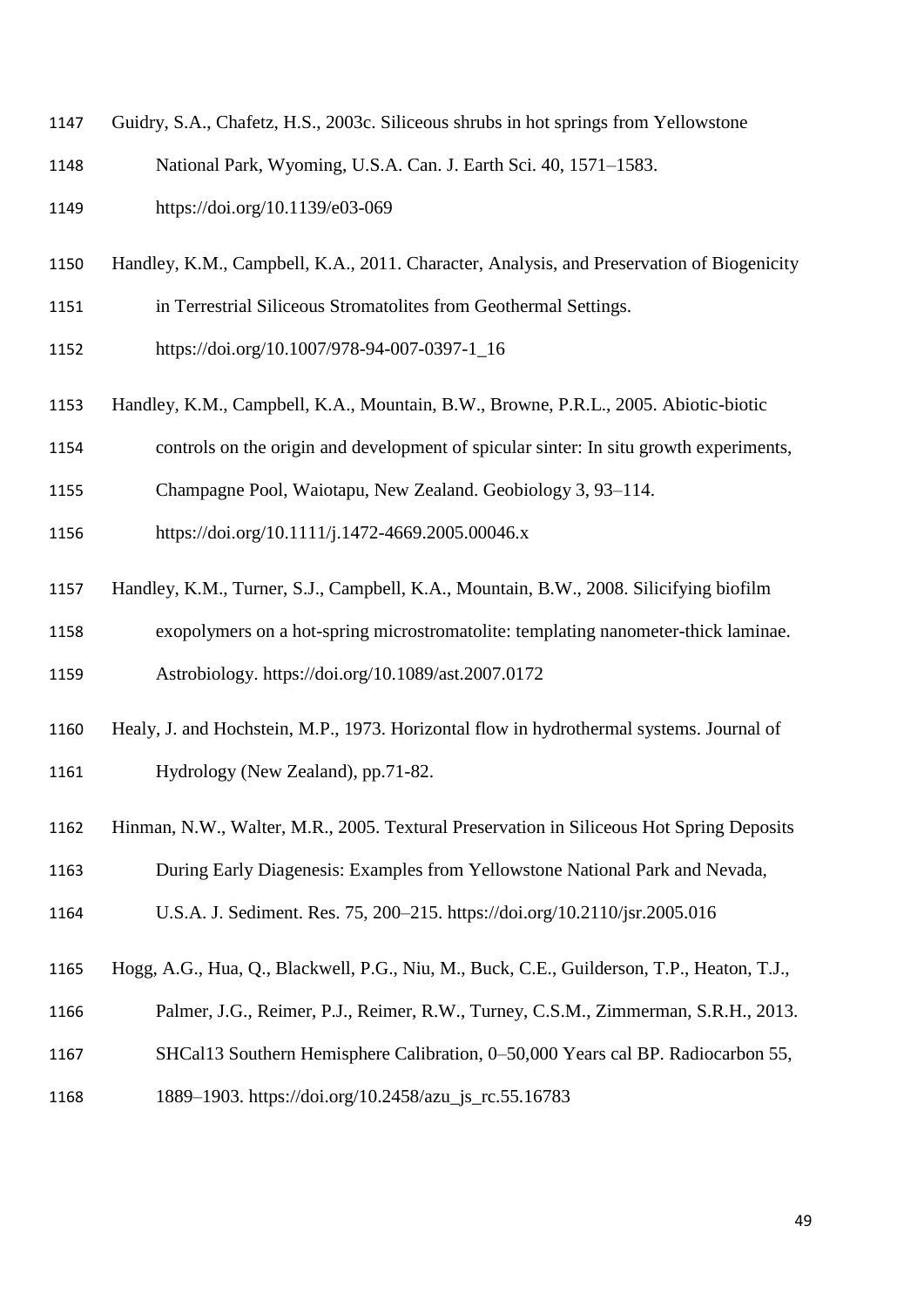| 1169 | Jones, B., Renaut, R.W., 1996. Influence of thermophilic bacteria on calcite and silica        |
|------|------------------------------------------------------------------------------------------------|
| 1170 | precipitation in hot springs with water temperatures above $90^{\circ}$ C: Evidence from Kenya |
| 1171 | and New Zealand. Can. J. Earth Sci. https://doi.org/10.1139/e96-008                            |
| 1172 | Jones, B., Renaut, R.W., 1997. Formation of silica oncoids around geysers and hot springs at   |

- El Tatio, northern Chile. Sedimentology 44, 287–304. https://doi.org/10.1111/j.1365-
- 3091.1997.tb01525.x
- Jones, B., Renaut, R.W., 2003. Petrography and genesis of spicular and columnar geyserite

from the Whakarewarewa and Orakeikorako geothermal areas, North Island, New

Zealand. Can. J. Earth Sci. 40, 1585–1610. https://doi.org/10.1139/e03-062

- Jones, B., Renaut, R.W., 2006. Growth of Siliceous Spicules in Acidic Hot Springs,
- Waiotapu Geothermal Area, North Island, New Zealand. Palaios 21, 406–423. https://doi.org/10.2110/palo.2006.p06-026
- Jones, B., Renaut, R.W., Rosen, M.R., 1997. Biogenicity of Silica Precipitation Around
- Geysers and Hot-Spring Vents, North Island, New Zealand. SEPM J. Sediment. Res.
- Vol. 67, 88–104. https://doi.org/10.1306/d42684ff-2b26-11d7-8648000102c1865d
- Jones, B., Renaut, R.W., Rosen, M.R., 1998. Microbial biofacies in hot-spring sinters; a
- model based on Ohaaki Pool, North Island, New Zealand. J. Sediment. Res. 68, 413– 434. https://doi.org/10.2110/jsr.68.413
- Jones, B., Konhauser, K.O., Renaut, R., and Wheeler, R., 2004. Microbe silicification in
- Iodine Pool, Waimangu geothermal area, North Island, New Zealand: Implications for
- recognition and identification of ancient silicified microbes. Journal of the Geological
- 1190 Society of London, 161:983-993.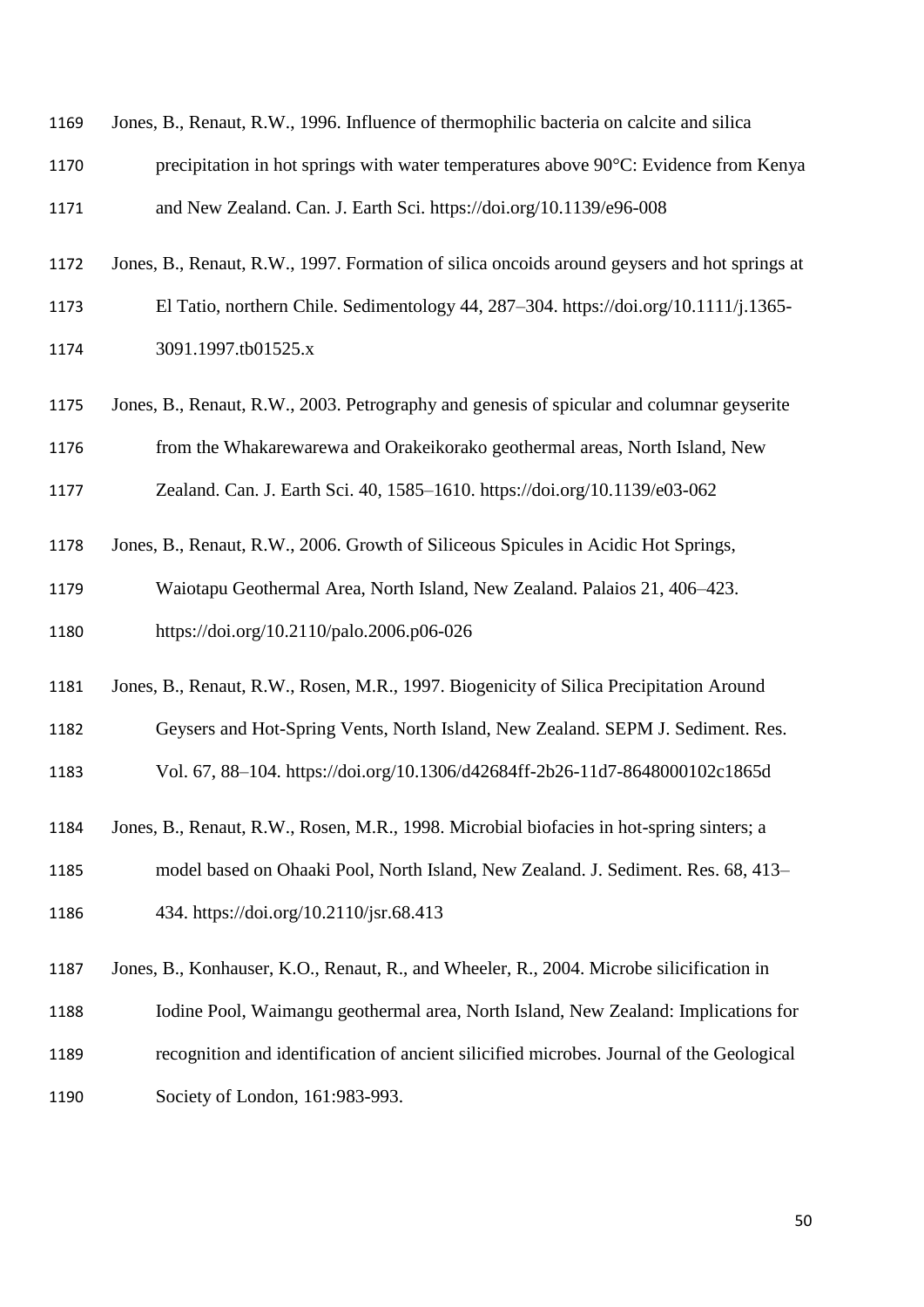| 1191 | Jones, B., Renaut, R.W., Konhauser, K.O., 2005. Genesis of large siliceous stromatolites at |
|------|---------------------------------------------------------------------------------------------|
| 1192 | Frying Pan Lake, Waimangu geothermal field, North Island, New Zealand.                      |
| 1193 | Sedimentology 52, 1229–1252. https://doi.org/10.1111/j.1365-3091.2005.00739.x               |
| 1194 | Jones, B., Renaut, R.W., Owen, R.B., 2011. Life cycle of a geyser discharge apron: Evidence |
| 1195 | from Waikite Geyser, Whakarewarewa geothermal area, North Island, New Zealand.              |
| 1196 | Sediment. Geol. 236, 77-94. https://doi.org/10.1016/j.sedgeo.2010.12.008                    |
| 1197 | Konhauser, K.O., Phoenix, V.R., Bottrell, S.H., Adams, D.G., Head, I.M., 2001. Microbial-   |
| 1198 | silica interactions in Icelandic hot spring sinter: Possible analogues for some             |
| 1199 | Precambrian siliceous stromatolites. Sedimentology 48, 415–433.                             |
| 1200 | https://doi.org/10.1046/j.1365-3091.2001.00372.x                                            |
| 1201 | Konhauser, K.O. and Ferris, F.G., 1996. Diversity of iron and silica precipitation by       |
| 1202 | microbial biofilms in hydrothermal waters, Iceland: Implications for Precambrian iron       |
| 1203 | formations. Geology, 24:323-326.                                                            |
| 1204 | Konhauser, K.O., Jones, B., Reysenbach, A.L., Renaut, R.W., 2003. Hot spring sinters: Keys  |
| 1205 | to understanding Earth's earliest life forms. Can. J. Earth Sci. 40, 1713–1724.             |
| 1206 | https://doi.org/10.1139/e03-059                                                             |
| 1207 | Lahsen, A. and Trujillo, P., 1976. The geothermal field of El Tatio, Chile. In Proceeding,  |
| 1208 | Second United Nations Symposium on the Development and Use of Geothermal                    |
| 1209 | Resources, San Francisco (Vol. 1, pp. 170-177).                                             |
| 1210 | Landrum, J.T., Bennett, P.C., Engel, A.S., Alsina, M.A., Pastén, P.A., Milliken, K., 2009.  |
| 1211 | Partitioning geochemistry of arsenic and antimony, El Tatio Geyser Field, Chile. Appl.      |
| 1212 | Geochemistry. https://doi.org/10.1016/j.apgeochem.2008.12.024                               |
|      |                                                                                             |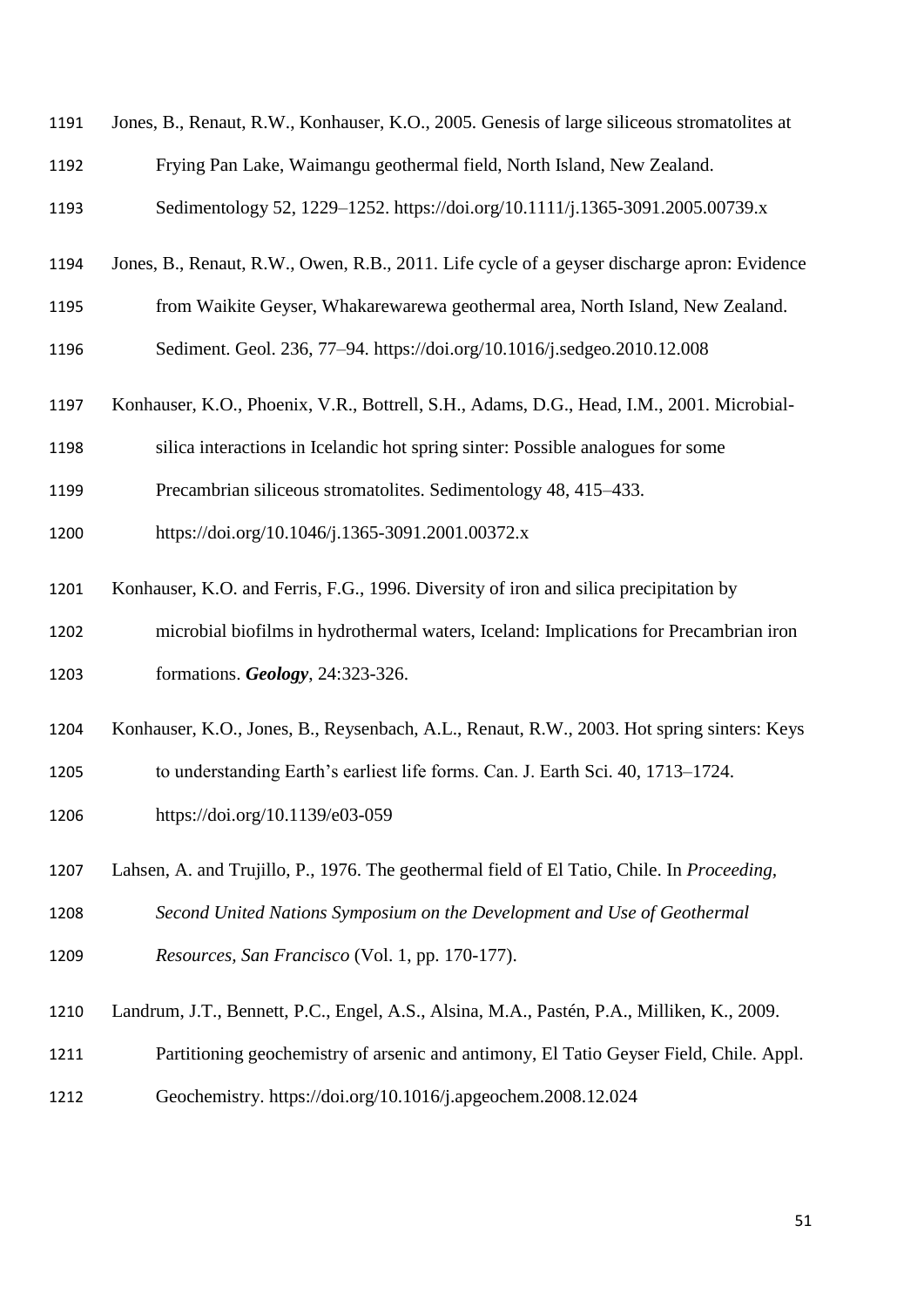|  | 1213 Lau, E., Nash, C.Z., Vogler, D.R., Cullings, K.W., 2005. Molecular diversity of |  |  |  |  |  |  |
|--|--------------------------------------------------------------------------------------|--|--|--|--|--|--|
|--|--------------------------------------------------------------------------------------|--|--|--|--|--|--|

- cyanobacteria inhabiting coniform structures and sorrounding mat in a Yellowstone hot spring. Astrobiology 5, 83–92. https://doi.org/10.1089/ast.2005.5.83
- Leidig, M., Zandt, G., 2003. Modeling of highly anisotropic crust and application to the
- Altiplano-Puna volcanic complex of the central Andes. J. Geophys. Res. Solid Earth
- 108, ESE 5-1-ESE 5-15. https://doi.org/10.1029/2001jb000649
- Lewis, A.J., Palmer, M.R., Sturchio, N.C., Kemp, A.J., 1997. The rare earth element
- geochemistry of acid-sulphate and acid-sulphate-chloride geothermal systems from
- Yellowstone National Park, Wyoming, USA. Geochim. Cosmochim. Acta 61, 695–706.
- https://doi.org/10.1016/S0016-7037(96)00384-5
- Lloyd, E.F., 1972. Geology and hot springs of Orakei Korako. New Zealand Geological Survey, Bulletin 85, 1–164.
- 1225 Lowe, D.R., Braunstein, D., 2003. Microstructure of high-temperature (>73 °C) siliceous
- sinter deposited around hot springs and geysers, Yellowstone National Park: The role of
- biological and abiological processes in sedimentation. Can. J. Earth Sci. 40, 1611–
- 1642. https://doi.org/10.1139/e03-066
- Lowenstern, J.B., Hurwitz, S., McGeehin, J.P., 2016. Radiocarbon dating of silica sinter
- deposits in shallow drill cores from the Upper Geyser Basin, Yellowstone National
- Park. J. Volcanol. Geotherm. Res. 310, 132–136.
- https://doi.org/10.1016/j.jvolgeores.2015.12.005
- Lynne, B.Y., 2012. Mapping vent to distal-apron hot spring paleo-flow pathways using
- siliceous sinter architecture. Geothermics 43, 3–24.
- https://doi.org/10.1016/j.geothermics.2012.01.004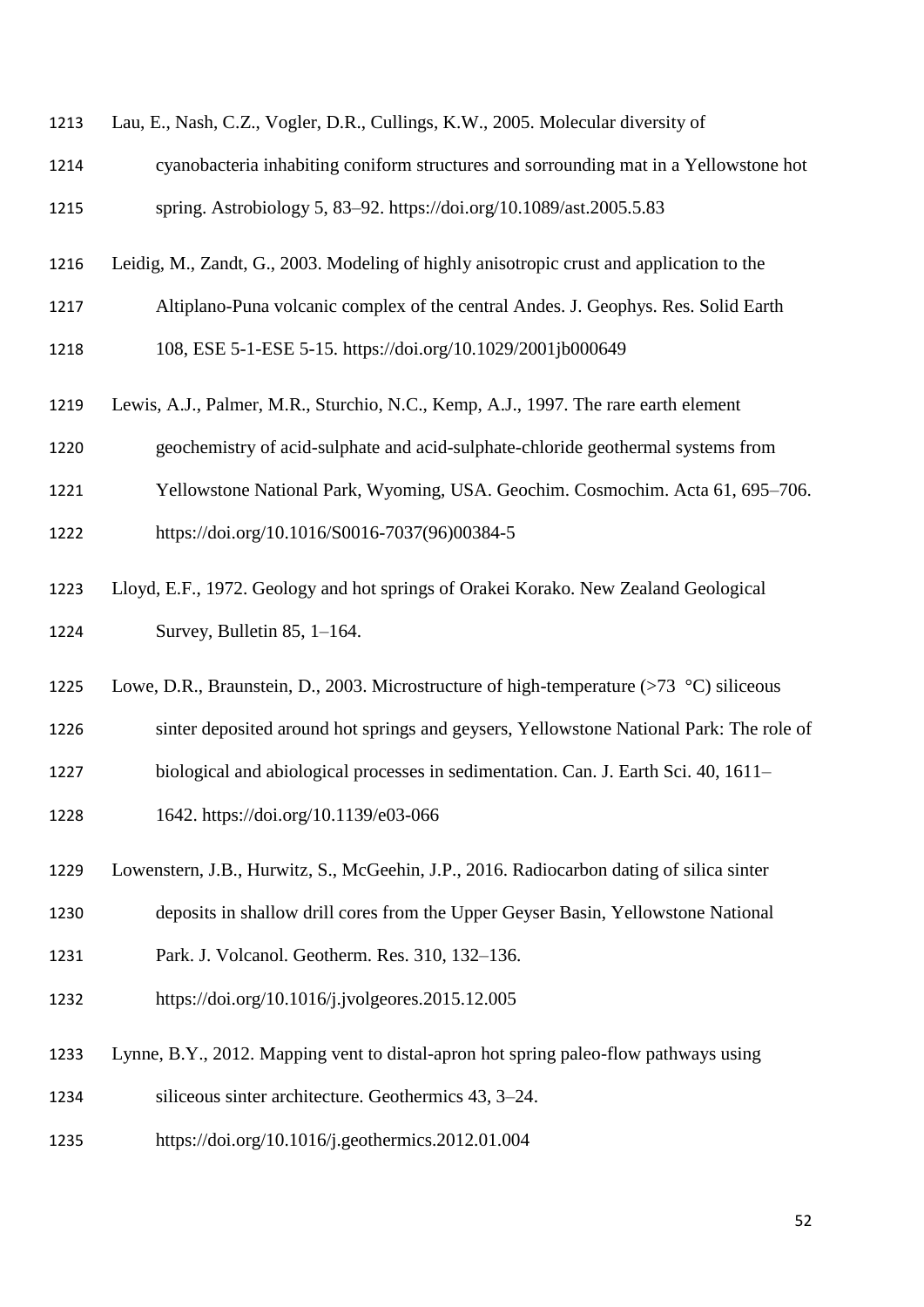| 1236 | Lynne, B.Y., Campbell, K.A., 2003. Diagenetic transformations (opal-A to quartz) of low- |
|------|------------------------------------------------------------------------------------------|
|      |                                                                                          |

and mid-temperature microbial textures in siliceous hot-spring deposits, Taupo

Volcanic Zone, New Zealand. Can. J. Earth Sci. 40, 1679–1696.

- https://doi.org/10.1139/e03-064
- Lynne, B.Y., Campbell, K.A., Moore, J., Browne, P.R.L., 2008. Origin and evolution of the
- Steamboat Springs siliceous sinter deposit, Nevada, U.S.A. Sediment. Geol. 210, 111–

131. https://doi.org/10.1016/j.sedgeo.2008.07.006

- Mata, S.A., Harwood, C.L., Corsetti, F.A., Stork, N.J., Eilers, K., Berelson, W.M., Spear,
- J.R., 2012. Influence of Gas Production and Filament Orientation on Stromatolite

Microfabric. Palaios 27, 206–219. https://doi.org/10.2110/palo.2011.p11-088r

- Michard, A., 1989. Rare earth element systematics in hydrothermal fluids. Geochim. Cosmochim. Acta 53, 745–750. https://doi.org/10.1016/0016-7037(89)90017-3
- Mountain, B.W., Benning, L.G., Boerema, J.A., 2003. Experimental studies on New Zealand
- hot spring sinters: Rates of growth and textural development. Can. J. Earth Sci. 40,
- 1643–1667. https://doi.org/10.1139/e03-068
- Munoz-Saez, C., Saltiel, S., Manga, M., Nguyen, C., Gonnermann, H., 2016. Physical and
- hydraulic properties of modern sinter deposits: El Tatio, Atacama. J. Volcanol.

Geotherm. Res. https://doi.org/10.1016/j.jvolgeores.2016.06.026

- Munoz-Saez, C., Manga, M., Hurwitz, S., Rudolph, M.L., Namiki, A., Wang, C.Y., 2015.
- Dynamics within geyser conduits, and sensitivity to environmental perturbations:
- Insights from a periodic geyser in the El Tatio geyser field, Atacama Desert, Chile. J.
- Volcanol. Geotherm. Res. 292, 41–55. https://doi.org/10.1016/j.jvolgeores.2015.01.002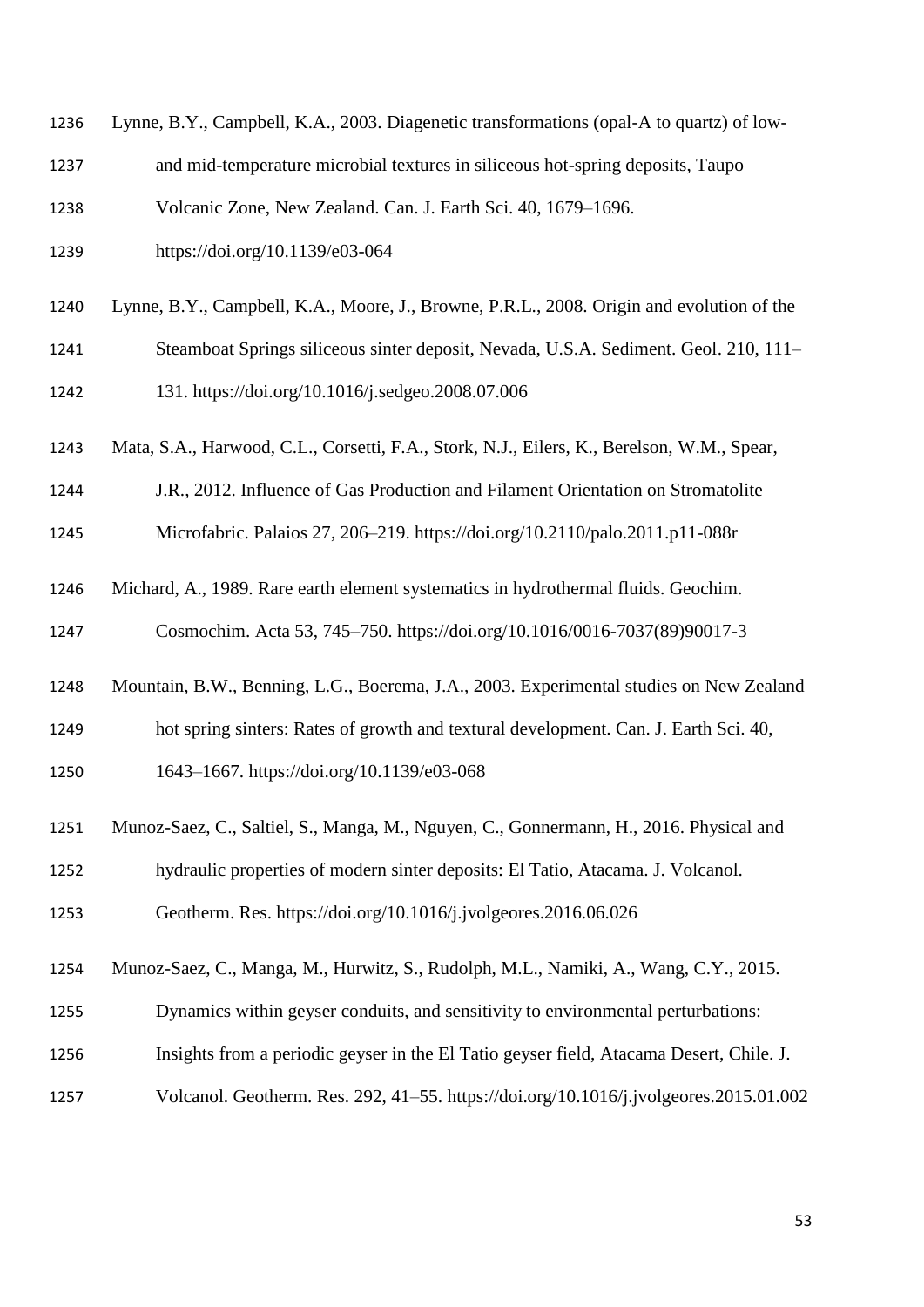| 1258 | Munoz-Saez, C., Manga, M., Hurwitz, S., 2018. Hydrothermal discharge from the El Tatio |
|------|----------------------------------------------------------------------------------------|
| 1259 | basin, Atacama, Chile. J. Volcanol. Geotherm. Res. 361, 25–35.                         |
| 1260 | https://doi.org/10.1016/j.jvolgeores.2018.07.007                                       |

- Munoz‐ Saez, C., Manga, M., Hurwitz, S., Slagter, S., Churchill, D.M., Reich, M., Damby,
- D. and Morata, D., 2020. Radiocarbon dating of silica sinter and postglacial
- hydrothermal activity in the El Tatio geyser field. Geophysical Research Letters 47, e2020GL087908.
- Nicolau, C., Reich, M., Lynne, B., 2014. Physico-chemical and environmental controls on
- siliceous sinter formation at the high-altitude El Tatio geothermal field, Chile. J.
- Volcanol. Geotherm. Res. 282, 60–76. https://doi.org/10.1016/j.jvolgeores.2014.06.012
- Pepe-Ranney, C., Berelson, W.M., Corsetti, F.A., Treants, M., Spear, J.R., 2012.
- Cyanobacterial construction of hot spring siliceous stromatolites in Yellowstone
- National Park. Environ. Microbiol. 14, 1182–1197. https://doi.org/10.1111/j.1462-
- 2920.2012.02698.x
- Phoenix, V.R., Bennett, P.C., Engel, A.S., Tyler, S.W., Ferris, F.G., 2006. Chilean high-
- altitude hot-spring sinters: A model system for UV screening mechanisms by early
- Precambrian cyanobacteria. Geobiology 4, 15–28. https://doi.org/10.1111/j.1472-
- 4669.2006.00063.x
- Reyes, K., Gonzalez, N.I., Stewart, J., Ospino, F., Nguyen, D., Cho, D.T., Ghahremani, N.,
- Spear, J.R., Johnson, H.A., 2013. Surface orientation affects the direction of cone
- growth by leptolyngbya sp. Strain C1, a likely architect of coniform structures octopus
- spring (Yellowstone National Park). Appl. Environ. Microbiol. 79, 1302–1308.
- https://doi.org/10.1128/AEM.03008-12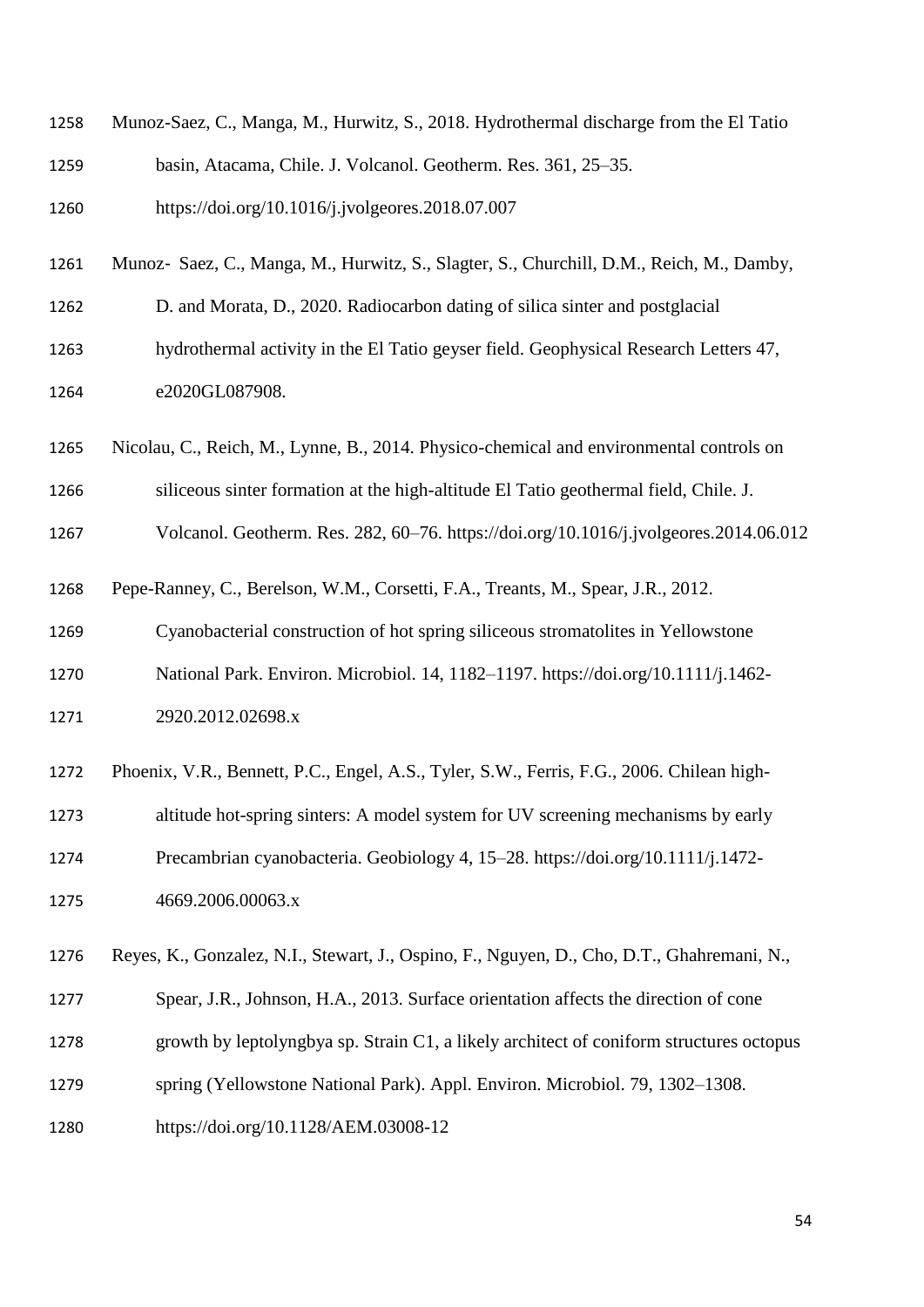- Riding, R., 2000. Microbial carbonates: The geological record of calcified bacterial-algal mats and biofilms. Sedimentology 47, 179–214. https://doi.org/10.1046/j.1365- 3091.2000.00003.x
- Rimstidt, J.D., Cole, D.R., 1983. Geothermal mineralization I: The mechanism of formation

of the Beowawe, Nevada, siliceous sinter deposit. Am. J. Sci.

https://doi.org/10.2475/ajs.283.8.861

- Ruff, S.W., Farmer, J.D., 2016. Silica deposits on Mars with features resembling hot spring biosignatures at El Tatio in Chile. Nat. Commun. 7.
- https://doi.org/10.1038/ncomms13554
- Ruff, S.W., Campbell, K.A., Van Kranendonk, M.J., Rice, M.S., Farmer, J.D., 2020. The

Case for Ancient Hot Springs in Gusev Crater, Mars. Astrobiology 20, 475–499.

- https://doi.org/10.1089/ast.2019.2044
- Sanchez-Garcia, L., Fernandez-Martinez, M.A., García-Villadangos, M., Blanco, Y., Cady,
- S.L., Hinman, N., Bowden, M.E., Pointing, S.B., Lee, K.C., Warren-Rhodes, K.,
- Lacap-Bugler, Cabrol, N.A., Parro, V., Carrizo, D., 2019. Microbial Biomarker
- Transition in High-Altitude Sinter Mounds From El Tatio (Chile) Through Different
- Stages of Hydrothermal Activity. Front. Microbiol.,
- https://doi.org/10.3389/fmicb.2018.03350
- Sanchez-Yanez, C., Reich, M., Leisen, M., Morata, D., Barra, F., 2017. Geochemistry of
- metals and metalloids in siliceous sinter deposits: Implications for elemental
- partitioning into silica phases. Appl. Geochemistry.
- https://doi.org/10.1016/j.apgeochem.2017.03.008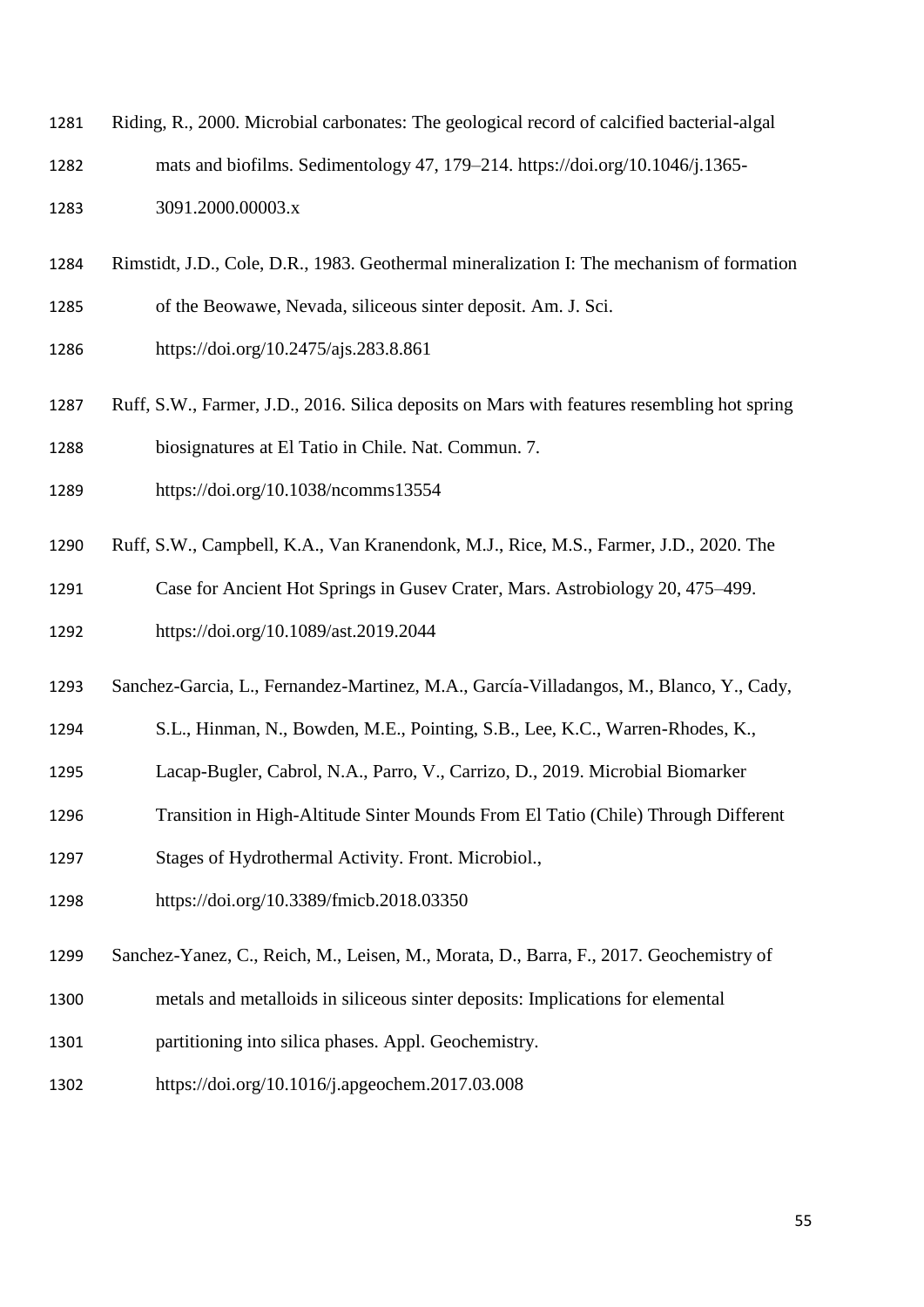| 1304 | an Icelandic hot spring microbial mat: implications for microfossil formation. Can. J.           |
|------|--------------------------------------------------------------------------------------------------|
| 1305 | Earth Sci. 32, 2021-2026. https://doi.org/10.1139/e95-155                                        |
| 1306 | Slagter, S., Reich M., Munoz-Saez, C., Southon J., Morata, D., Barra F., Jian Gong, J., Skok,    |
| 1307 | J.R., 2019. Environmental controls on silica sinter formation revealed by radiocarbon            |
| 1308 | dating: Geology, 47, 1–5, https://doi.org/10.1130/G45859.1                                       |
| 1309 | Som, S.M., Buick, R., Hagadorn, J.W., Blake, T.S., Perreault, J.M., Harnmeijer, J.P., Catling,   |
| 1310 | D.C., 2016. Earth's air pressure 2.7 billion years ago constrained to less than half of          |
| 1311 | modern levels. Nat. Geosci. 9, 448-451. https://doi.org/10.1038/ngeo2713                         |
| 1312 | Som, S.M., Catling, D.C., Harnmeijer, J.P., Polivka, P.M., Buick, R., 2012. Air density 2.7      |
| 1313 | billion years ago limited to less than twice modern levels by fossil raindrop imprints.          |
| 1314 | Nature 484, 359-362. https://doi.org/10.1038/nature10890                                         |
| 1315 | Tassi, F., Martinez, C., Vaselli, O., Capaccioni, B., Viramonte, J., 2005. Light hydrocarbons    |
| 1316 | as redox and temperature indicators in the geothermal field of El Tatio (northern Chile).        |
| 1317 | Appl. Geochemistry 20, 2049–2062. https://doi.org/10.1016/j.apgeochem.2005.07.013                |
| 1318 | Tassi, F., Aguilera, F., Darrah, T., Vaselli, O., Capaccioni, B., Poreda, R.J., Delgado Huertas, |
| 1319 | A., 2010. Fluid geochemistry of hydrothermal systems in the Arica-Parinacota,                    |
| 1320 | Tarapacá and Antofagasta regions (northern Chile). J. Volcanol. Geotherm. Res. 192,              |
| 1321 | $1 - 15$ .                                                                                       |
| 1322 | Trewin, N.H., 1993. Depositional environment and preservation of biota in the Lower              |
| 1323 | Devonian hot-springs of Rhynie, Aberdeenshire, Scotland. Trans. R. Soc. Edinb. Earth             |
| 1324 | Sci. 84, 433-442. https://doi.org/10.1017/S0263593300006234                                      |

Schultze-Lam, S., Ferris, F.G., Konhauser, K.O., Wiese, R.G., 1995. In situ silicification of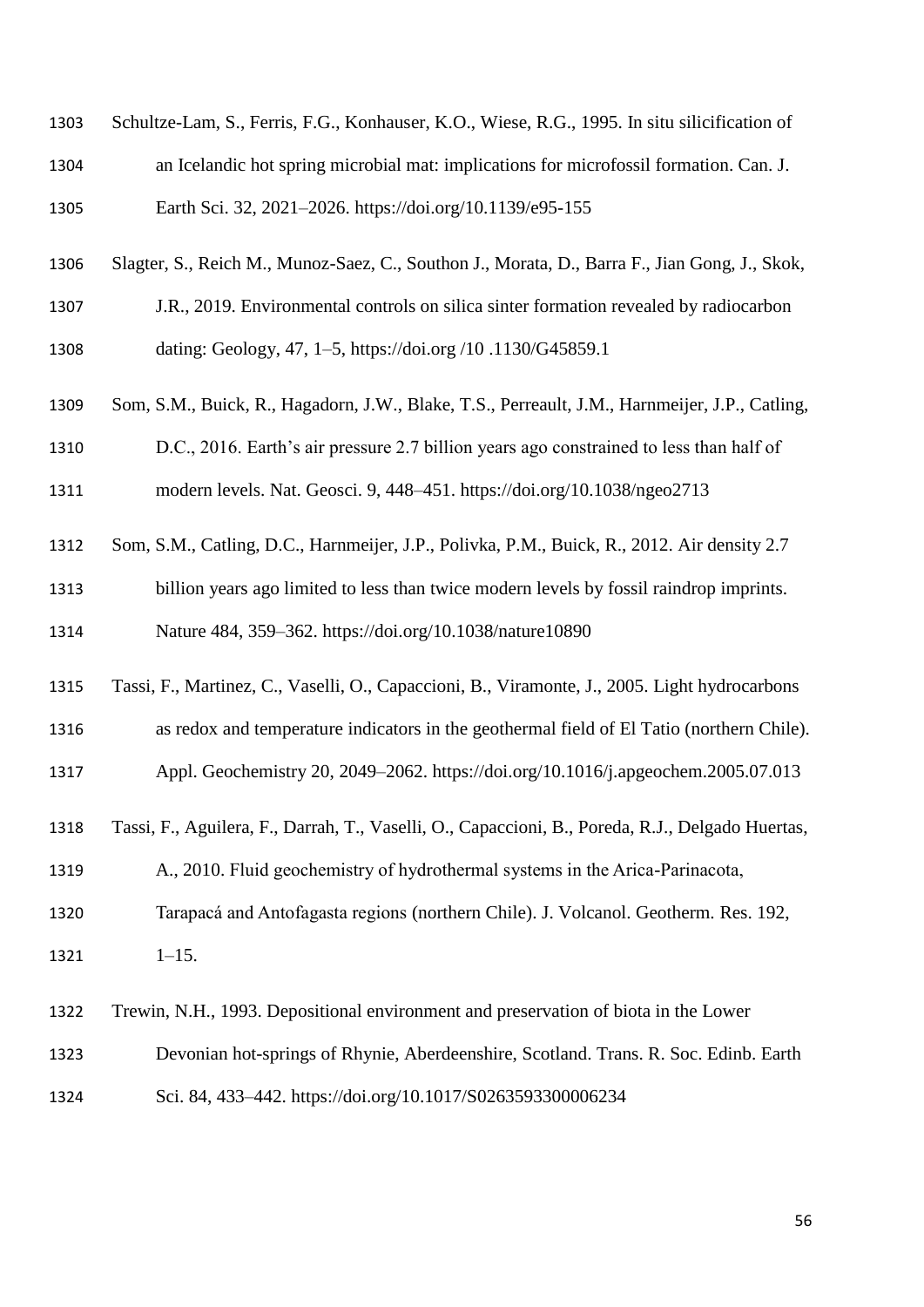- Tribovillard, N., Algeo, T.J., Lyons, T., Riboulleau, A., 2006. Trace metals as paleoredox and
- paleoproductivity proxies: An update. Chem. Geol. 232, 12–32.
- https://doi.org/10.1016/j.chemgeo.2006.02.012
- Trujillo, P., 1969. Estudio para el desarollo geotermico en el norte de Chile–Manifestaciónes
- termales de El Tatio. *Provencia de Antofagasta: CORFO Project Report*.
- Walter, M.R., 1976a. Chapter 8.8 Hot-Spring Sediments in Yellowstone National Park. Dev. Sedimentol. 20, 489–498. https://doi.org/10.1016/S0070-4571(08)71153-1
- Walter, M.R., 1976b. Chapter 3.3 Geyserites of Yellowstone National Park: An Example of
- biogenic "Stromatolites." Dev. Sedimentol. 20, 87–112.
- Walter, M.R., 1972. A hot spring analog for the depositional environment of Precambrian
- iron formations of the Lake Superior Region. Econ. Geol.
- Walter, M.R., Des Marais, D., Farmer, J.D., Hinman, N.W., 1996. Lithofacies and Biofacies
- of Mid-Paleozoic Thermal Spring Deposits in the Drummond Basin, Queensland,
- Australia. Palaios 11, 497. https://doi.org/10.2307/3515187
- Walter, M.R., McLoughlin, S., Drinnan, A.N., Farmer, J.D., 1998. Palaeontology of
- Devonian thermal spring deposits, Drummond Basin, Australia. Alcheringa 22, 285–
- 314. https://doi.org/10.1080/03115519808619328
- Ward, K. M., Zandt, G., Beck, S. L., Christensen, D. H., & McFarlin, H. (2014). Seismic
- imaging of the magmatic underpinnings beneath the Altiplano-Puna volcanic complex
- from the joint inversion of surface wave dispersion and receiver functions. *Earth and*
- *Planetary Science Letters*, *404*, 43-53.
- Watts-Henwood, N., Campbell, K.A., Lynne, B.Y., Guido, D.M., Rowland, J. V., Browne,
- P.R.L., 2017. Snapshot of hot-spring sinter at Geyser Valley, Wairakei, New Zealand,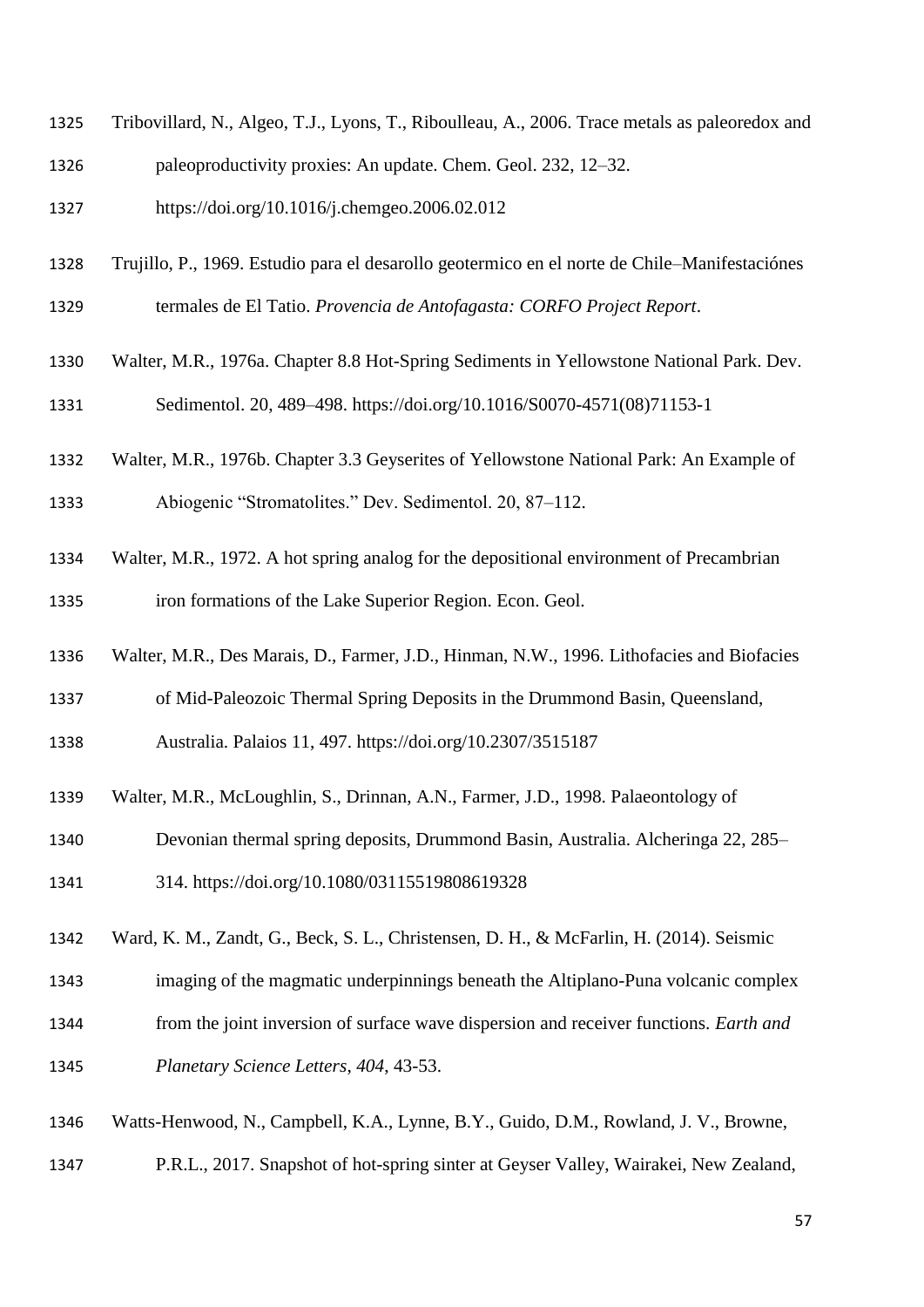- following anthropogenic drawdown of the geothermal reservoir. Geothermics.
- https://doi.org/10.1016/j.geothermics.2017.03.002
- Zeil, W., 1959. Junger Vulkanismus in der Hochkordillere der Provinz Antofagasta (Chile).
- Geol. Rundschau 48, 218–232. https://doi.org/10.1007/BF01801827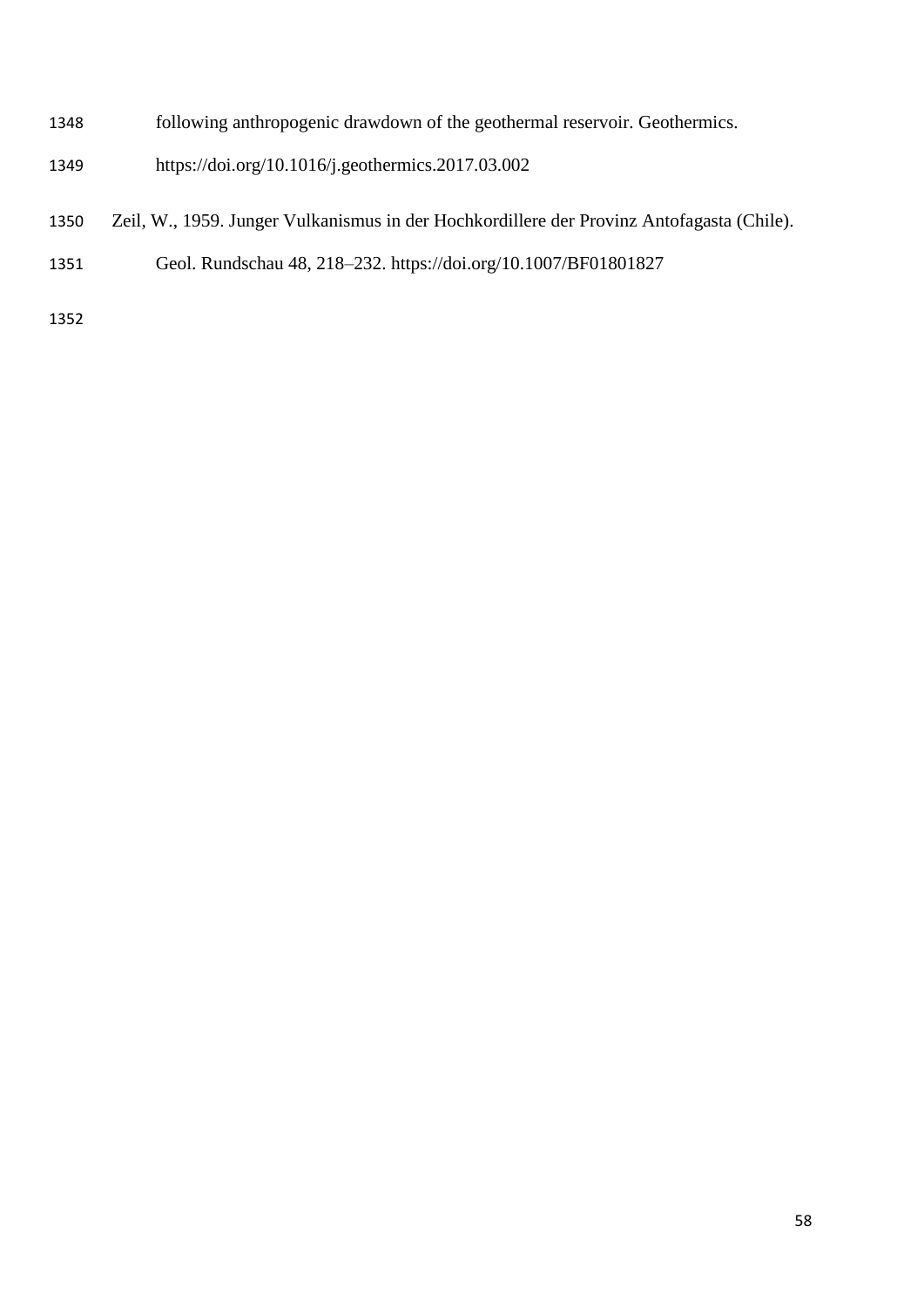Figure Captions:

Figure 1

- Sampling location. A: Map showing general location of El Tatio in Chile. B: Aerial view of
- El Tatio's North Basin. Yellow dots represent significant hydrothermal outflow sources.

Dashed outline represents the area shown in C and D. C: Aerial view of extinct sinter mound

and drill locations. D: Oblique view of extinct sinter mound, highlighting topography of the

 sinter mound, interior pit, and drill locations. E: Profile of extinct sinter mound along transect in Fig. 1C.

Figure 2

 Generalized sedimentary facies in El Tatio cores. Scale represents core depth below surface, see Fig. 1 for relative core positions within sinter mound. Asterisks by age dates represent 1364 secondary influence on <sup>14</sup>C data. Table 1 lists specific depths for <sup>14</sup>C samples, Supplementary Table 1 lists specific sample depths for all other chemistry samples.

Figure 3

 Inclined sinter crust. A, B and C are hand specimen photogtaphs. A, B: Nearly vertical sinter crusts in Core A at 1.4 m (A) and 1.6 m depth (B). Arrows in B highlight darker surface- normal lineations which transect through sinter crusts. C: Core A, 0.4 m depth. Lower-angle laminations at the top of inclined beds. Note paler, more porous textures compared with deeper fabrics. D: Photomicrograph showing the boundary between well-preserved sinter crusts in the lower right and more altered textures in the upper left, marked by dashed line. Arrows highlight layers with surface normal fabrics flaring upward and to the left. Core A, 2 m depth. E-H: SEM images of Core A, 0.4 m depth. E: Cross-section of surface-normal fabric, composed of silica tubes growing from right to left, highlighted by dashed lines. F: Detail of surface-normal silica tube, highlighting scalloped porous core surrounded by a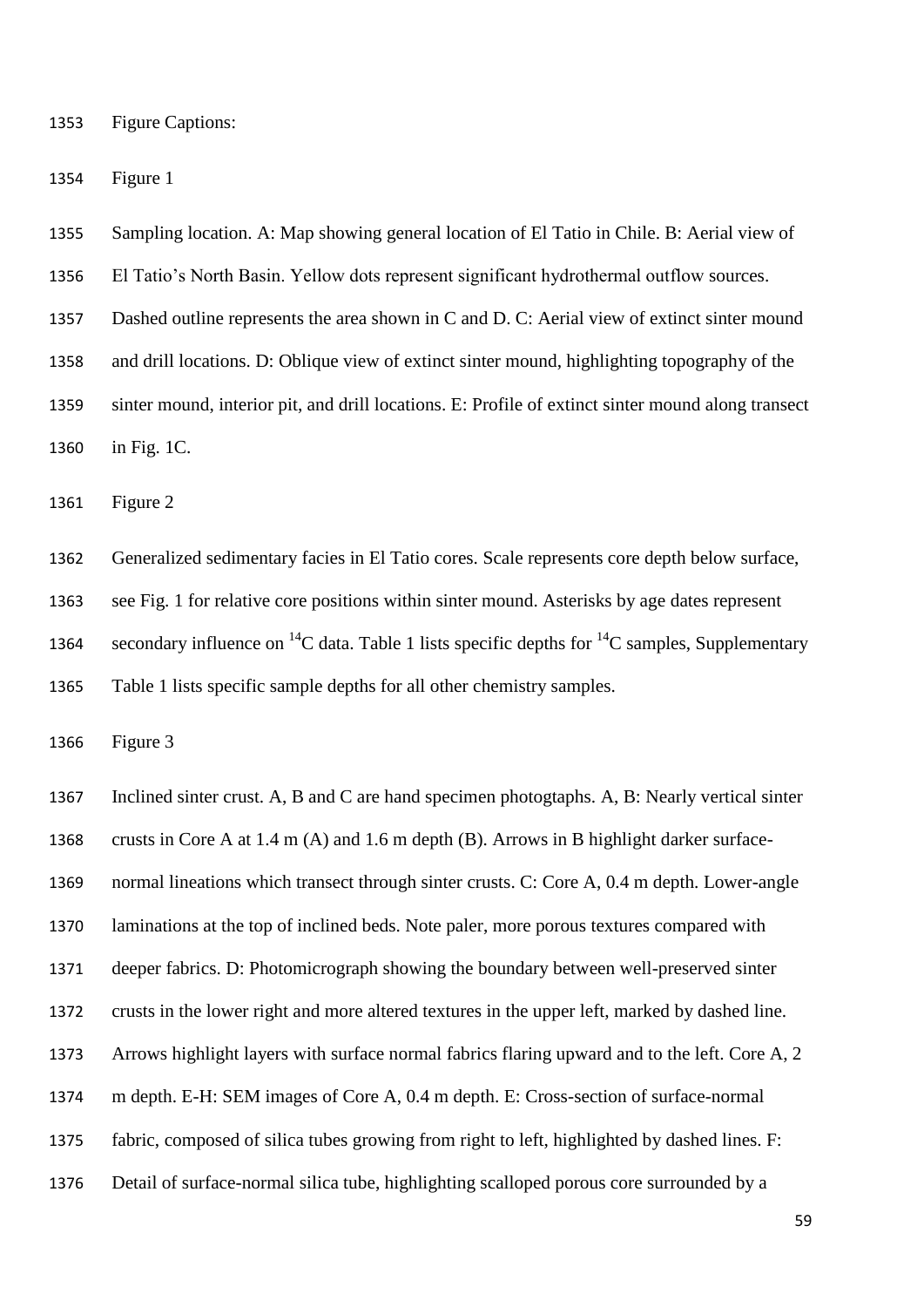thinly-laminated cortex of silica. G, H: Filamentous microfossils within inclined sinter. Note the difference in size and preservation between microfossils and surface-normal fabrics in E and F.

Figure 4

- Planar sinter crust. A: Hand specimen photograph, Core A, 0.2 m depth. Note the presence of
- fine detrital grains in darker layers. B, C: SEM images of Core A, 0.25 m depth. B: Light
- layer, comprised of vertical chains of silica spheres separated by interstitial pore space. C:
- Dark layer, highlighting porous zones surrounded by massive silica rinds.

Figure 5

- Particulate sinter. A, B: Hand specimen photographs of particulate facies in Core A, 0.1 m
- depth (A), and Core E, 1.1 m depth, highlighting diffuse, wavy layering. Orange areas are
- secondary mineral phases. C: Photomicrograph from Core E, 1.2 m depth. Particulate
- microfacies. Lighter, rounded textures are opal-A spherules, accompanied by larger detrital
- grains. D, E: SEM images from Core E, 1.2 m depth, showing a cross-section of particulate
- sinter layers. Note the absence of microbial filaments or well-defined laminae.

Figure 6

- Macroscale features of columnar and spicular sinter. A: Surficial exposure of columnar sinter
- growing upwards. Exposure location is on the outer margin of the cored sinter, 5 m northwest
- of Core A (Fig. 1C). B: Recent columnar sinter fragments adjacent to active boiling pools in
- El Tatio, ~40 m southeast of Core E. C: Horizontal columns with various stages of branching,
- Core C, 1.6 m depth. D: Angled branching columns, Core C, 1.1 m depth. E: Cross-section
- through horizontal columns, Core C, 1.5 m depth. Planar sinter laminae immediately
- overlying columns mark the boundary between lower horizontal columns and upper angled
- columns. F: Vertical column showing convex laminae, overlain by tufted microbial sinter.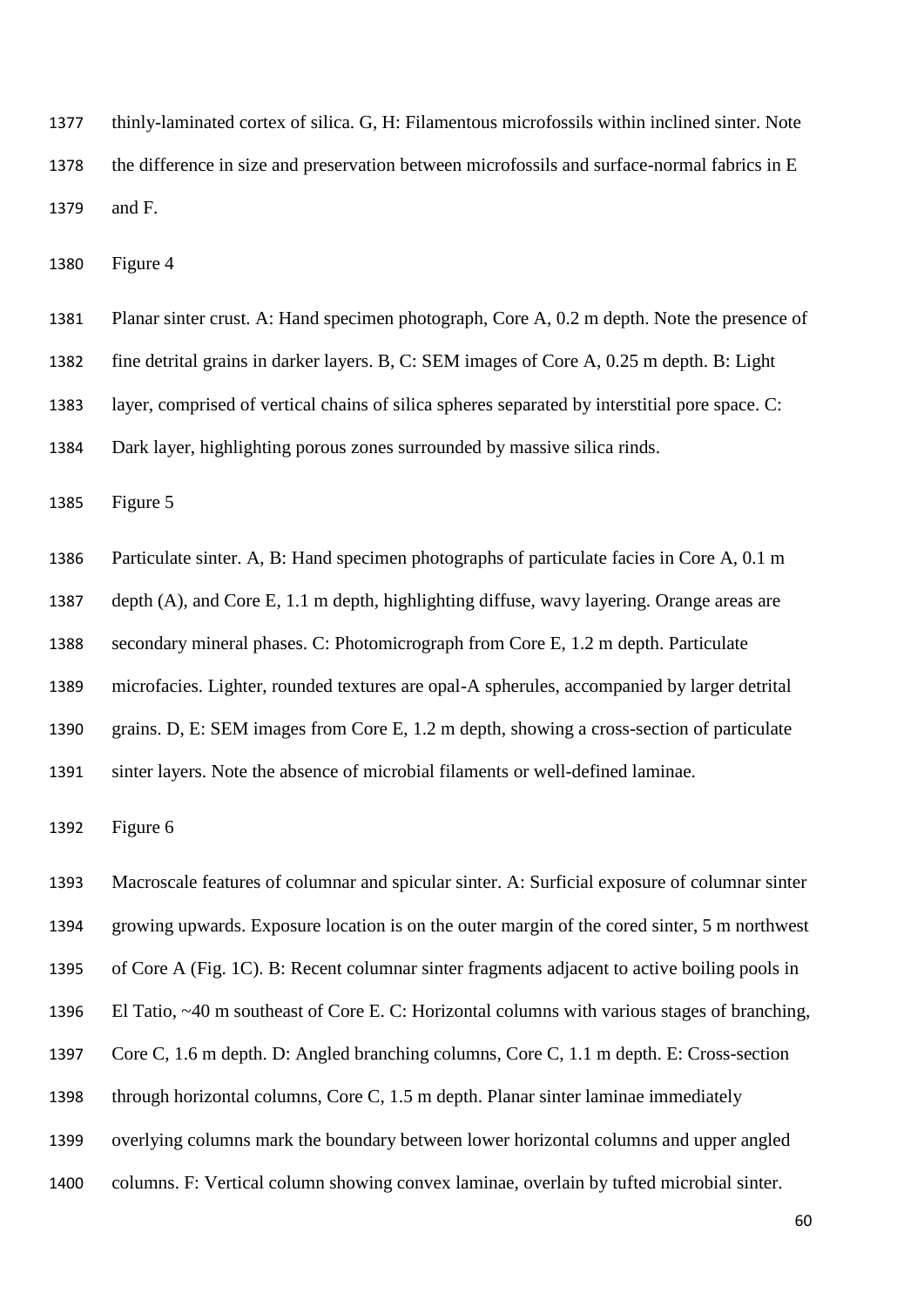Core E, 3.65 m depth. G: Curved spicules. Note the size difference between spicules and columns. Core C, 1.7 m depth.

Figure 7

 Petrography of columnar sinter. A: Rounded termination of laminated sinter column, Core C, 1 m depth. B: Two adjacent columns showing coarser, more porous laminae than Core C, from Core E, 3.65 m depth. C-E: Core C, 1 m depth. C: Broken termination of sinter column. Note the faint convex laminations within the column, as well as thin yellow minerals present around all margins, including broken surfaces. D: Boundary between finely-laminated column and surrounding porous, detrital-rich interstitial sinter. A detrital-rich geopetal feature is highlighted by the white arrow. E: Fine geopetal silts located between columns, extensively cross-cut and separated by secondary silica veins. F, G: Core C, 1.8 m depth. F: Cross-section from the top down of an individual column, showing multiple generations of silica precipitation. G: Hollow silicified tube extending from a columnar surface, potentially representing a rare preserved microfossil.

Figure 8

 Arborescent sinter. A-C: hand specimen photographs. A: Arborescent facies at the top of Core C, with textures branching upward into open air. B: Pronounced cm-scale arborescent facies, over- and underlain by layers of dense, less porous sinter. Core E, 3.15 m depth. Note the branching textures in individual "shrubs". C: Upper branches of arborescent structures extend into detrital-rich darker overlying sinter, noted by a white arrow. Core E, 1.5 m depth. D: Photomicrograph of arborescent facies, showing branching chains of silica spherules separated by pore space. Core E, 1.4 m depth. E-G: SEM images from Core E, 3.15 m depth. E: Individual branching structure, highlighting the presence of microbial filaments. F: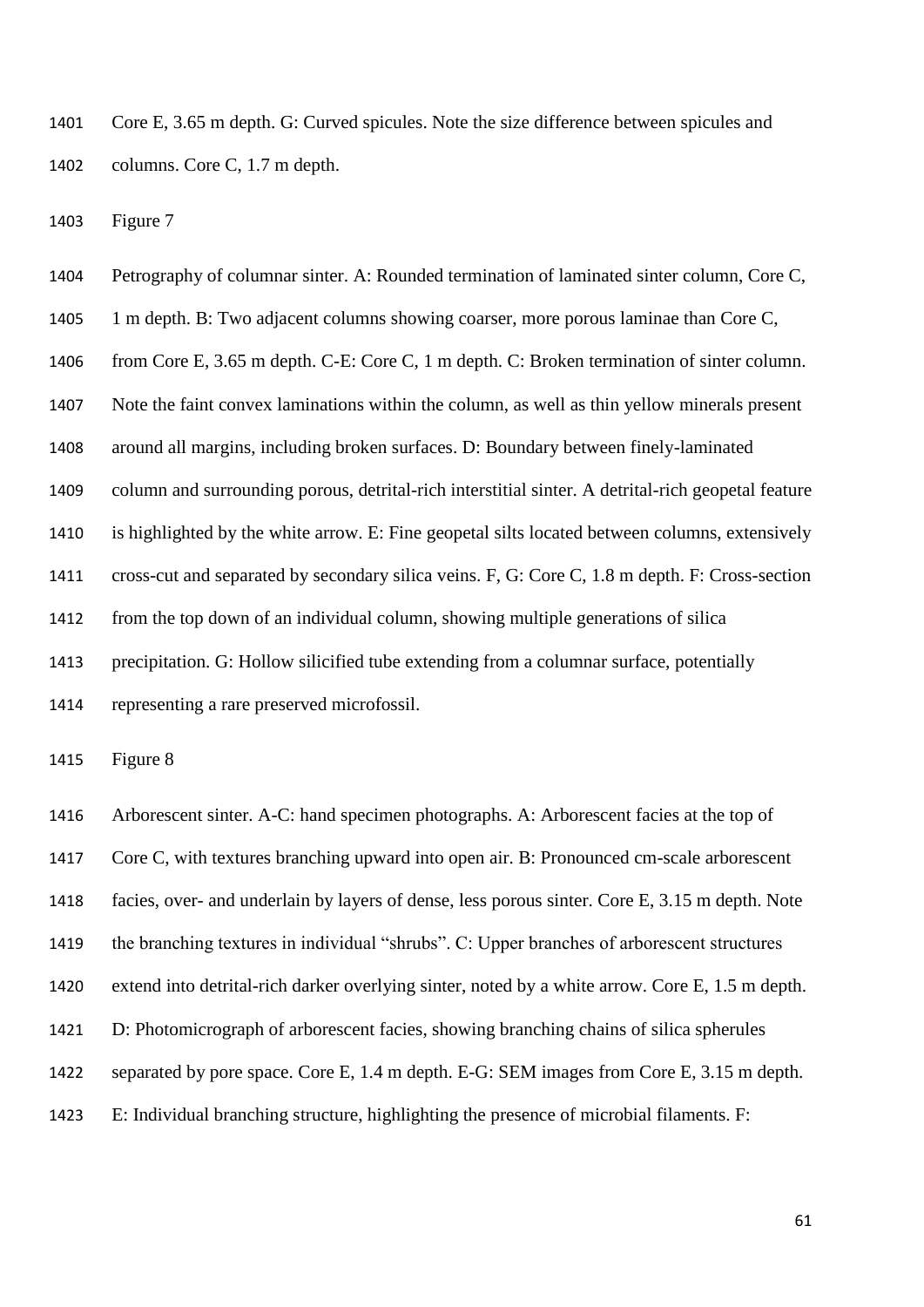Magnified image of highlighted area in E, showing microbial filaments with associated angular detrital material. G: Microbial filaments without detrital material present.

Figure 9

1427 Palisade mat sinter. A-C : Hand specimen photographs. A: Core C, 0.1 m depth. B: Core D, 0.2 m depth. Note that fabrics at the top of the sample maintain fenestral qualities, but lose distinct lamination. C: Core E, 2.2 m depth. D-G: Photomicrographs of palisade sinters. D: Palisade fabric alternating between darker, less porous laminae and lighter, more porous zones with extensive fenestrae. Core D, 0.1 m depth. E: Palisade sinter with alternating low- and high-porosity laminae, with fewer fenestrae compared to Cores C and D. Low-porosity laminae are lighter in thin-sections, but darker in hand samples (see Fig. 9C). Core E, 2.35 m depth. F: Fenestrae within a light porous lamina, Core D, 0.2 m depth. G: Detrital sinter fragment (most likely columnar or spicular) embedded in palisade fabric. Core D, 0.1 m depth.

Figure 10

SEM imagery of different microbial sinters. A-C: Palisade fabrics from (A) Core C, 0.1 m

depth, (B) Core D, 0.2 m depth, (C) Core E, 2.2 m depth. Fenestrae are less abundant in C

than A or B. D: Filamentous microfossils separating palisade fenestrae. Core D, 0.2 m depth.

E: Detailed view of filaments in D. F: Rounded fenestrae in tufted mat sinters, Core E, 3.6 m

depth. G: Detailed view of microbial sinter separating fenestrae in F, showing well-preserved

microbial filaments on top of more silicified zones.

Figure 11

Tufted mat sinter. A-C: Photomicrographs of microbial tufts from (A) Core E, 0.3 m depth

(B) Core E, 0.5 m depth. C: Core E, 3.6 m depth. Rounded fenestrae separated by filamentous

hourglass structures (see Fig. 10 for SEM of similar features). D-F: SEM images from Core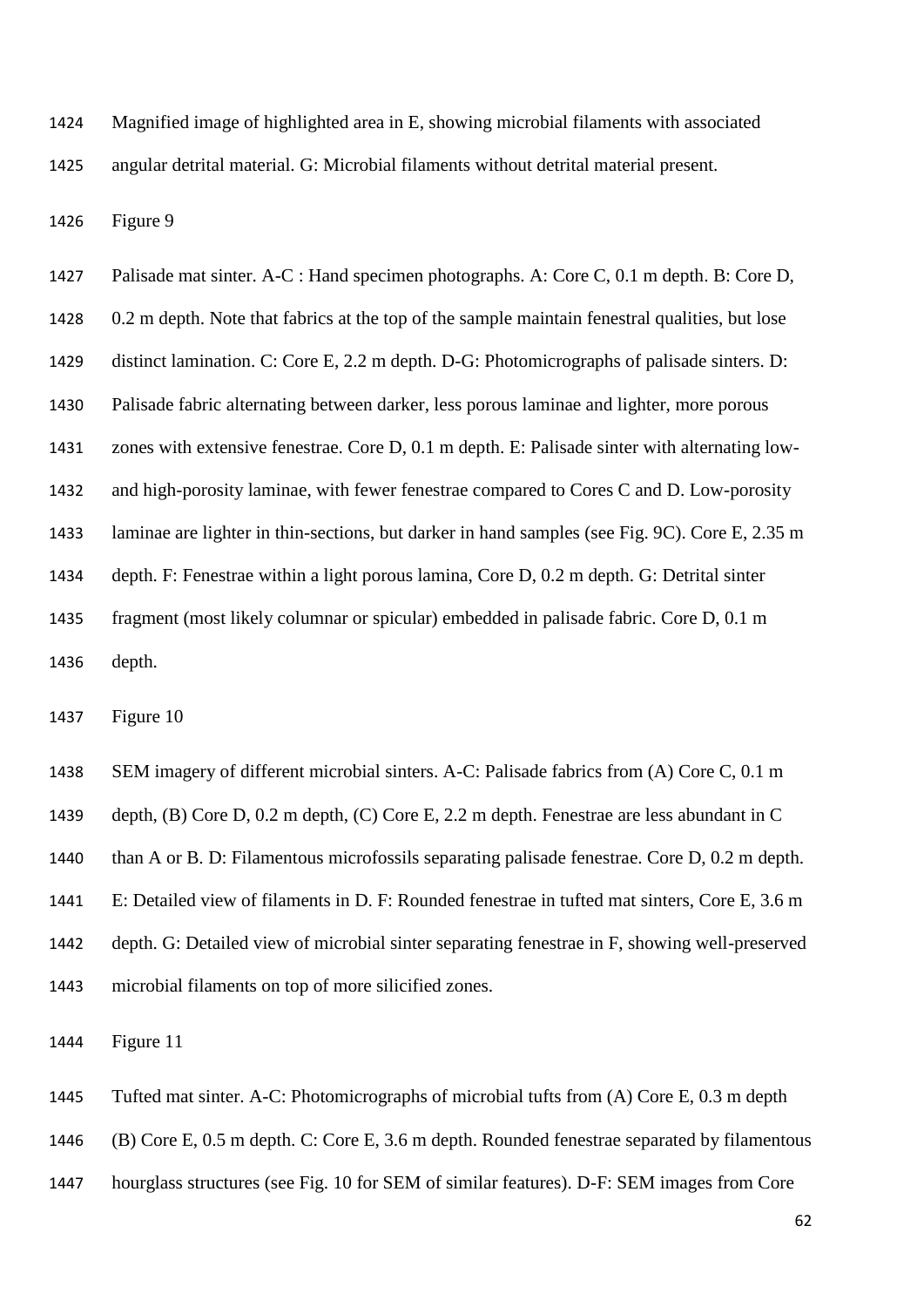E, 3.6 m depth. Single microbial tuft, highlighting (D) the entire tuft, (E) the basal meshwork

of filamentous microfossils, and (F) individual filaments near the tufted tip.

Figure 12

- Massive sinter. A: Hand specimen photograph from Core A, 2.7 m depth. B-D:
- 1452 Photomicrographs of massive sinter in Core A, 2.4 m depth (B); Core D, 0.8 m depth (C);
- Core E, 1.5 m depth, cross-polarized light (D). Sample comes from an intercalation of
- massive sinter within dendritic sinter, highlighting extensive white rims of secondary silica
- precipitation. E: SEM image from Core E, 1.9 m depth.

Figure 13

- Sandstone facies. A-B: Hand specimen photographs. A: Laminated sandstone and sinter,
- Core E, 3.5 m depth. B: Massive sandstone containing matrix-supported pebbles and
- secondary silica cements propagating along fracture zones, Core E, 5.4 m depth. C-E:
- Photomicrographs under plane polarized light. C: Laminated sandstone and sinter, Core E,
- 3.5 m depth. D: Massive sandstone, Core E, 5.2 m depth. E: Laminated sandstone and sinter
- containing a fragment of columnar or spicular sinter, Core E, 3.5 m depth. F: Massive
- sandstone, photomicrograph in cross-polarized light, Core E, 5.2 m depth.

Figure 14

 Major element patterns in all cores. Due to the disparity in elemental concentrations between sandstones and overlying sinters in Core E, elements in the upper four meters are shown separately on different axes. Supplementary Table 1 contains detailed concentration and depth measurements for all major and trace elements.

Figure 15